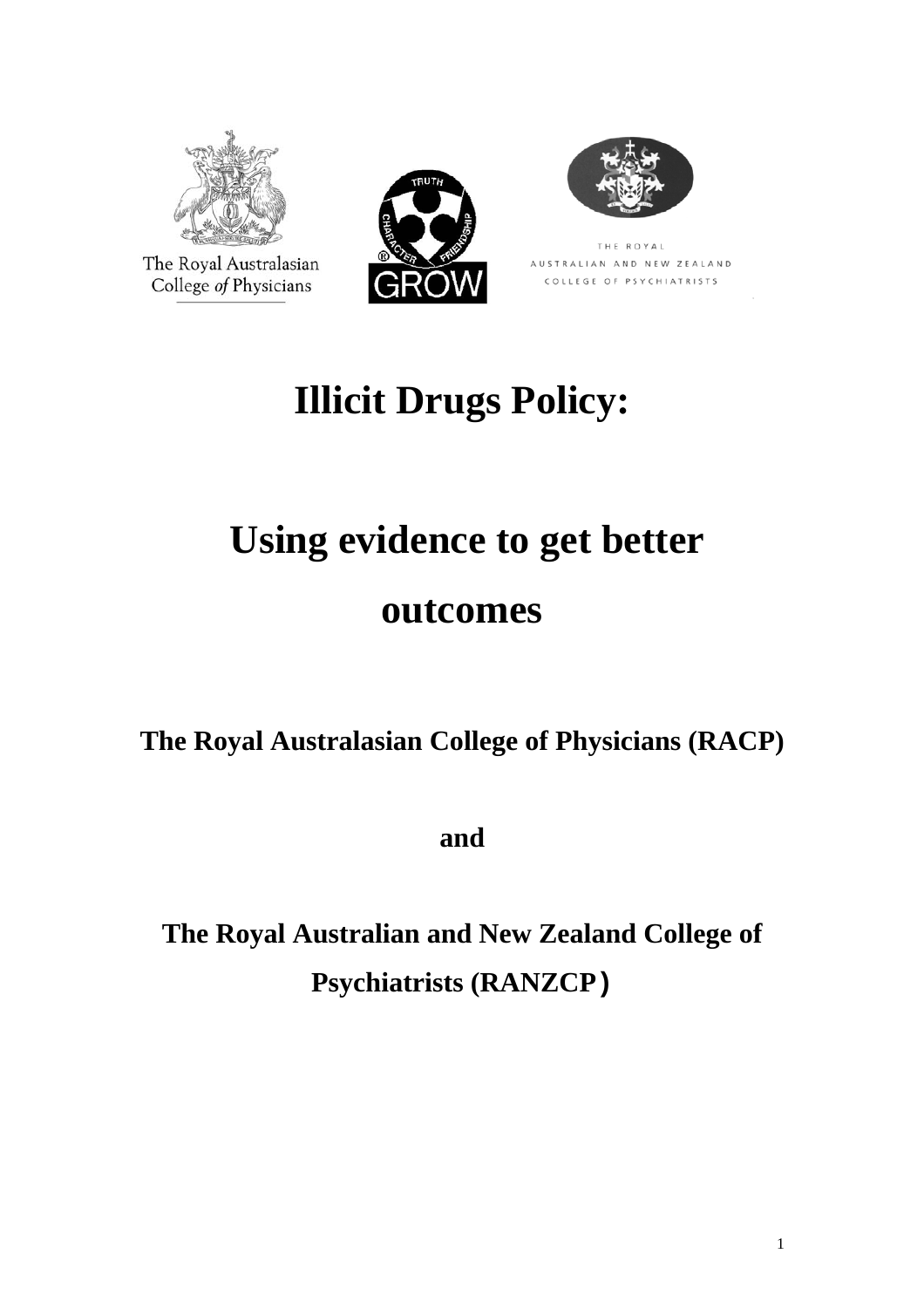### **TABLE OF CONTENTS**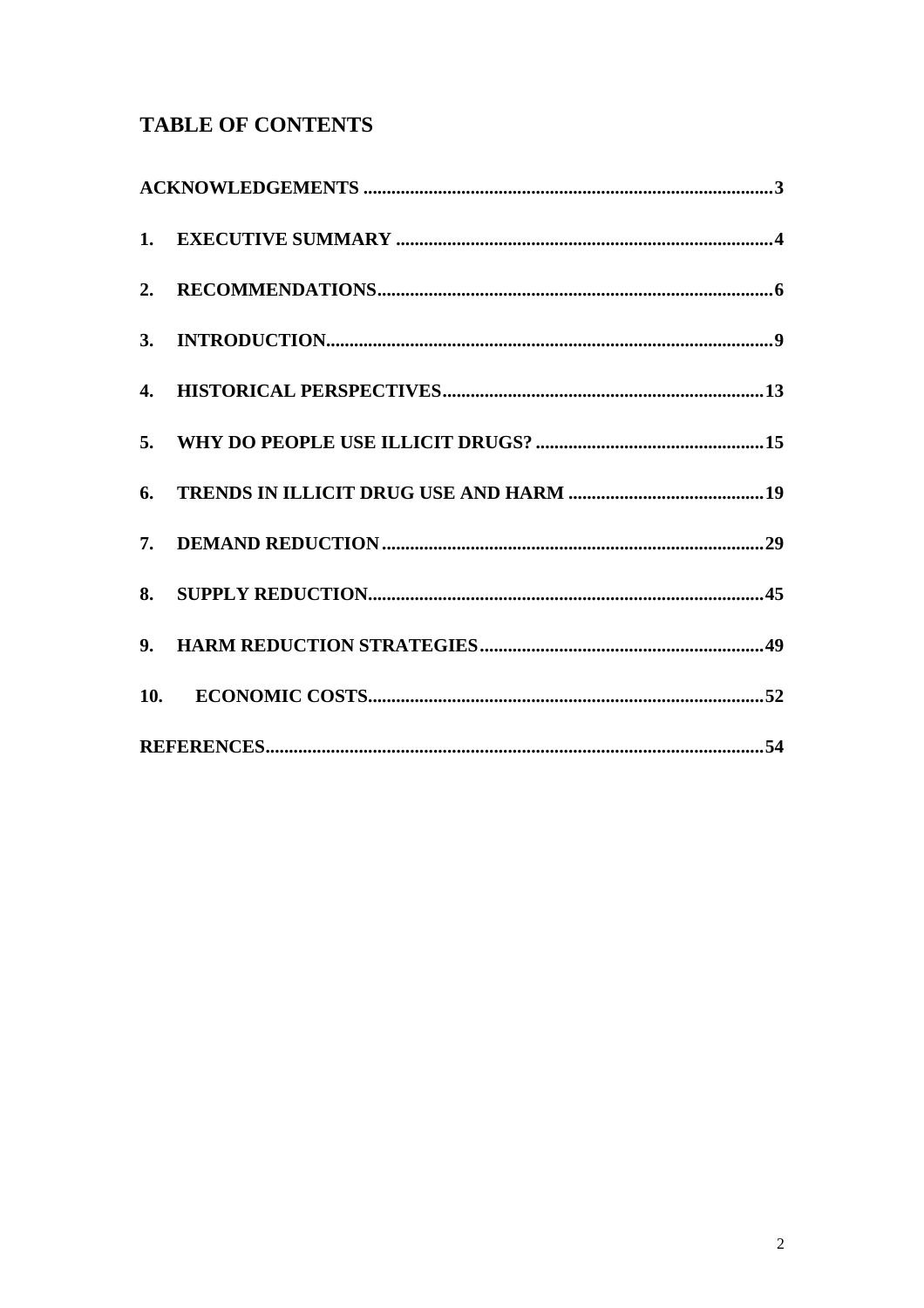### <span id="page-2-0"></span>**ACKNOWLEDGEMENTS**

The Colleges would like to acknowledge the following individuals who contributed to the policy document:

- Dr Josephine Anderson, (RANZCP, Faculty of Child and Adolescent Psychiatry)
- Dr Michael Baigent, (RANZCP, Section on Addiction Psychiatry)
- Professor Glenn Bowes, (RACP, Paediatrics & Child Health Division)
- Mr Vaughan Carter (Mental Health Council, GROW Self Help/Mutual Support Group)
- Associate Professor Kate Conigrave, (RACP, Australasian Chapter of Addiction Medicine)
- Associate Professor Paul Haber, (RACP, Australasian Chapter of Addiction Medicine)
- Dr Stephen Jurd, (RANZCP, Section on Addiction Psychiatry)
- Ms Coralie Ober, (RACP, Aboriginal and Torres Strait Islander Health working group)
- Dr Rene Pols, (RANZCP, Section on Addiction Psychiatry)
- Dr Jenny Proimos, (RACP, Paediatrics & Child Health Division)
- Professor Jim Rankin, (RACP, Australasian Chapter of Addiction Medicine)
- Professor Ian Webster, (RACP, Australasian Faculty of Public Health Medicine)
- Dr Alex Wodak, (Chair), (RACP, Australasian Chapter of Addiction Medicine)
- Ms Mary Osborn, (RACP, Policy and Programs)

Further copies are available from:

Policy and Programs, RACP

145 Macquarie Street

Sydney NSW 2000.

Tel (02) 9256 9606, Fax (02) 9256 9610

Email: [hpu@racp.edu.au](mailto:hpu@racp.edu.au), website: www.racp.edu.au.

ISBN 0-909783-50-0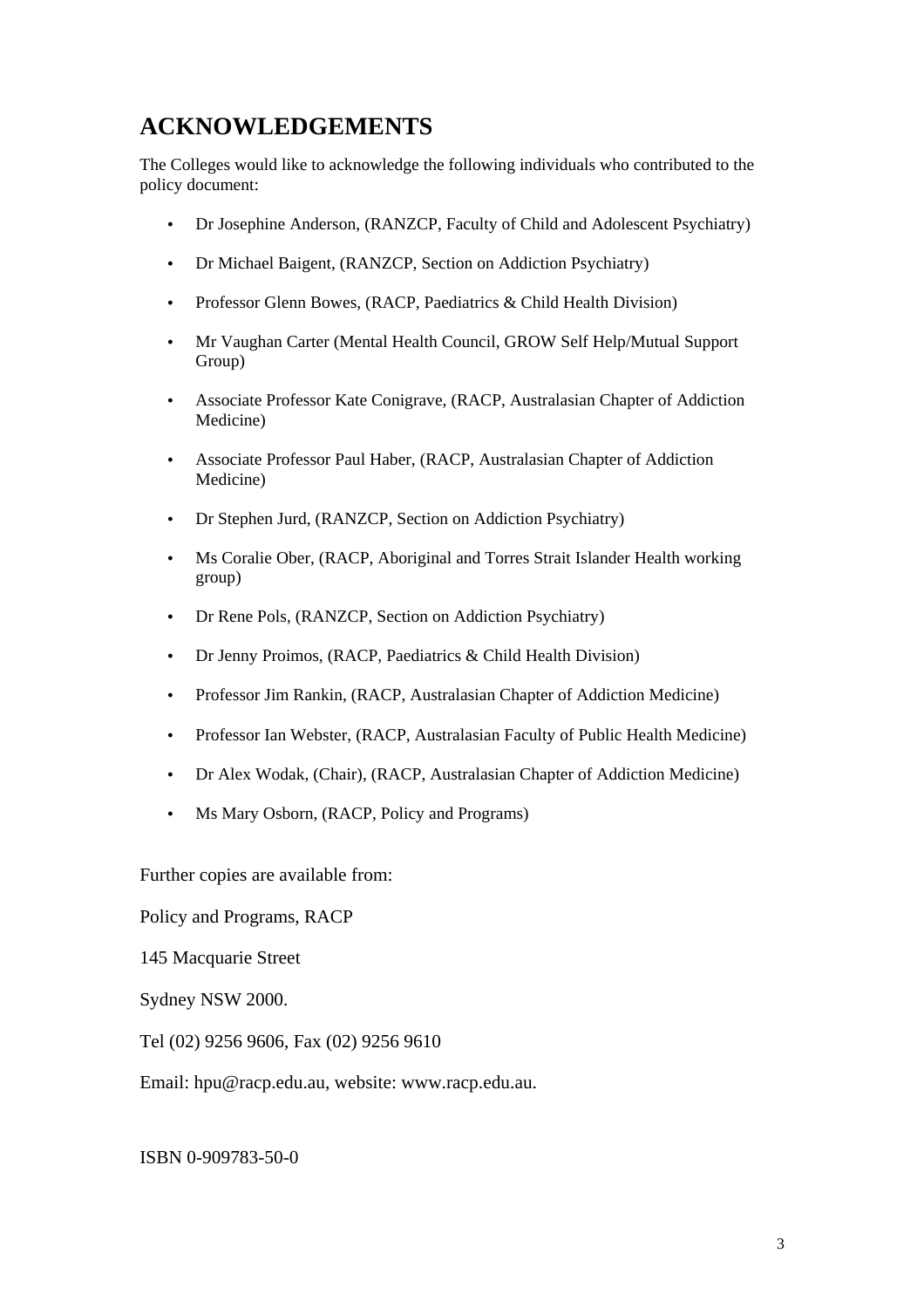### <span id="page-3-0"></span> **1. EXECUTIVE SUMMARY**

This statement updates the previous policy<sup>1</sup> "From Hope to Science: Illicit Drugs in Australia" of the Royal Australasian College of Physicians (RACP) and is now jointly issued with the Royal Australia and New Zealand College of Psychiatrists (RANZCP). Since the release of "From Hope to Science: Illicit Drugs in Australia" in 2000, the RACP has established the Australasian Chapter of Addiction Medicine in cooperation with the RANZCP. This statement is addressed to individuals and organisations in Australia and New Zealand involved in the development of policies and programs concerned with illicit drug<sup>\*</sup> problems; it is also intended as a guide to those in the wider community who are interested in learning more about this field.

Half a century ago, Australia and New Zealand began to follow an international trend to redefine the use of certain illicit drugs primarily as a criminal justice rather than a health and social issue. Since then, there has been a dramatic increase in the quantity and types of illicit drugs consumed and the adverse health, social and economic consequences resulting from such use. However, the cost of controlling these substances often approaches, and sometimes exceeds, the direct consequences of illicit drug use.

It is undeniable that efforts used to reduce the demand and supply of illicit drugs have had limited effectiveness. Nevertheless, the supply reduction measures, though often costly and accompanied by serious unintended negative consequences, are generously funded. In contrast, pharmacological drug treatments and harm reduction interventions that have proved to be relatively inexpensive, effective and safe are relatively poorly funded. For the last three decades, illicit drug policy has been a major political issue during many election campaigns. This has not served the interest of effective policy making.

Improved outcomes can be achieved by investing more appropriately in interventions better supported by evidence of effectiveness. This will only happen if politicians are

 $\overline{a}$ 

<span id="page-3-1"></span><sup>∗</sup> In this document the term "illicit drugs" refers to psychoactive substances covered by legislation in Australia and/or New Zealand in which they are defined as prohibited substances. Some are completely prohibited, e.g. heroin, and cannabis and its derivatives, while in others the term "illicit" applies to circumstances in which they are produced, distributed and/or used for the purposes of selfadministration (i.e., non-medical use).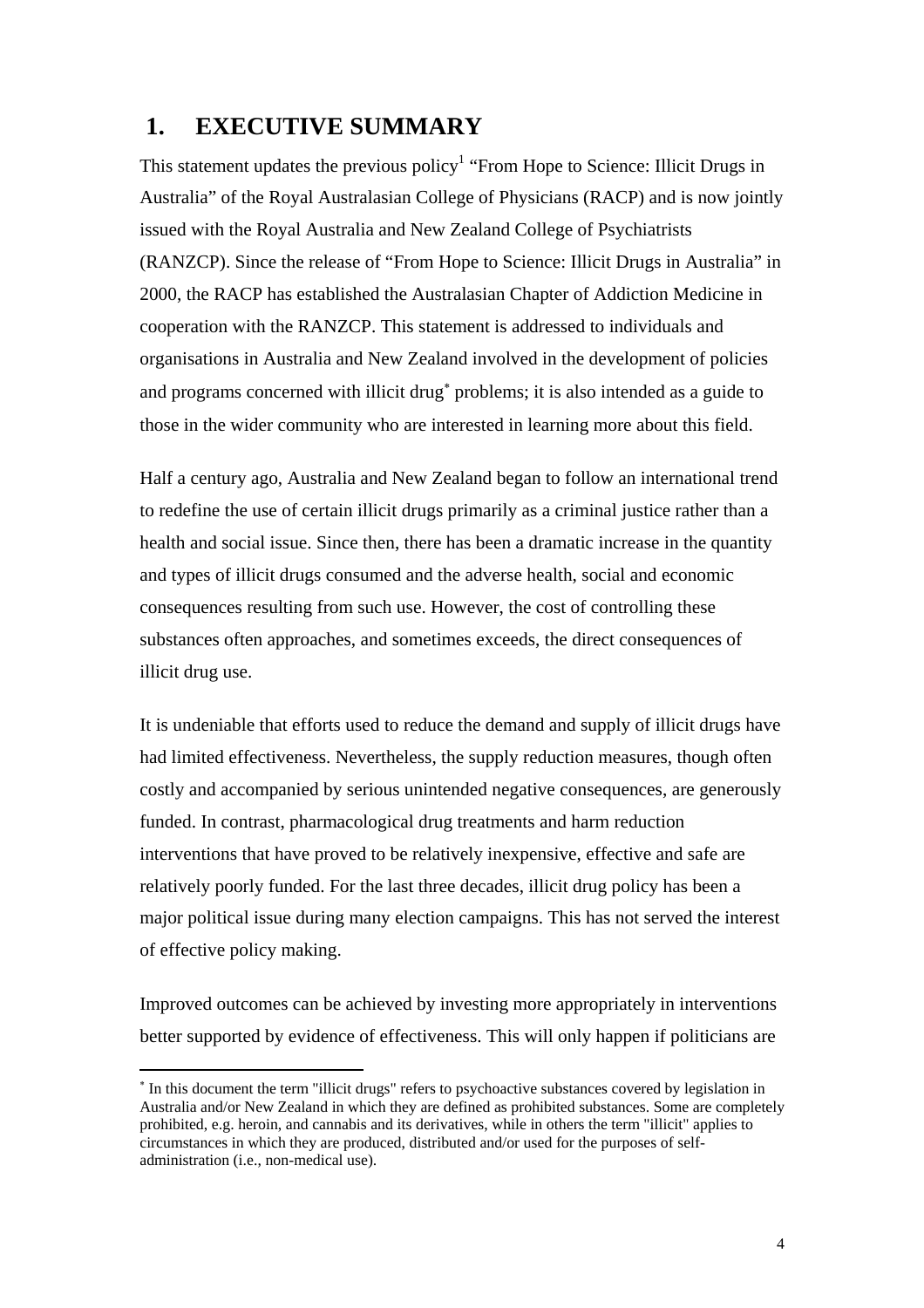prepared to lead an informed community debate rather than respond to vocal and often unrepresentative media commentators.

During the past few decades there has been remarkable progress in improving the outcomes for a wide range of physical and mental health conditions including heart disease, injury and depression. Application of the same commitment to independent scientific research and transfer of research findings to policy and practice is likely to produce similar improvements in health outcomes for illicit drug users.

There are many aspects of Australia and New Zealand's response to illicit drug use which are commendable. The quality and quantity of illicit drugs research has improved dramatically in Australia and New Zealand in the past decade and a half. Excellent and growing collaboration exists between policy makers, law enforcement, illicit drug users, clinicians and researchers. Whatever the future of illicit drug policy in Australia and New Zealand, these partnerships should be further developed**.** 

However, the financial cost of current policy is unknown and in recent decades important drug policy outcomes such as deaths, disease, crime and corruption have been lamentable. The Royal Australasian College of Physicians (RACP) and The Royal Australian and New Zealand College of Psychiatrists (RANZCP) believe that similar improvements in outcomes from illicit drugs would occur in coming decades if the same steady application of scientific research were applied to the illicit drug area. This policy document concentrates on the reasons for policy failure rather than focusing on ephemeral changes in the drug market.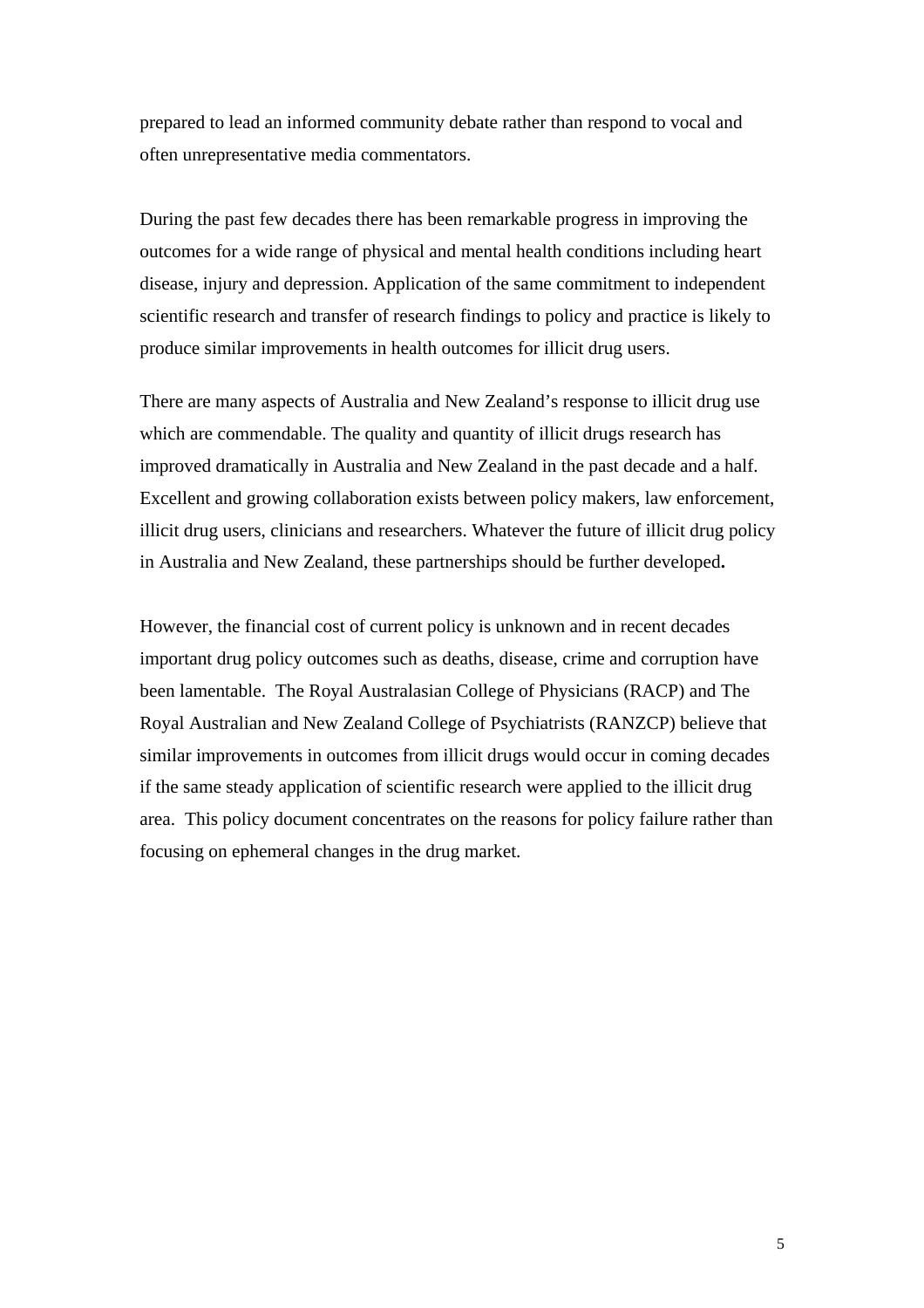### <span id="page-5-0"></span>**2. RECOMMENDATIONS**

- 1. The Colleges strongly emphasise that harm minimisation should remain the national official illicit drug policy in Australia and New Zealand.
	- Accordingly the Governments<sup>\*</sup> should reaffirm a commitment to harm minimisation;
	- The Governments should provide sufficient funding to allow harm minimisation interventions to be expanded to meet public health need.
- 2. The Colleges, the medical profession and Governments should urgently improve and increase the prevention and treatment of chronic non-malignant pain.

Accordingly the Colleges agree to collaborate with other medical and health organisations to:

- Develop evidence-based guidelines broadly supported by the medical profession to assist medical practitioners to manage chronic nonmalignant pain more effectively and mechanisms to enable better monitoring and improved compliance with these guidelines.
- 3. The Colleges believe that enhanced funding from the Governments is required to strengthen the scientific evidence-base for policy, programs and clinical interventions.

### Accordingly it is *recommended* that:

- The Colleges will continue to provide evidence-based training for Fellows;
- Governments provide extra training places for medical specialists in this field
- <span id="page-5-1"></span>4. The Colleges strongly believe that all people being treated for illicit drug problems should be managed appropriately, including provision of treatment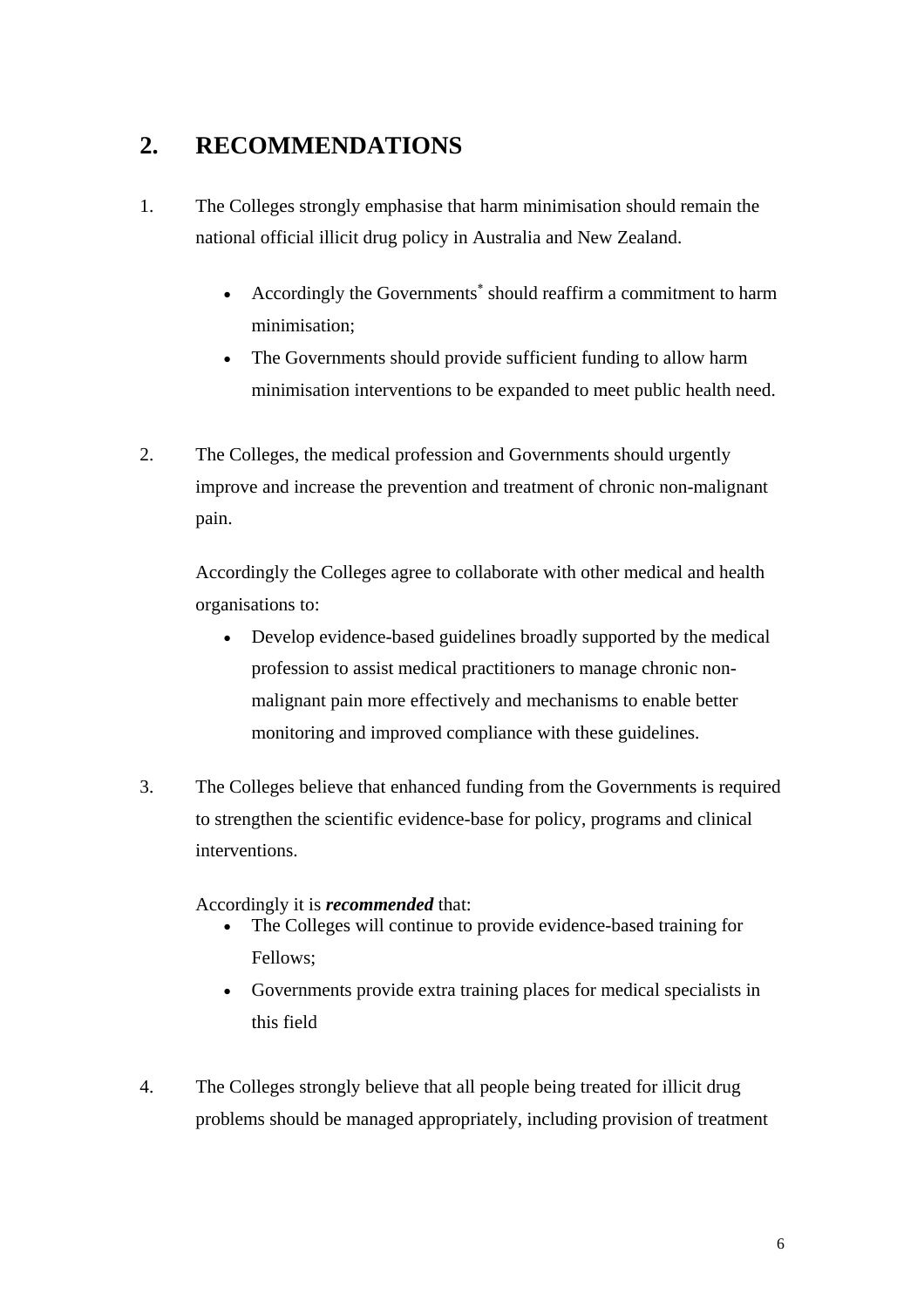for physical and mental health disorders, regardless of the setting to which the person presents. Accordingly it is *recommended* that:

- The Colleges must work with Governments and other interested parties to ensure that all people seeking help for illicit drug problems are treated for physical and mental health disorders, regardless of the setting to which the person presents.
- 5. The Colleges believe that demand reduction interventions must include a developmental approach at each stage of child and adolescent development, reinforcing positive protective factors such as good housing, education and employment, and promoting early intervention for risk factors predictive of later illicit drug use.
- 6. The Governments must expand and improve the capacity, range and quality of pharmacological treatments available for illicit drugs.

Accordingly it is *recommended* that Governments:

- Substantially enhance the funding for staff and expand staff training;
- Increase research funding and remove political constraints on research options;
- Improve training for all health professionals working with drug dependent persons and improve quality of treatment premises.

In particular Governments should support:

- The development of effective and safe pharmacological treatments for amphetamine dependence;
- Research to expand the range of effective and safe pharmacological treatments for opiate dependence including, a rigorous trial of heroinassisted treatment.
- 7. The Governments must ensure that the prevention, treatment and harm reduction services for indigenous communities are at least of the same

 $\overline{a}$ 

<sup>∗</sup> Governments refer to Australian Commonwealth, States and Territories and New Zealand Government throughout the recommendations.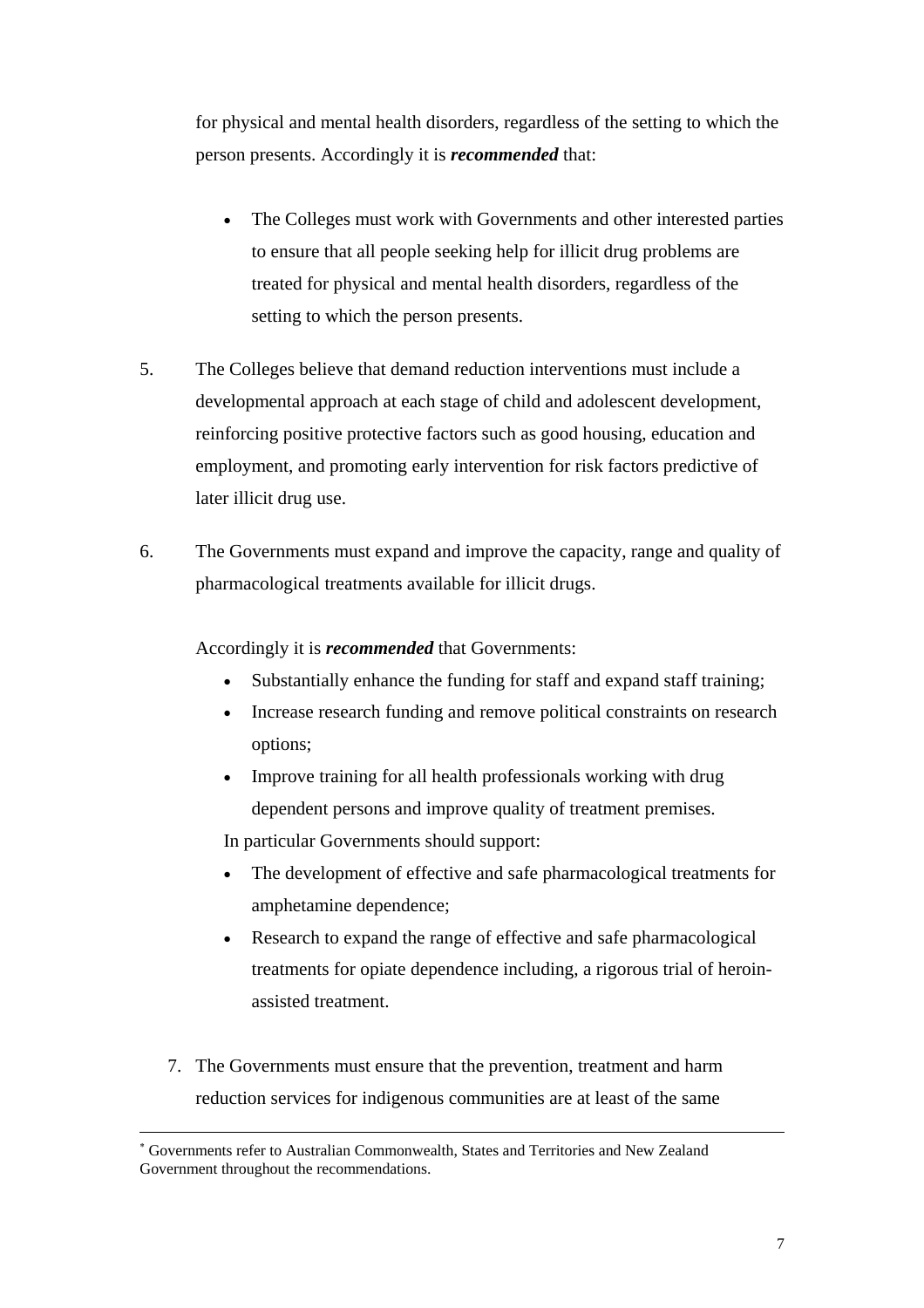standard as achieved for non-indigenous communities, while also reducing demand among indigenous populations for drugs by ensuring major advances in health, housing, education and employment.

### Accordingly it is *recommended* that:

- RACP and RANZCP will adopt the recommendations from *National Drug Strategy, Aboriginal and Torres Strait Islander Peoples Complementary Action Plan 2003-2006;*
- In Australia the Government through the Office of Aboriginal and Torres Strait Island Health (OATSIH) should investigate the training of Indigenous health workers working in the area of addiction;
- In New Zealand the Government through Department of Maori Affairs must develop an action plan for prevention, treatment and harm reduction for Maori people.
- 8. The Colleges believe that Governments must re-define illicit drugs primarily as a health and social issue, with funding for health and social interventions increased to the same level as law enforcement.
- 9. The Colleges believe a comprehensive economic evaluation of the financial costs, specific benefits and nature and extent of any unintended negative consequences of supply control and alternative approaches is urgently required.

Accordingly it is *recommended* that the Governments:

- Invest in more cost effective interventions which provide the greatest social and health benefit, and reduce investment in interventions weakly supported by evidence of benefit;
- Take a longer-term view of community benefits when selecting interventions and pay less attention to short term political gain.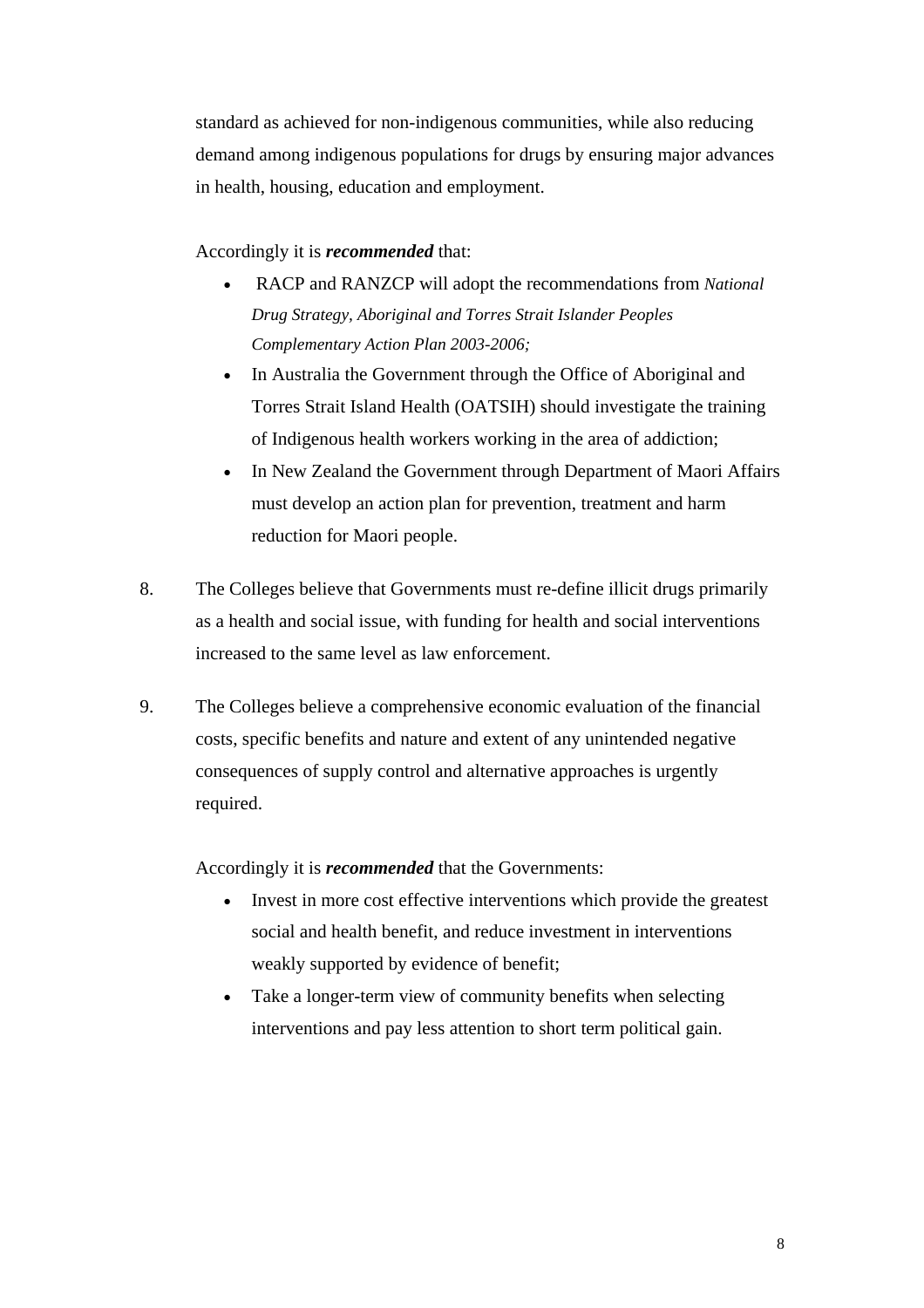### <span id="page-8-0"></span>**3. INTRODUCTION**

Over the past forty years, there have been major advances in scientific knowledge and understanding of alcohol and illicit drugs. Advances have spanned the origins, nature and extent of mood altering drug use and related problems and of effective methods for their prevention, intervention and treatment. In the case of alcohol and tobacco, these advances have been critical to the development of more effective policies and programs that have led to major decreases in the use of these substances and problems related to their use. This has not been the case with illicit drugs, where political constraints have been more important and progress in understanding has been more limited. Perhaps not surprisingly, illicit drug use and related problems have increased dramatically over the course of the past few decades in many countries, including Australia and New Zealand[.](#page-8-1)<sup>∗</sup>

Why, in the case of illicit drugs, have advances in knowledge during this period had such limited impact on policy and practice? Why have resources been largely concentrated on unproven treatment programs and methods to restrict the supply of illicit substances? Why have only limited resources been available for public health and clinical programs, including services to prevent and minimise the harms associated with illicit drug use? Politicians and other policy makers in the illicit drug field often dismiss findings from scientific research in favour of populist policies and programs promoting ineffective methods over proven ones and restricting advances in scientific knowledge by limiting or preventing research into controversial subjects.

<span id="page-8-1"></span>During the past few decades there have been significant scientific advances in many important fields of medicine. These have translated into major benefits for millions of people with diabetes, cancer, heart disease and many types of mental illness. Scientific advances of this kind are the dividend received by the community for substantial investments in medical and public health research. The yield has been so great partly because of the size of the investment, but also because of impressive improvements in scientific research techniques. However, political involvement in detailed decisions about scientific research or clinical practice in these fields has been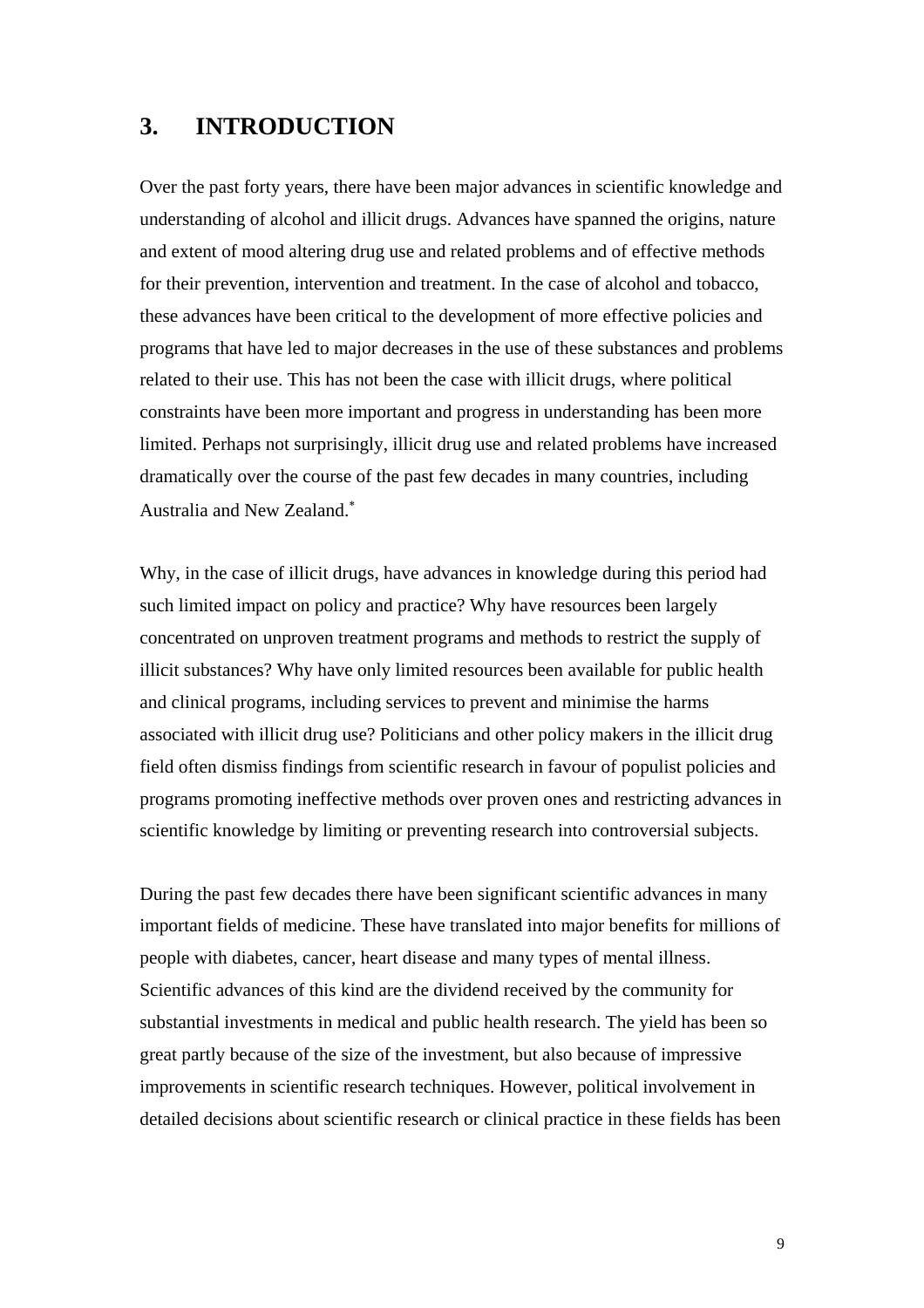minimal. Regrettably, the same cannot be said for political involvement in decisions about scientific research or clinical practice in relation to illicit drugs, where public or personal opinion rather than scientific criticism has often dictated priorities.

The RACP drew attention to these issues in its policy statement, *From Hope to Science: Illicit Drug Policy in Australia*,<sup>1</sup> released in 2000. The first recommendation in that report was:

*"Ensure that policy is evidence-based. The fundamental flaw in policy on illicit drugs has been the failure to base policy on evidence. Such an approach would commit government to ensure the gathering of evidence where important gaps exist. Our approach should be similar to our response to other health issues (such as cancer, hypertension and diabetes) where progress in health outcomes depends on adequately funded, rigorous research based on proper scientific processes."* 

RACP and RANZCP have collaborated in developing the present statement that builds on the 2000 statement with the aim of emphasising and expanding on the needs and opportunities for applying evidence-based and comprehensive approaches to the prevention and minimisation of illicit drug problems.

The challenge for our communities now is to develop policies based on evidence with the promise of long-term outcomes. Such a change requires politicians to be prepared to lead rather than just follow the community in this sensitive area. There is some evidence that communities are beginning to understand that the simple, hard-line approaches so often advocated are rarely effective and when implemented are often accompanied by major unintended negative consequences. The first *War against*  Drugs<sup>2</sup> formed part of President Nixon's successful 1972 re-election campaign. Other politic[ian](#page-58-1)s soon followed. While the *War against Drugs* may have been a successful political strategy, it has not been a helpful public health policy.<sup>3</sup>

In September 1997, 71 percent of voters in a Swiss national referendum voted to support retaining heroin-assisted treatment as a last resort when other options had

 $\overline{a}$ 

<sup>∗</sup> Many of the conclus[ion](#page-58-2)s drawn from the experience in either Australia or New Zealand are applicable to the other, as current policy and approaches to illicit drugs in the two countries are broadly aligned.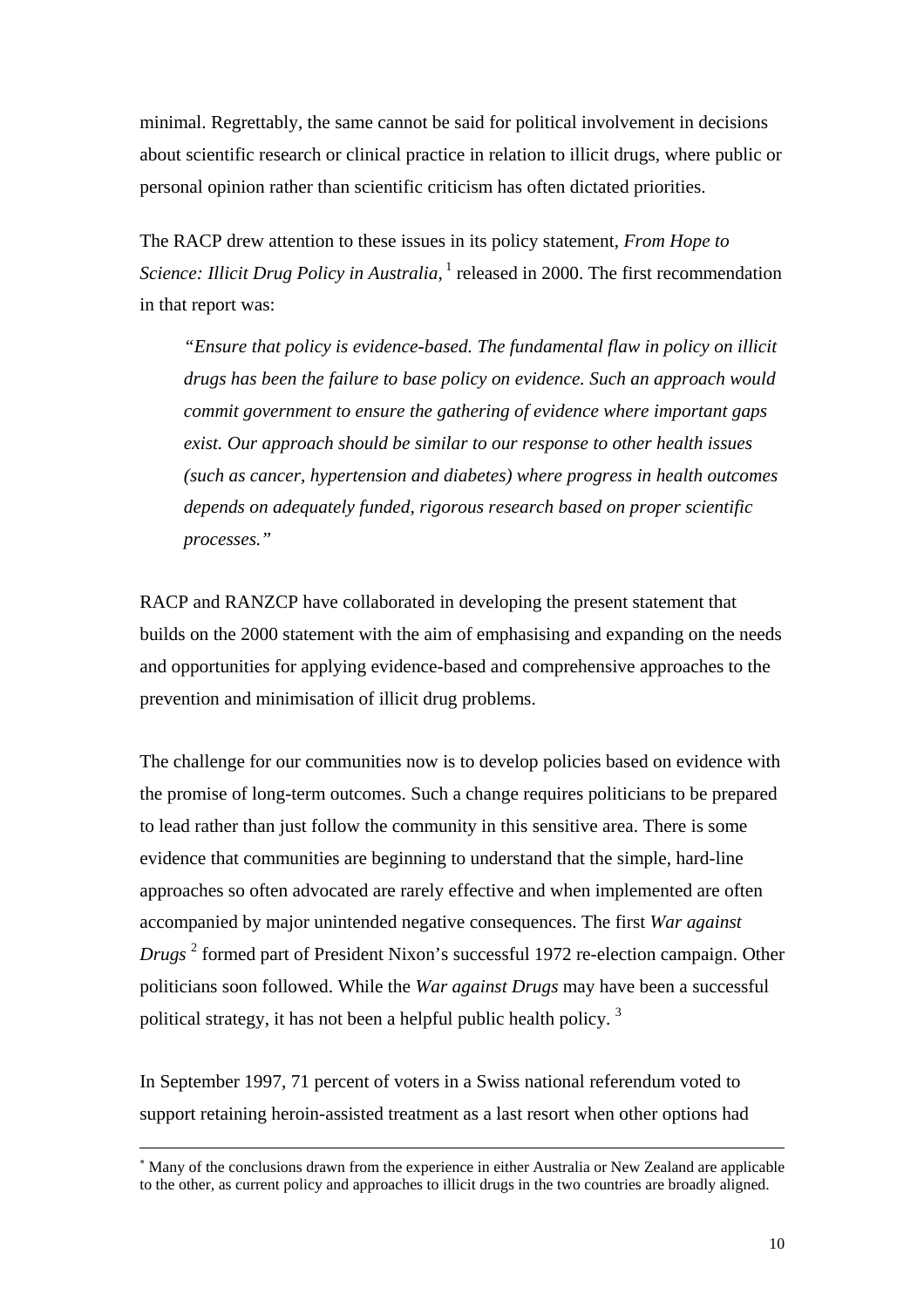been unsuccessful.<sup>4</sup> In the USA, majorities supported drug law reform propositions in 19 out of 23 state-based, citizens-initiated ballot initiatives since 1996. In Australia, majorities supported needle, syringe and methadone programs in the National Household survey and support for medically supervised injecting rooms increased. In contrast to the situation a decade ago, all western European countries (apart from Sweden) now support harm reduction.

This report has been prepared at a time when the RACP and the RANZCP have recently collaborated on the establishment of the Australasian Chapter of Addiction Medicine. The formation of this Chapter represents a milestone in the development of the alcohol and illicit drug field in Australia and New Zealand and also reflects the recent considerable growth in knowledge of clinical aspects in this field. The Colleges would welcome a commensurate improvement in policy sophistication in parallel with the recent development of clinical advances. Since the earlier report appeared, there has been increasing interest in determinants of illicit drug use and early intervention, and other new approaches to prevention. However, the unhelpful belittling of evidence-based approaches that has hindered evidence-informed policy development has unfortunately continued. This perpetuates a 'faith' based approach to one of the major social policy issues of our time.

After decades of increasing illicit drug overdose deaths starting in the 1960s, there has been a substantial and welcome recent decrease in illicit drug overdose deaths in Australia. This followed several years of unprecedented heroin shortage. Explanations for the heroin shortage are complex and include such issues as war in countries that supply heroin, effective law enforcement, and increased demand for heroin in countries higher in the supply chain than Australia and New Zealand. Illicit drug policy has become less controversial during the heroin shortage, but could become more [co](#page-58-3)ntentious again if heroin and other substance availability increase in the future.<sup>5</sup> The net benefits, likely duration and possible causes of the heroin shortage are questions of the utmost importance and are discussed elsewhere in this report.

The report is not an attempt to list the adverse consequences of illicit drug use, nor is it an attempt to describe the ever-changing epidemiology of illicit drug use in Australia and New Zealand. Knowledge of the toxic effects and epidemiology of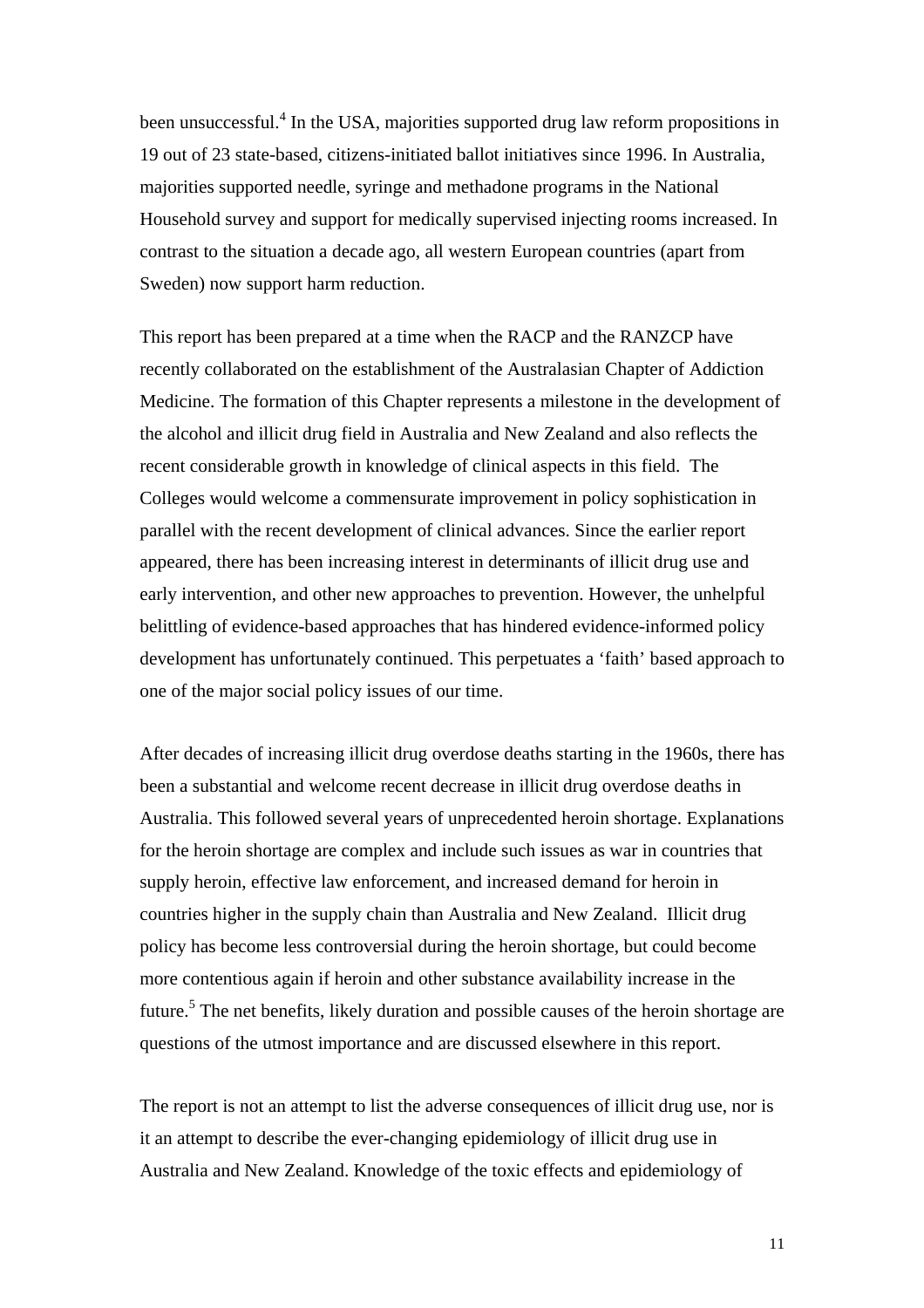illicit drugs continues to advance and is well covered in numerous other publications. A technical report which substantiates the issues highlighted in this report is available on the RACP website at http://www.racp.edu.au/

This report attempts to look instead at the bigger picture and ask what could be done to achieve better outcomes from illicit drug policies. Australia and New Zealand have much to be proud of in terms of the processes that have been followed but many outcomes over the past several decades have been unquestionably poor.

The conclusion of this report is the need to base policy solidly on evidence. Such an approach does not mean merely that policy makers need to look to evidence, where available, at a time of determining policy. It also means a determination to ensure that researchers ask and try to answer the key questions using the most rigorous and ethical methods available. Evidence informed policy can then be an outcome of evidence-based scientific and social research.

In Australia the political responses to a proposed heroin trial and application of naltrexone treatment and research are salutary. In 1997 Federal Cabinet aborted a heroin trial, despite sound theoretical and empirical evidence justifying the research because of an unsubstantiated claim that such research, 'would send the wrong message'. Yet naltrexone treatment and research continue to receive strong [po](#page-58-4)litical support despite consistently weak empirical evidence of efficacy and safety.<sup>6</sup> Since the previous RACP report<sup>1</sup>, the scientific case for conducting rigorous evaluation of prescription heroin for treatment refractory users has become even stronger. A randomised controlled trial in the Netherlands found 56 percent of the illicit drug users [im](#page-58-5)proved in the heroin-assisted group compared to 31 percent in the control group.<sup>7</sup> This study reported considerable improvements in physical and mental condition and social functioning of subjects with few serious adverse events. Australia has the capacity to advance the research evidence in this sensitive and important area.

Improvements in knowledge are always welcome but we know enough now to be able to achieve sustained improvements in outcomes from illicit drugs. What we do not know is how to get the most effective and cost effective policies and programs adopted.

12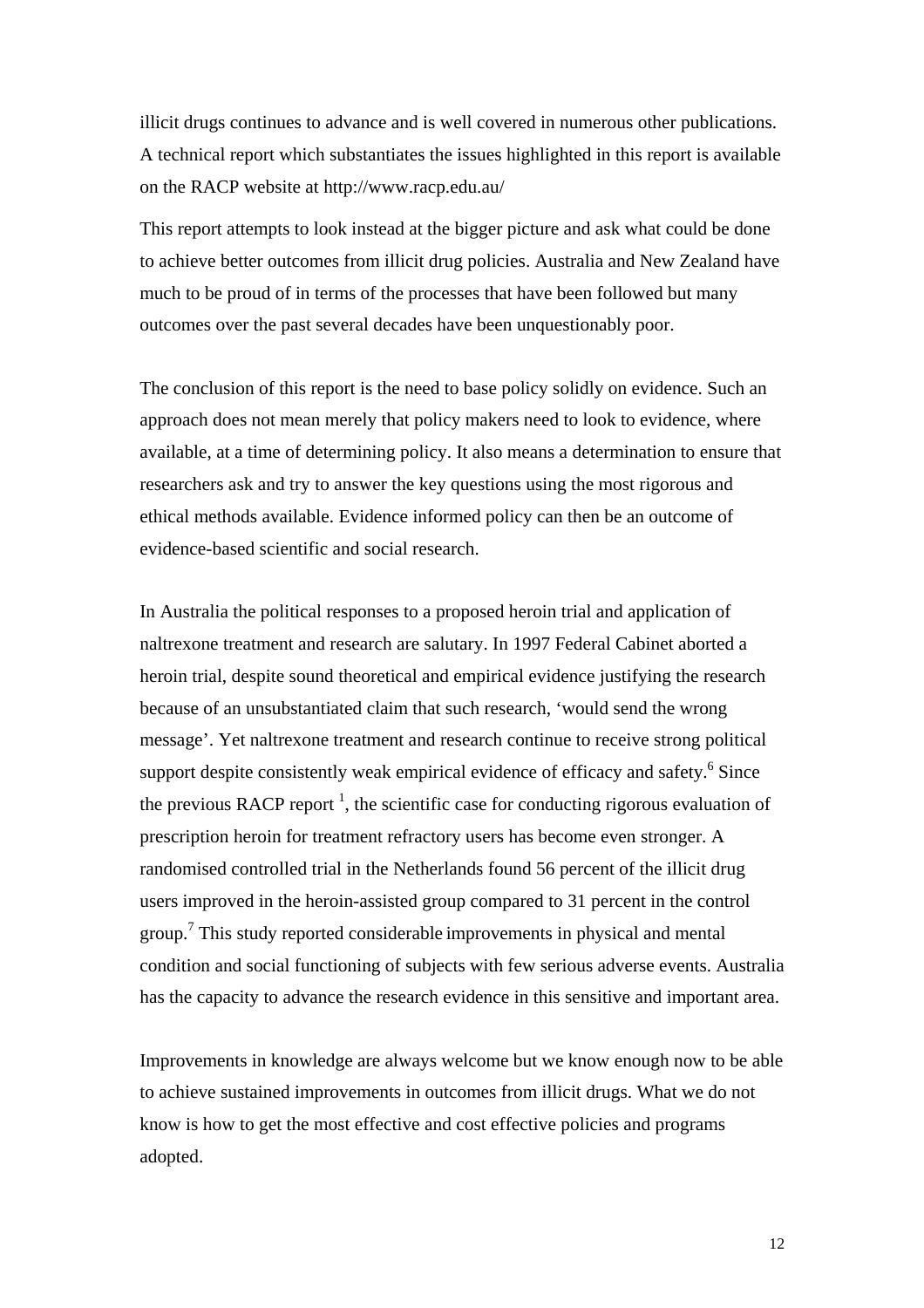### <span id="page-12-0"></span>**4. HISTORICAL PERSPECTIVES**

It is half a century since the Commonwealth of Australia prohibited the production of heroin. The introduction of heroin prohibition was opposed at the time by the RACP. $8$ In 2005 it will be a 100 years since the first Commonwealth legislation concerned with controlling psychotropic drugs, the *Opium Proclamation* of 1905.

Dr Rolleston chaired a seminal report the then President of the UK College of Physicians in 1926. The Rolleston Committee has powerfully influenced illicit drug policy and practice in the UK for the next three quarters of a century especially the conclusion that:

*"…morphine or heroin would be permitted for those"* who "*are capable of leading a fairly normal and useful life so long as they take a certain quantity, usually small, of their drug of addiction, but not otherwise".[9](#page-58-7)*

In Australia and New Zealand the main focus of early policy was on preventing the smuggling of opium and pursuing and prosecuting Chinese opium smokers. In contrast, non-Chinese suffering from the illness of addiction were treated medically.

Australia and New Zealand's response followed that of the United Kingdom and was in stark contrast to the United States where users and/or those dependent on opiates, cocaine and marijuana were stigmatised as morally degenerate or as criminals.

Since 1905 Australia has been involved in the progressive development and implementation of legislation and policies related to certain drugs of addiction. Australia and New Zealand have been signatories to evolving international agreements through the League of Nations and then the United Nations. At no stage has there ever been a comprehensive review of the costs and benefits of illicit drug policy and the costs and benefits of alternative policies.

Up until the 1970s, Australia did not consider that it had a significant problem with illicit drugs. Australia followed the lead towards stricter controls and stronger penalties promoted by the League of Nations and then later by the United Nations (UN) organisations. These became increasingly influenced by US policy because of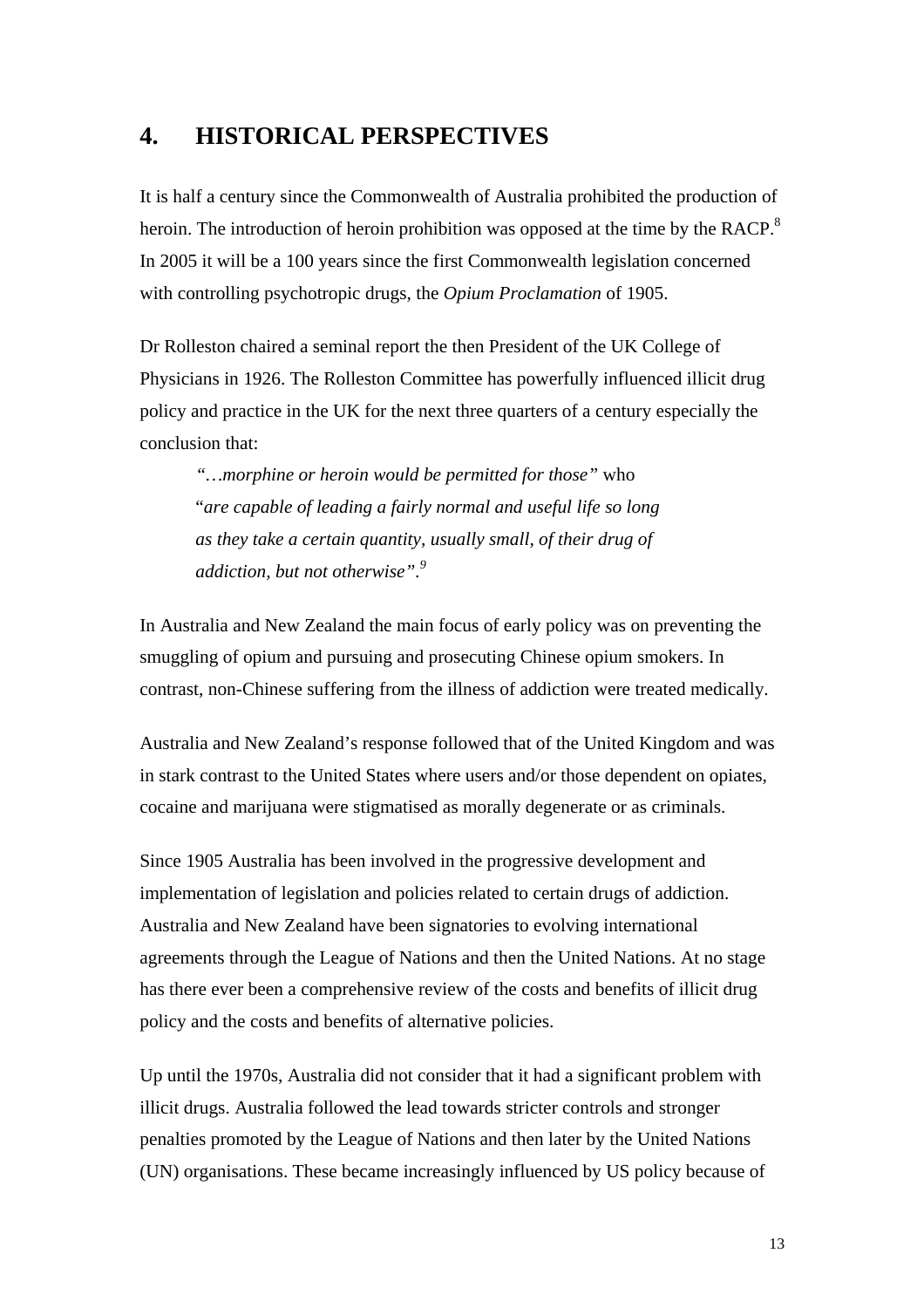the proactive US position in the League of Nations and UN budgets. The strong United Kingdom influence on illicit drug policy in Australia waned after World War Two, when the influence of the United States became much more important.

As a result, Australian policy on illicit drug use and dependence moved from a health and a social focus to a law enforcement focus, aimed at suppliers, traffickers and those involved in illicit drug-related crime other than illicit drug possession and use. This focus saw illicit drugs use as a criminal justice issue, rather than a health and social issue in which the social determinants of use and medical knowledge of addiction could be addressed.

In 1985, harm minimisation was adopted by the then Prime Minister, all Premiers and both Chief Ministers as the overarching goal of the newly established National Campaign Against Drug Abuse. The harm minimisation approach sought to balance the health and social and criminal justice aspects of illicit drug use through supply reduction, demand reduction and harm reduction, with the aims of preventing the onset of illicit drug use, reversing illicit drug using behaviour where possible, and preventing and minimising the harms associated with use.

Since 1985, Australia has provided international leadership in the promotion of this approach and largely resisted the moralistic, punitive, criminal justice - driven approach strongly favoured by the US. The Commonwealth Government adopted a *'Tough on Drugs'* policy in 1997 but while the rhetoric has changed, many policies remained unaltered such as support for national needle and syringe programs. The danger is that sooner or later, the rhetoric will determine the programs.<sup>10</sup>

### **Recommendation**

### *1. The Colleges strongly emphasises that harm minimisation should remain the national official illicit drug policy in Australia and New Zealand.*

- *Accordingly the Governments should reaffirm a commitment to harm minimisation;*
- *The Governments should provide sufficient funding to allow harm minimisation interventions to be expanded to meet public health need.*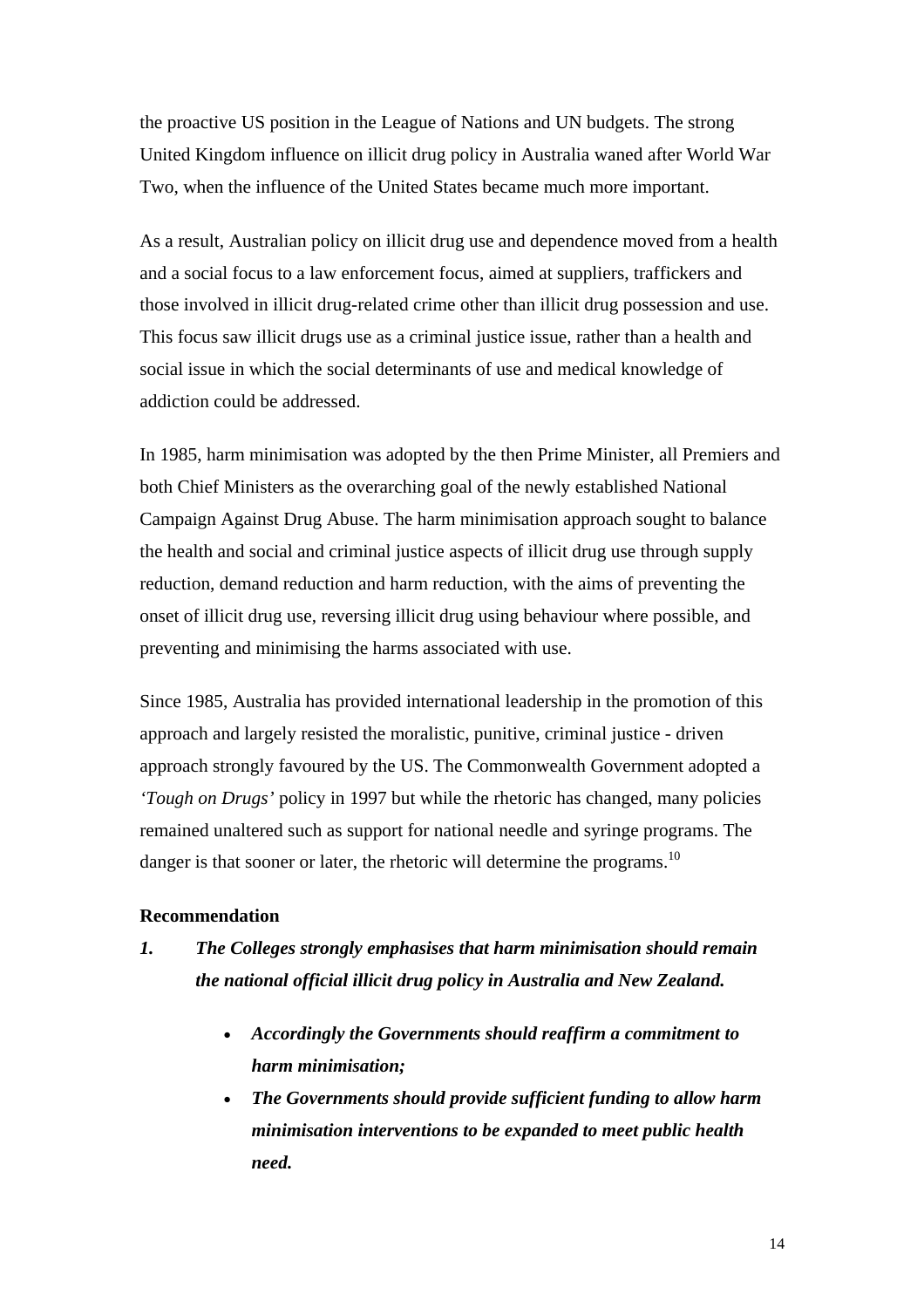### <span id="page-14-0"></span>**5. WHY DO PEOPLE USE ILLICIT DRUGS?**

Illicit drug use in one form or another is found in virtually all societies. While the nature and extent of illicit drug use in different countries usually tends to change considerably over time, the factors responsible for these changes are rarely identified. Illicit drugs sanctioned in one culture or community may be prohibited elsewhere or even in the same country at another time. Although illicit drug policy is often assumed to have a very powerful effect on the prevalence of illicit drug use and related problems, other protective factors may be far more important, such as good education, social support for the disadvantaged, housing and improving employment prospects.

### *Social disadvantage*

While illicit drug use is found in all social and economic groups in contemporary Australia and New Zealand, illicit drug use and illicit drug-related problems are generally more prevalent in disadvantaged populations. Severely dependent illicit drug users tend to be concentrated geographically, socially and demographically, so that the impact of illicit drug use on individuals and communities varies considerably. The burden of illicit drug use is reported to be higher in some areas, such as those experiencing high unemployment rates or areas that have a larger proportion of younger people.<sup>11</sup>

When illicit drug use is present, social disadvantage also appears to both increase the likelihood of complications developing and increase their visibility in the community. For example, in the United States of America, patterns of drug use<sup>12</sup> are relatively similar among the more affluent white communities and the more socially disadvantaged minority communities, but the ratio of blacks to whites increases substantially at each step in the criminal justice system from arrests, charges and convictions to incarceration. Affluent illicit drug users are generally more able to ensure that their problems are handled discreetly and more likely to avoid custodial sentences. These are important considerations, as wealth and income inequality is increasing in many countries around the world, including Australia and New Zealand.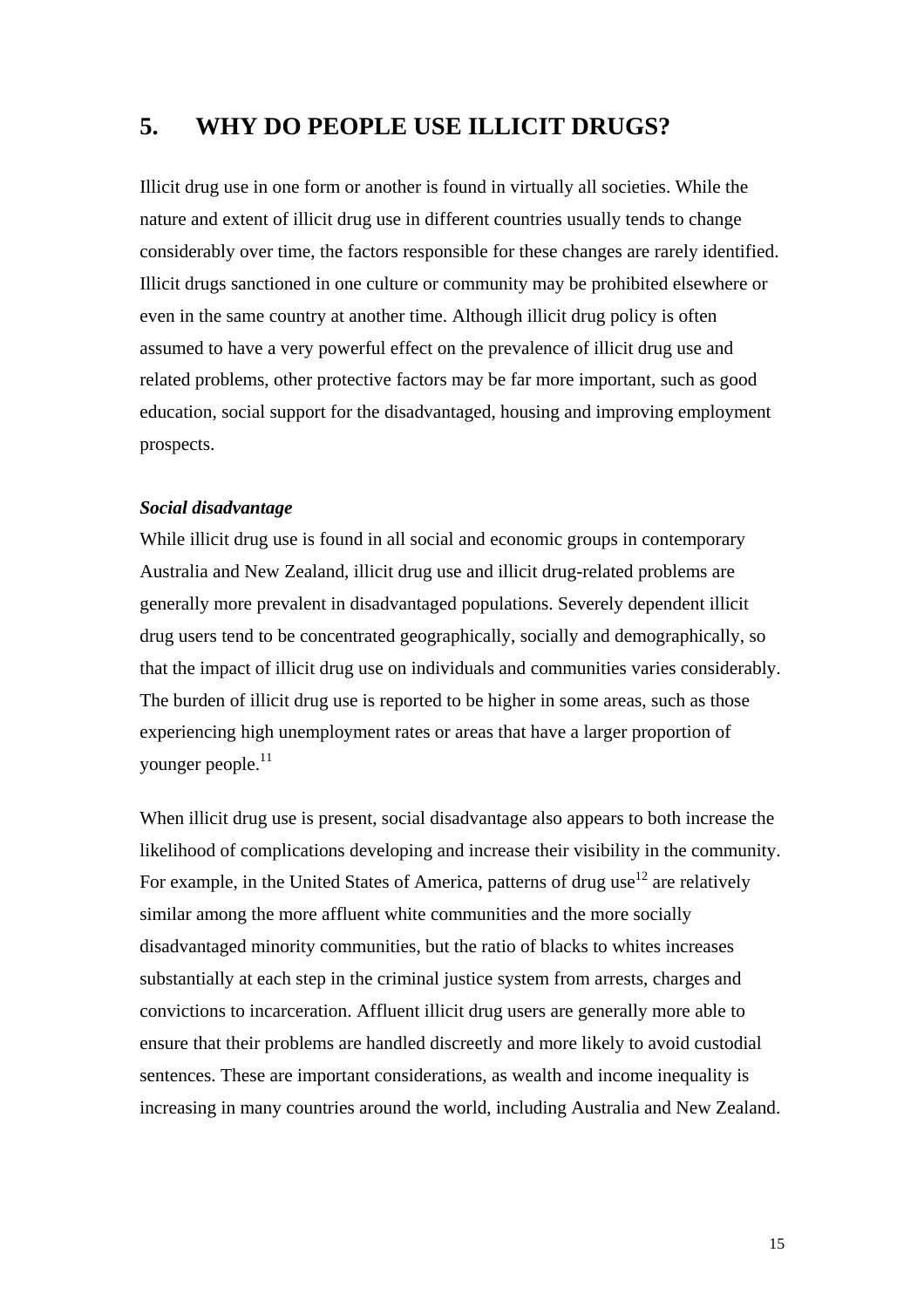Structural factors, such as poverty and marginalisation, affect the ability of families to nurture their children. These factors are of major importance. There is a great deal of evidence for a link between alcohol, illicit drug use and poverty, although research studies have not been able to establish conclusively whether this link is causal or an association.<sup>13,14</sup> illicit drug use is strongly associated with difficulties in gaining and retaining full employment. People who have had long-term alcohol and illicit drug problems often experience major difficulty in entering or re-entering the employment market.<sup>15</sup> Illicit drug use can also be associated with difficulties in finishing school or acquiring further qualifications. The absence of further qualifications significantly hampers the ability to gain employment, or adequately paid secure employment.<sup>12</sup>

Thirty years ago there was no evidence of illicit drug use in homeless populations, but this is now a major issue with this group. Highly associated serious infections such as HIV and hepatitis C are significant problems among homeless young people in many parts of the world.

### *Young People*

High youth unemployment and low literacy are associated with increased illicit drug use and other risk behaviours.<sup>16</sup> Adolescent illicit drug use is often associated with the presence of many risk factors and few protective factors. The cumulative effect of a number of factors influences the development of harmful illicit drug use among youth, and also predicts other youth problems such as homelessness, delinquency and mental health problems. [17,](#page-58-15)[18](#page-58-16)

#### *Indigenous communities*

The early settlers in Australia and New Zealand<sup>[19,](#page-58-17)[20](#page-58-18)</sup> are said to have given illicit drugs to indigenous custodians of land to pacify and exploit them during the early colonial era. Numerous inquiries<sup>[21,](#page-58-19)22</sup> into the health of Aboriginal and Torres Strait Islander people have concluded that dispossession and alienation have had a detrimental effect on their health and well-being (as with many other indigenous people). The resulting trauma and loss should be recognised as a major contributing factor to the poorer health and socio-economic status that Aboriginal and Torres Strait Islander and Maori peoples continue to experience. Indigenous communities already used naturally occurring drug substances pre-contact, but they were not prepared for the impact of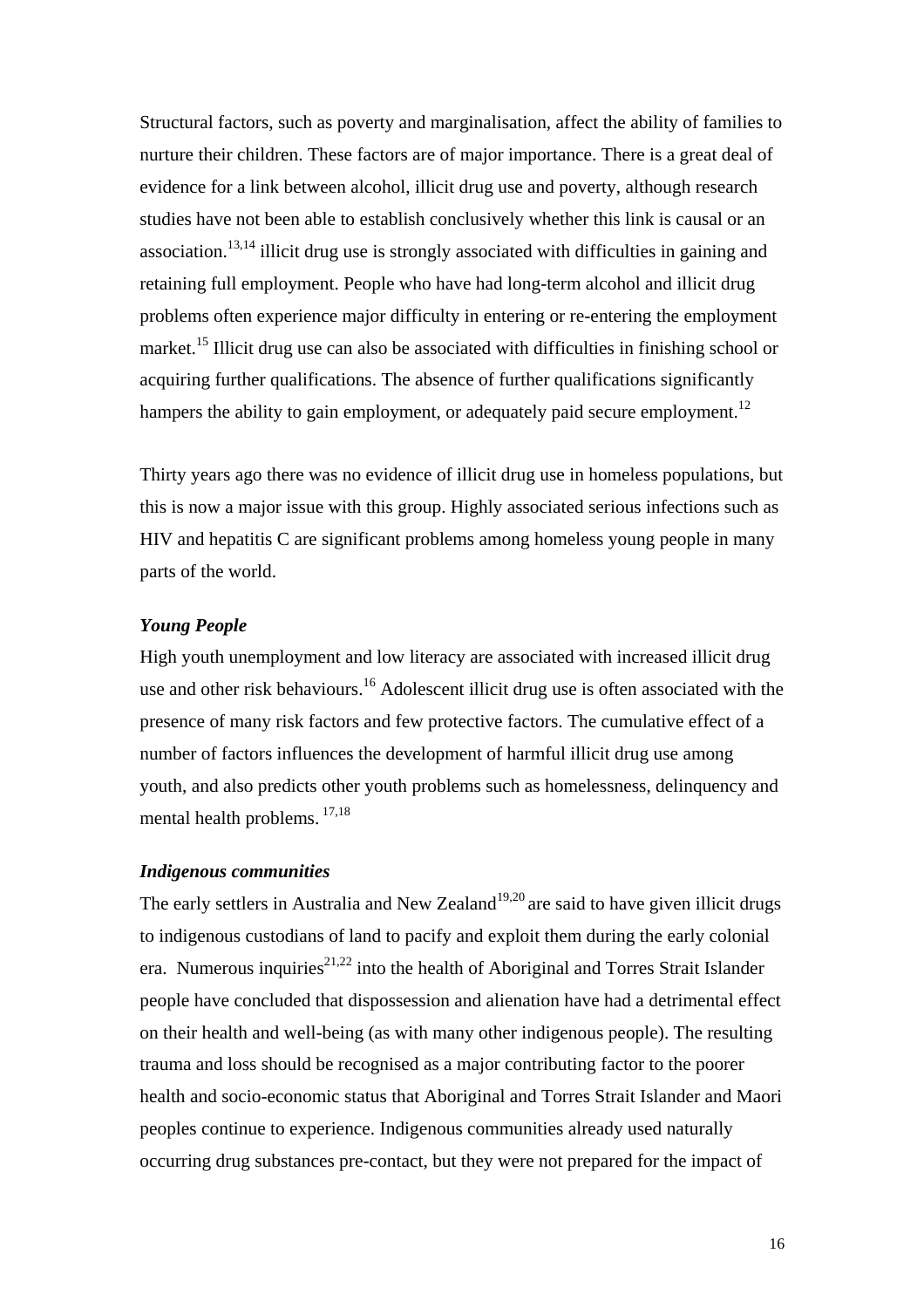commercially produced drugs and illicit drugs distributed through 'underground sources<sup>'</sup>.<sup>23</sup>

Severe alcohol and illicit drug problems are common in dispossessed indigenous populations. Alcohol prohibition was enforced among indigenous Australians from the 1850s and continued in some parts of the country into the 1970s with significant poor health outcomes, but community-imposed alcohol prohibition may be a successful approach today in some remote locations with community support. Indigenous Australians are vastly over-represented among prison inmate populations, where increasing numbers of illicit drug users are being seen.<sup>24</sup> Aboriginal and Torres Strait Islander people make up 20 percent of the prison population in Australia.<sup>[25](#page-58-23)</sup> Illicit drug use, particularly heroin, plays a significant role in Aboriginal peoples over- representation in the criminal justice system.<sup>26</sup> There is a great deal of concern that HIV entering indigenous populations through injecting drug use could then be spread extensively by sexual transmission.

In New Zealand, use of cannabis continues to increase, as does apparently the tetra hydro cannabinol (THC) concentration of the drug. It is considered to be of particular significance in mental health patients and in certain Maori populations. Cannabis plays an important role in underground economies in many local communities.<sup>27</sup>

There have been parliamentary select committee enquiries, firstly on the mental health effects of cannabis  $^{28}$  and secondly on the wider legal issues (2003); however changing the legal status of cannabis was not recommended. The New Zealand Drug Foundation has recommended a shift from criminal sanctions to illicit drug assessment by health services, though these are already over utilised.

There is a clear need for the provision of high quality health services for indigenous communities in both Australia and New Zealand as a pre-requisite to the provision of successful and sustainable illicit drug services. The relative absences of widespread harm reduction and population based interventions has become a matter of great concern.

#### *Co-existing mental illness and illicit drug use*

It is well known that illicit drug and alcohol problems often co-exist with mental disorders[.29](#page-58-27) Mental health disorders are associated with increased rates of alcohol and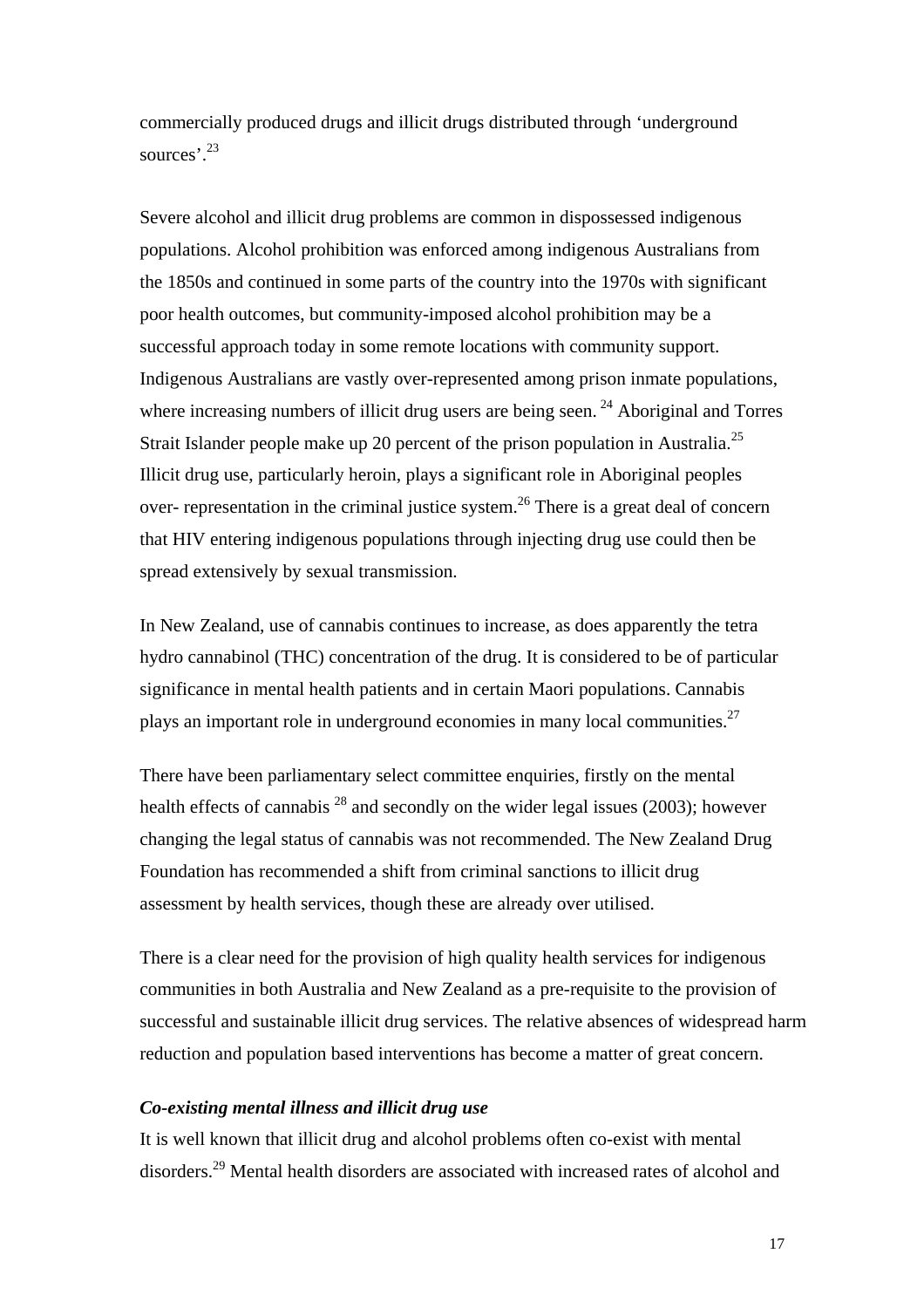illicit drug problems, for example; psychotic illnesses (alcohol, cannabis and stimulants)[,30](#page-58-28) mood disorders (benzodiazepine), post traumatic stress disorder (alcohol, cannabis), eating disorders (alcohol, stimulants) and conduct disorders (alcohol, polysubstance).<sup>31,32</sup> There are epidemiological data from Australia<sup>33</sup>, New Zealand<sup>28</sup> and other countries showing higher rates than expected of co-existing alcohol and illicit drug problems and mental illnesses than in each group alone. In some cases, it is believed that mental illness preceded and may have caused the illicit drug use, while in other areas illicit drug use preceded and may have caused the mental illness.

For many individuals, other factors lead to the substance use and mental disorder. Failure to appreciate the complex interaction process will lead to a poorer treatment outcome.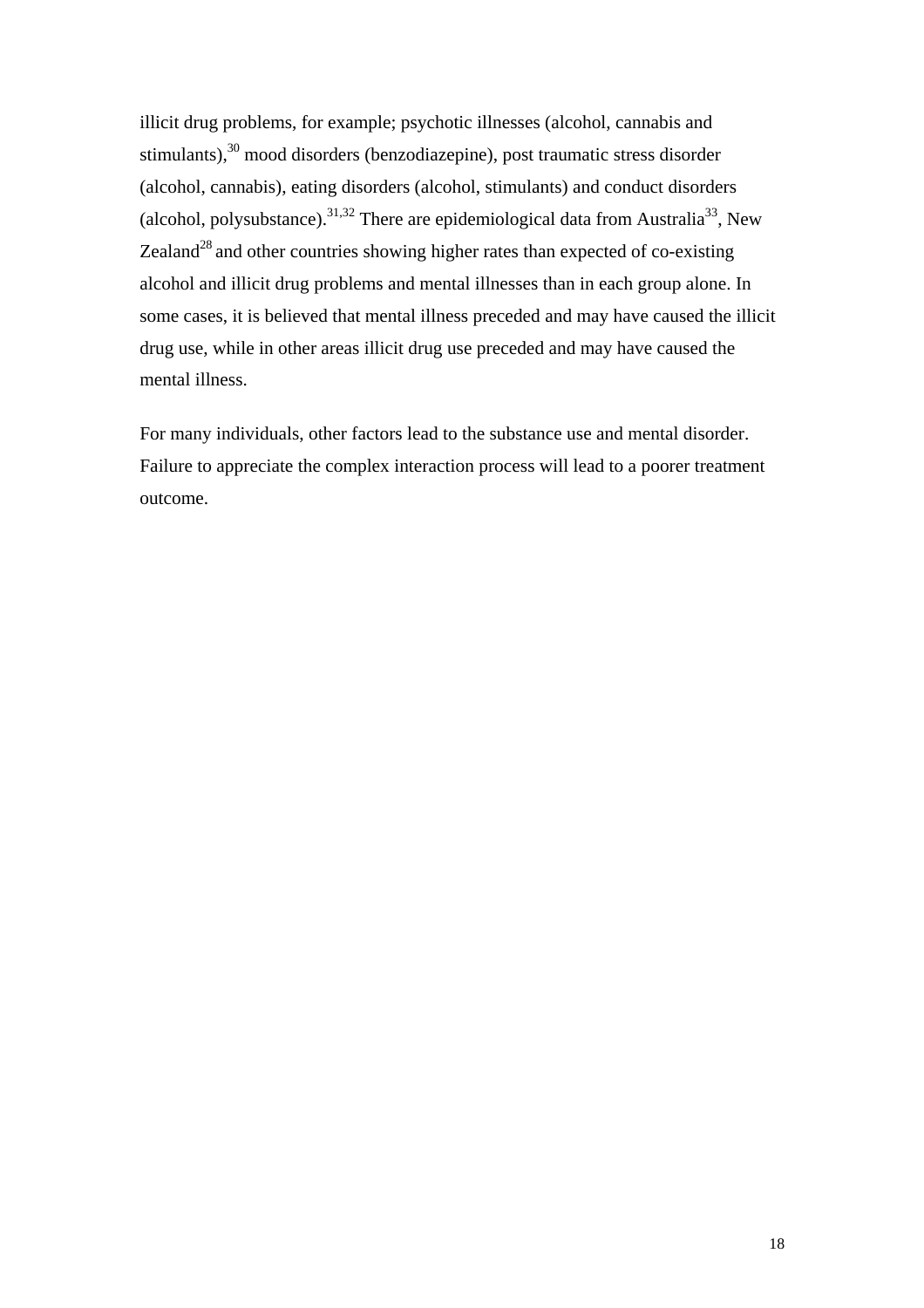### <span id="page-18-0"></span>**6. TRENDS IN ILLICIT DRUG USE AND HARM**

A major difference between New Zealand and Australia is the pattern of opioid use in the two countries. Since police broke up the "Mr. Asia" drug ring in 1980, New Zealand has been almost devoid of imported heroin. Despite this virtually unique success in reduction of supply of illicit opioids, there are continuing high levels of use of pharmaceutical opioids.

### *Increasing quantity and diversity of consumption*

In Australia illicit drug use was virtually unknown before the early 1960s but was well entrenched by the mid-1970s. The consumption of illicit drugs increased relentlessly until 2000. This is true for the numbers of people using illicit drugs, the apparent quantity of illicit drugs used and the diversity of illicit drugs available.

The first non-government and government services for illicit drug users started to appear in Australian capital cities in the mid-1970s. By the time the National Campaign Against Drug Abuse was established in 1985, illicit drugs were readily available throughout the nation. Illicit drug use and its related harms had become major health, social and political problems.

Since 1985 there have been many surveys of alcohol, tobacco and other illicit drug use in Australia.<sup>34</sup> Between 1991 and 1998 there was an increase in the use of cannabis, analgesics, amphetamines, hallucinogens, cocaine, and heroin, and a decrease in the use of barbiturates. During the period 1998 to 2001, there was a 5.1 percent increase in those reporting no other illicit drug use in the previous 12 months to 83.1 percent.  $34$ 

In the same period (1998-2001) there was a fall in the reported use of all illicit drugs with the exception of steroids, ecstasy/designer drugs, and those reporting injecting illicit drug use. In 1998, reported levels of illicit drug use appear to have been higher than previous and subsequent surveys for many of the illicit drugs evaluated.

However, there were methodological differences in these surveys so the interpretation of the significance of these results is difficult. While a great deal of attention is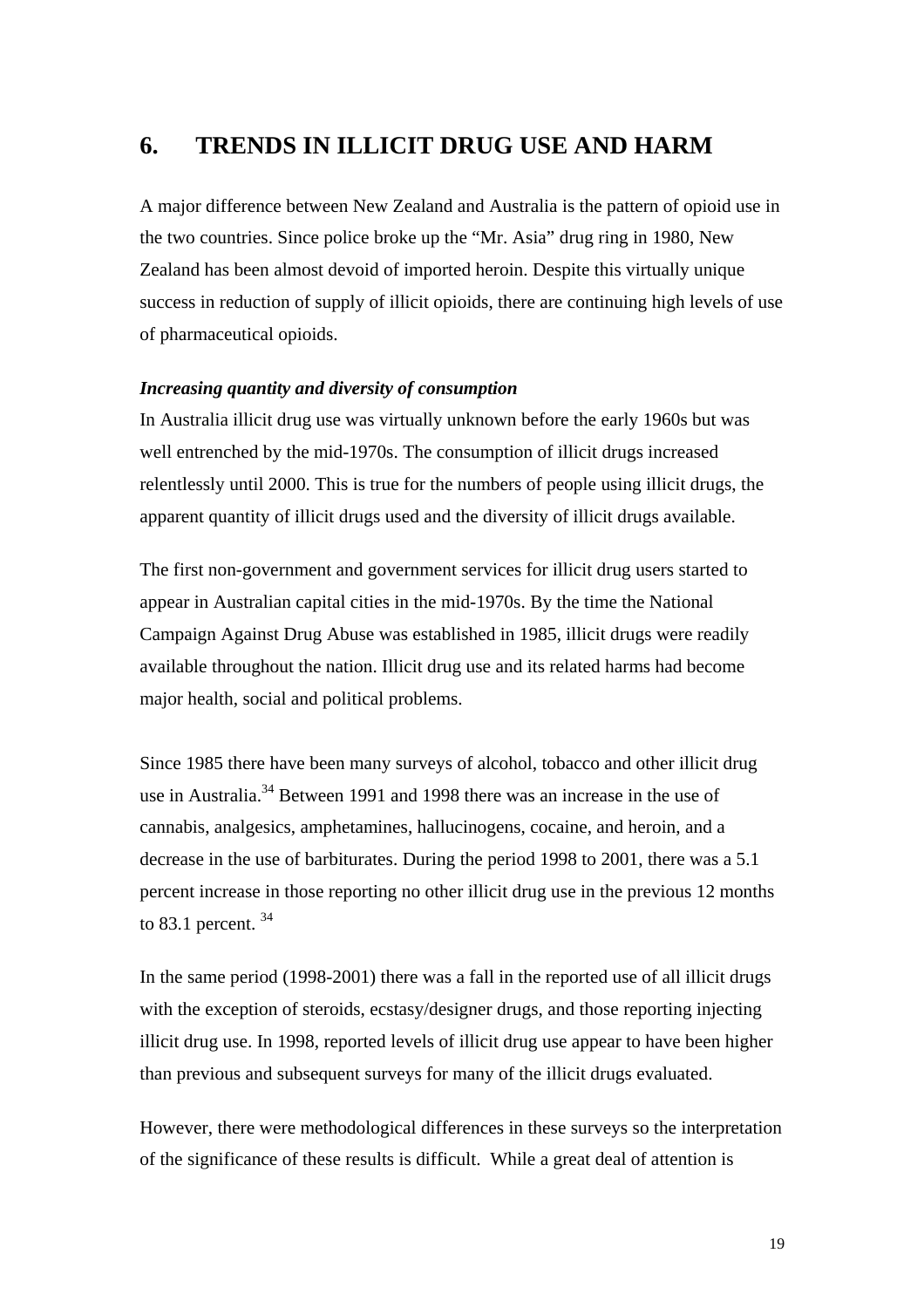always placed on changes in illicit drug consumption measured by surveys, changes in outcomes from illicit drug use (such as deaths, illness and crime) are far more important indicators of effective policy.

### *Heroin and other opiates*

It has been estimated that, since the early 1960s, there has been an approximately seven percent annual increase in the number of heroin dependent injecting drug users in Australia to an estimated total of about 98,000 in 2001, (See Figure1).<sup>35</sup>

As yet there have not been any estimates published of the number of heroin users since the start of the heroin shortage in late 2000, but it is likely that there are fewer heroin injectors in Australia than previously. The rapid increase and recent decrease in rates of robbery and heroin overdose in NSW are closely correlated and provide further support for the changes in the estimated number of Injecting Drug Users (IDUs) in Australia[.36](#page-58-34) 

In New Zealand approximately 2,500 or 0.04 percent of the total population are opioid dependent patients on a methadone maintenance program.<sup>[37,](#page-58-35)38</sup> By contrast, Australia has about 35,000 or 0.2 percent of the total population on methadone and buprenorphine.

Commonly used street opioids in New Zealand include buprenorphine, codeine, 'home baked' morphine, and, over the last decade long-acting morphine preparations partially acetylated to heroin and methadone diverted from pain and drug clinics. The increase in unsanctioned long-acting morphine use and dependence has occurred in the context of a quadrupling of prescriptions for pain management and palliative care[.39](#page-58-37)

Despite the high level of prescription drug diversion and unsanctioned use in New Zealand, there has been a disappointing policy response. This issue is given almost no mention in the National Drug Policy 1997, which otherwise illustrates a comprehensive approach and embraces harm minimisation philosophies and strategies.<sup>40</sup>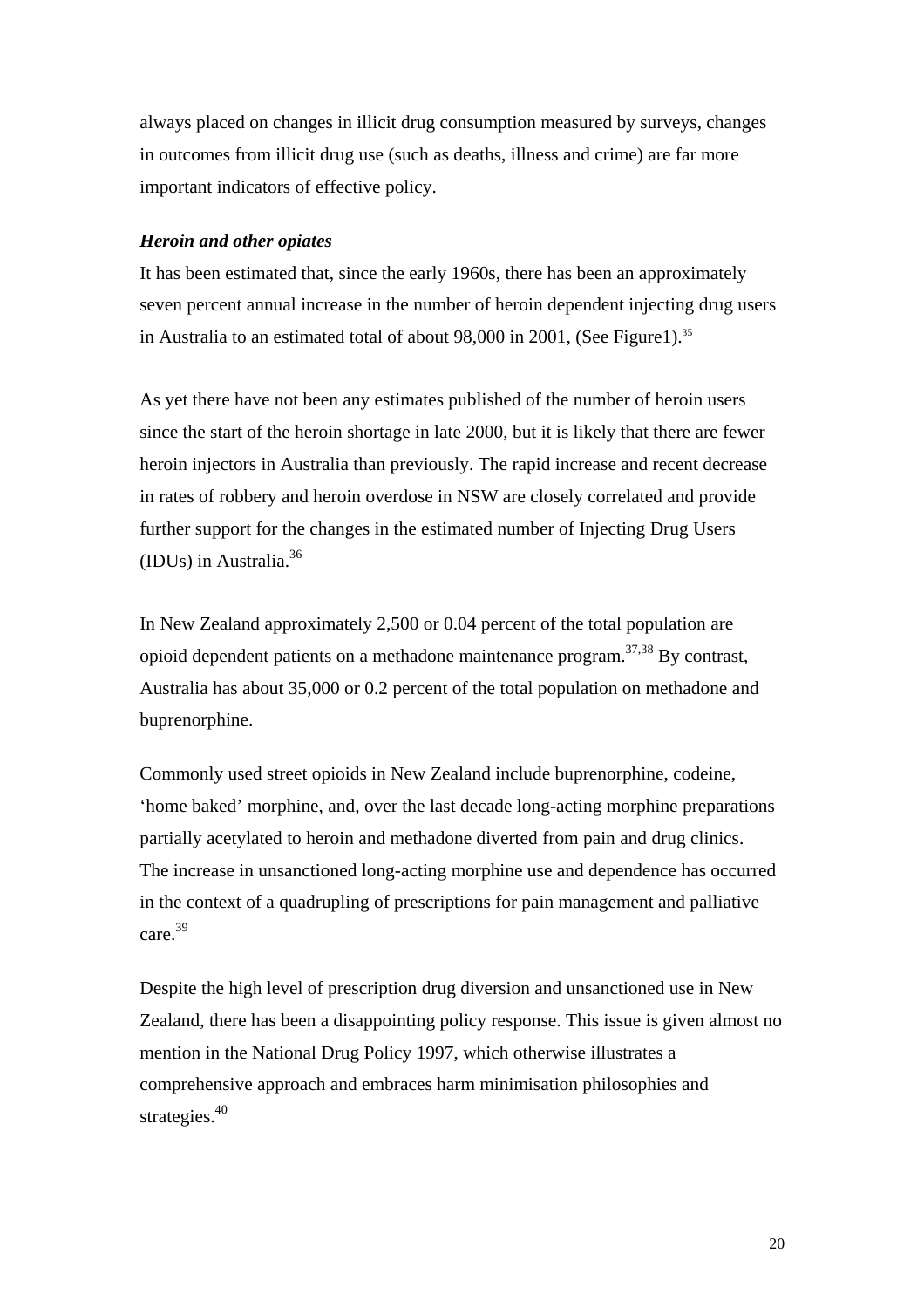

Figure 1. Modelled numbers of heroin dependent IDUs in Australia from 1961 to 2001

Best modelled estimates in black, lower and upper limits in grey.<sup>\*</sup>

Chronic non-malignant pain is relatively common in the community and a cause of much discontent, especially when complicated by some degree of drug dependence. These patients complain of severe and unrelieved pain, often exacerbated by their poor functional state. Their families are often just as despondent, while their medical practitioners often feel caught between the unfulfilled demands of the patients and their families and an inflexible and uncaring health care system. A minority of patients end up being prescribed large doses of opioids, often in combination with benzodiazepines, while clinical and policy uncertainty abounds.

 $\overline{a}$ 

<span id="page-20-0"></span><sup>∗</sup> This estimate is based on a best-fit model that incorporated the results of several independent studies during that period. The solid line represents best estimates of the numbers of heroin dependent injecting drug users and the grey lines represent the lower and upper limits of these estimates.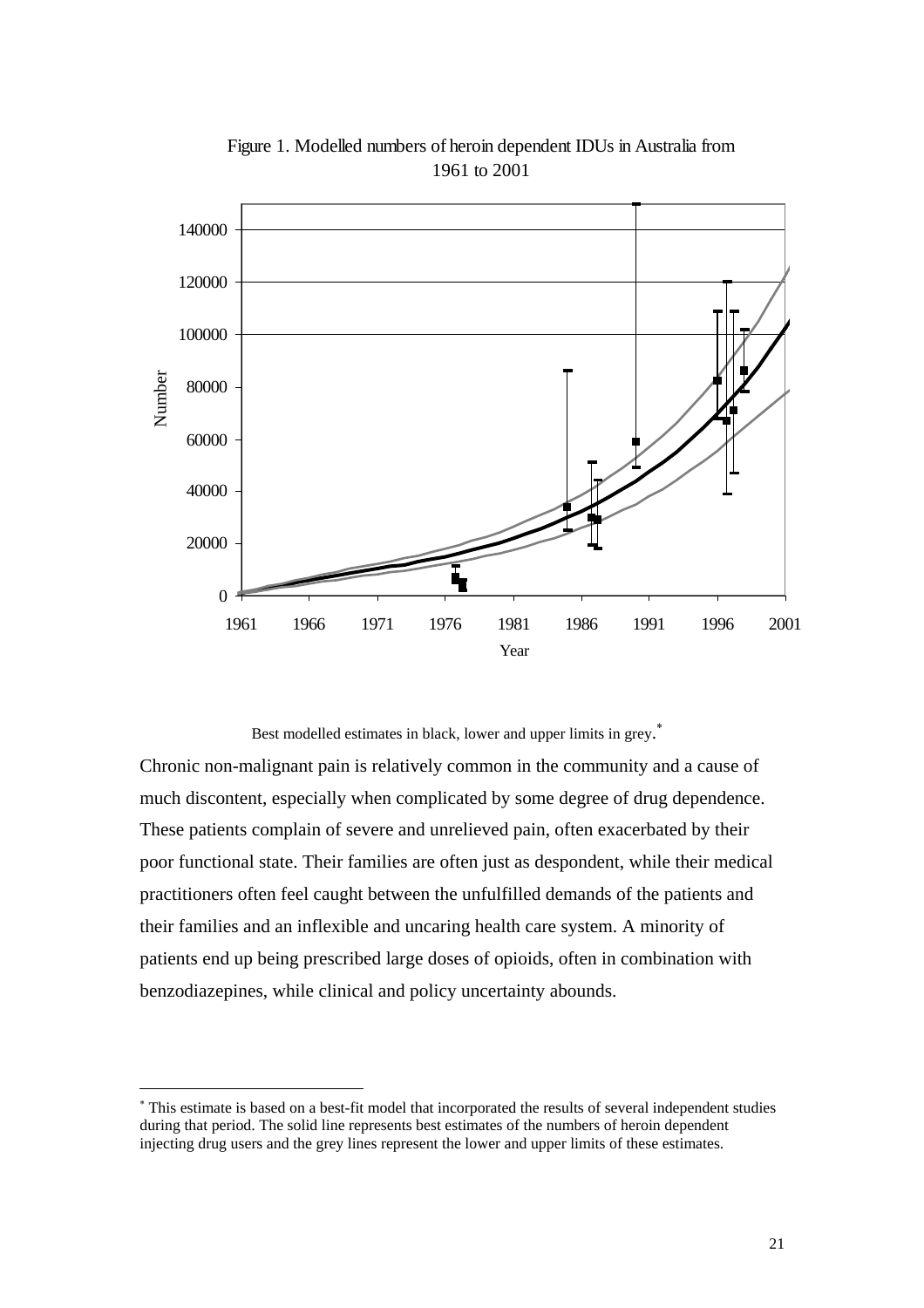Practical guidelines for prescribing opioids for chronic non-malignant pain<sup>41</sup> should be developed, widely endorsed and well promulgated, and strategies to monitor the situation and ensure high compliance need to be devised. Patients with histories of illicit drug dependence must be monitored closely.<sup>42</sup> Blood levels and urine screens may be useful; however there is a need for greater attention from policy makers, professional organisations, clinicians and researchers to develop an evidence-based and effective approach. Pain and drug clinics need to cooperate more to improve outcomes and there is a need for higher levels of support and funding. Cautious prescribing and dispensing is required to reduce opioid diversion to street sources.

### *Amphetamine*

Amphetamine use is now widespread in most parts of Australia and is the most commonly injected drug in several states. Amphetamine use and related problems are increasing, with few amphetamine users being attracted or retained by current treatment services.<sup>43</sup> The lack of an attractive and effective pharmaceutical agent for treating severe amphetamine dependence is a major management deficiency.

Researchers in the UK have evaluated the effectiveness and safety of amphetamineassisted treatment for several decades, although the quantity and quality of this research does not yet allow categorical conclusions to be drawn. There is increasing evidence that amphetamine-assisted treatment may help some selected amphetamine dependent users who are resistant to all other therapeutic options. Research is needed in Australia and New Zealand to develop more effective pharmacological and nonpharmacological treatments for severe amphetamine dependence.

In New Zealand, methamphetamine is often manufactured from locally procured pseudoephedrine, imported pseudoephedrine or ephedrine. The Expert Advisory Committee on Drugs reclassified these precursor substances to controlled drug status to attempt to reduce supply, and methamphetamine has also been rescheduled to a higher status. Precursor controls were introduced in Australia and resulted in the disappearance of street amphetamine and its replacement by street methamphetamine.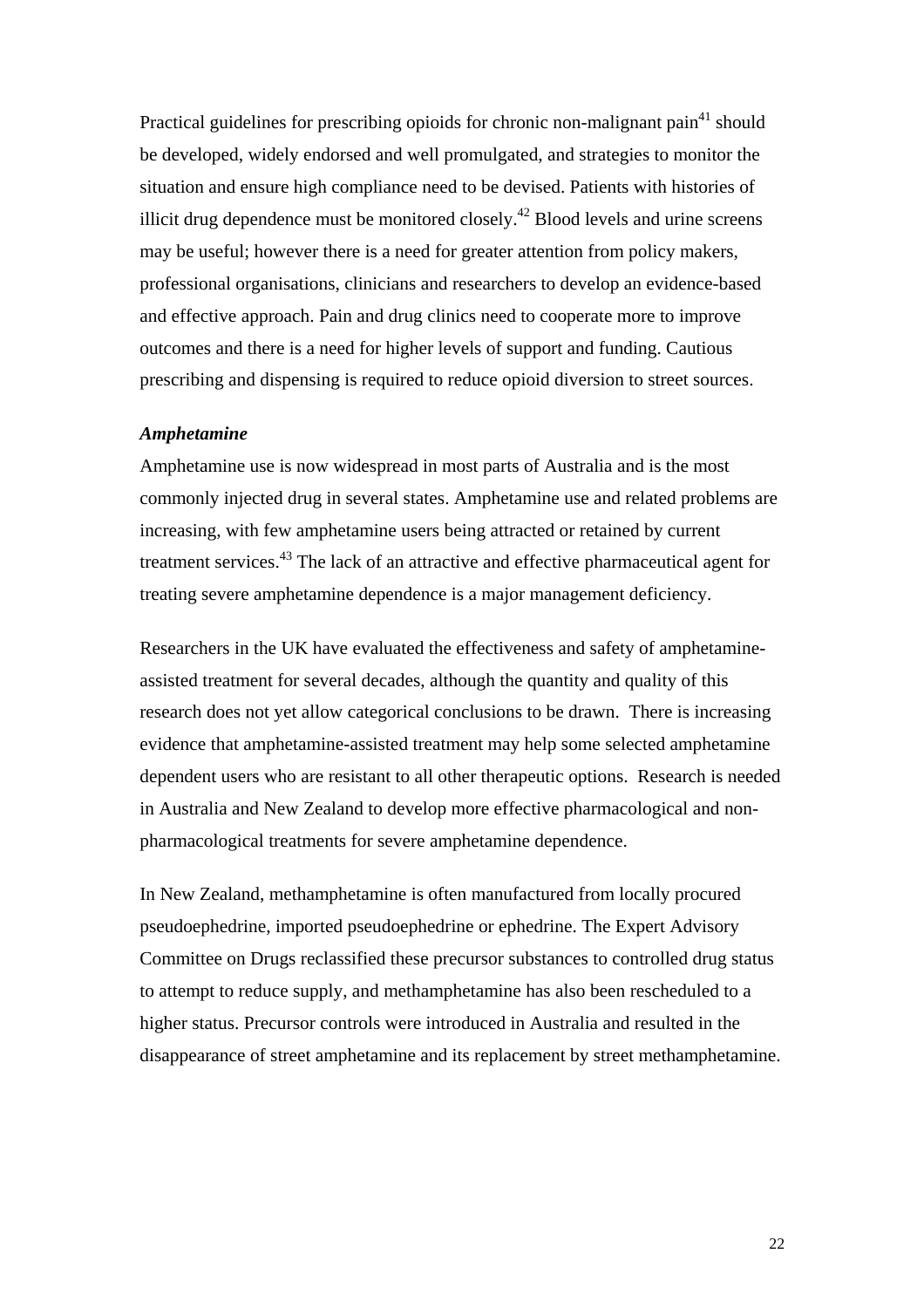### *Illicit drugs and harm*

#### *Economic costs*

It has been estimated in Australia that in 1998-99, costs to the Australian economy related to illicit drug use totalled \$A6.1 billion, compared with \$A21.2 billion for tobacco and \$A7.6 billion for alcohol. In the case of illicit drugs, tangible costs total \$A5.1 billion (crime \$A2.5 billion, health \$A59.2 million, loss of production in the workplace \$A991.2 million, production in the home \$A344.8 million and road crashes \$A425.4 million) and intangible costs \$A968.8 million. In addition, crime involving both alcohol and illicit drugs accounted for an additional \$A582.3 million. Although these are often described as the costs of illicit drug use, it is difficult to disentangle the costs of illicit drugs use from the costs of the arrangements chosen by the community in the hope of minimising illicit drug use and illicit drug-related problems.<sup>44</sup>

In New Zealand, prior to treatment in one centre in 1999, the cost of illicit drug use to the government was estimated to be \$NZ2.8 million, comprising court and prison expenditure, social benefits, medical costs, motor vehicle crashes and costs associated with criminal activity.<sup>[45](#page-58-39)</sup>

### *Health*

In Australia in 1998, drug use accounted for 1,023 (5.8 percent) deaths out of a total of 17,671 deaths attributable to all forms of drug use. However, illicit drug use accounted for nearly half the 1,544 deaths (42 percent) attributable to illicit drug use between the ages of 15-34 years. The major causes of illicit drug-related deaths were illicit drug dependence (56.2 percent), poisoning (21.7 percent) and suicide (13.2 percent). Alcohol accounted for even more deaths, just over half (814 or 52.7 percent). 34

While illicit drugs have a major impact on mortality and morbidity in young people across all groups, tobacco smoking was the risk factor responsible for the greatest burden of disease (12.1 percent), with alcohol (6.6.percent) the fourth, and illicit drugs (2.2 percent) the ninth major cause.<sup>46</sup> The burden of disease estimates takes into account both morbidity and mortality.

In Australia in 1997-98, drug use accounted for seven percent (n=14,471) of drugrelated hospital admissions and 75 percent  $(n=10,876)$  of admissions in the age group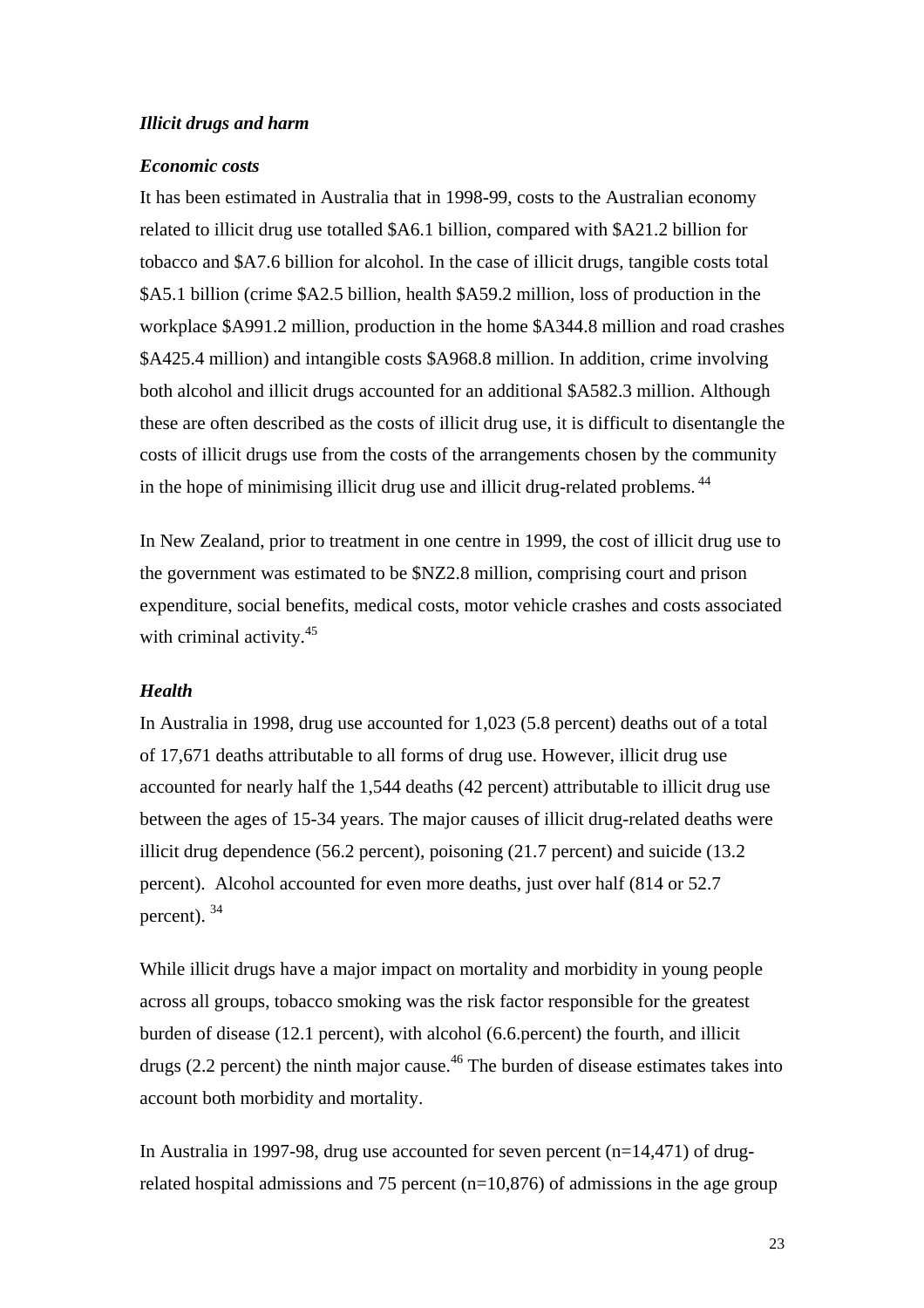15-34 years. The major causes of admission were illicit drug dependence and poisoning. As each of these risk factors is responsible for substantial ill health, large health gains can be expected from more effective public health interventions.<sup>30</sup>

As with the question of economic costs, it is difficult to estimate the extent to which these health problems are consequent on the use of illicit drugs or the arrangements used to respond to these illicit drugs. When, for example, heroin is prescribed medicinally, side effects are little greater than those associated with prescription morphine and far less than seen with street heroin. A substantial proportion of the physical illness and many of the deaths associated with illicit drug use are a product of the black market system of distribution, rather than it being intrinsic pharmacological properties and side effects of these illicit drugs.

#### *Heroin-related deaths*

Increases in the estimated number of heroin dependent injecting drug users have been closely paralleled by increases in the total number of reported deaths from opioid overdose in young Australian adults during the period 1964 to 1998. Between 1988 and 1999, these more than doubled from 45.3 deaths per million persons to a peak of 112.5 per million. In the following three years, when for the first time in decades there was a shortage of heroin, illicit drug overdose deaths fell to 32.3 deaths per million in 2002.<sup>5</sup> The extent to which improved domestic law enforcement under the National Illicit Drug Strategy, which commenced in 1997, was responsible for the heroin shortage or whether it was due more to international reduction in supply is unclear.

### *The co-morbidities: mental and physical illness and social impairment*

Illicit drug use is associated with considerably poorer mental and physical health and social well-being. These factors interact to a great extent. People consuming illicit drugs in large quantities often also consume large quantities of alcohol, tobacco and prescription drugs, and these contribute substantially to their poor health. Limited education and training, high levels of unemployment, poor housing, high levels of debt and major relationship difficulties often compound their many other problems. The quality of life of many illicit drug users is often within the range seen in patients with a severe chronic illness. By the time injecting drug users first seek treatment, many already have hepatitis C infection. Cigarette smoking is almost universal and consequent respiratory impairment is very common.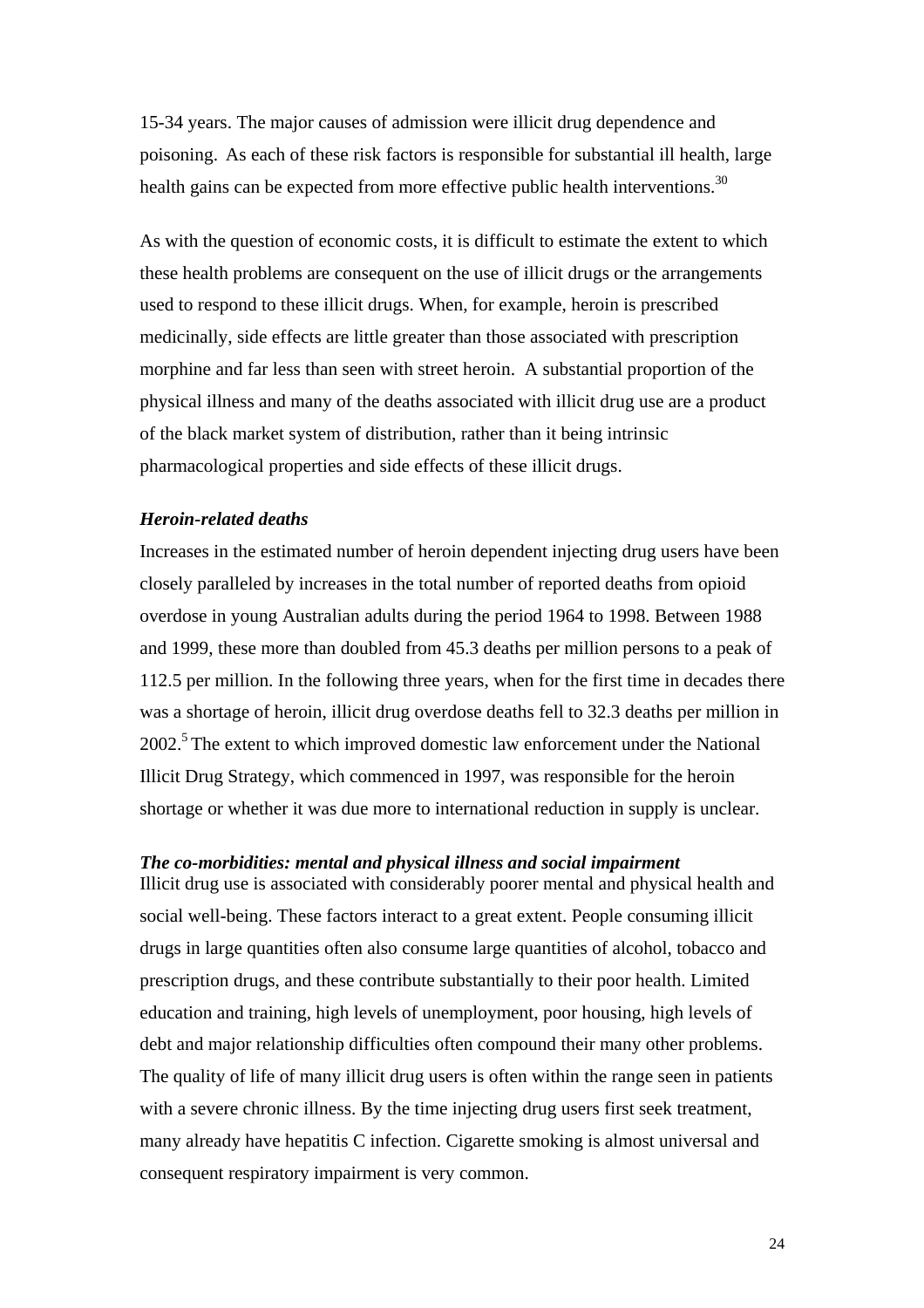Consumption of alcohol, cannabis, sedatives, opiates and stimulants may pharmacologically interact with medication prescribed for mental illness, reduce compliance with treatments for mental or physical illness, impair housing stability, and increase the burden on treatment services and the family. The cost to the health system of caring for patients with a mental illness and alcohol and illicit drug problems is significantly higher than for patients with a single problem. There is an increased risk of suicide, hospitalisation and criminal behaviour and less chance of receiving adequate care.<sup>47</sup>

#### *HIV and hepatitis C infection*

The number of new AIDS diagnoses in Australia among people who have a history of injecting drug use decreased from 84 in 1993 to 10 in 2001. During the same period, the number of deaths from AIDS in this group decreased from 59 in 1993 to 16 in 2001<sup>43</sup> Hepatitis C prevalence among people attending needle and syringe programs remained high and increased slightly over the period 1997 to 2001. In 2001, 63 percent of males and 66 percent of females attending needle and syringe programs were hepatitis C antibody positive. Alarmingly, the prevalence of hepatitis C among males and females reporting less than 3 years of illicit drug injecting more than doubled from 13 percent in 1997 to 28 percent in  $2001<sup>43</sup>$ 

Control of HIV infection among injecting illicit drug users in Australia and New Zealand was not achieved easily. The introduction of most harm reduction strategies needed to reduce HIV infection was vigorously resisted by some sections of the community. Yet needle and syringe programs in Australia were estimated by 2000 to have cost governments only \$A130 million, but prevented 25,000 HIV and 21,000 hepatitis C infections, saved at least \$A2.4 billion, and (by 2010) will have saved 4,500 deaths from AIDS and 90 deaths from hepatitis C.  $^{48}$  $^{48}$  $^{48}$ 

Needle and syringe programs have been operating for a similar period in New Zealand and Australia. Less than one percent of injecting illicit drug users in New Zealand are HIV positive and injecting illicit drug users contribute two percent of people with HIV in New Zealand.<sup>49</sup>

Why has there been such a different response to harm reduction programs in HIV and Hepatitis C rates among injecting illicit drug users? Hepatitis C spread among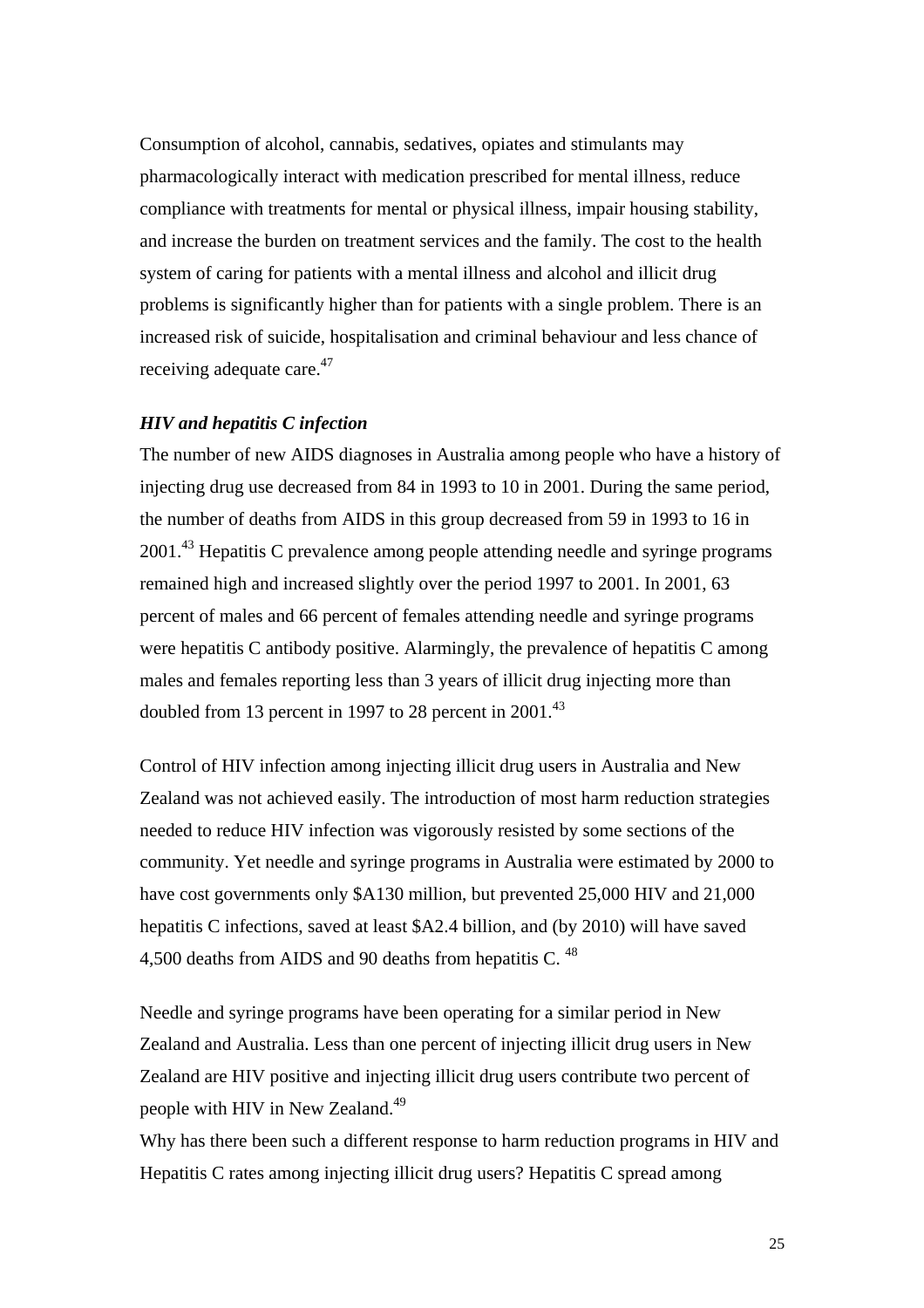injecting illicit drug users in Australia about two decades before harm reduction programs were implemented widely. In addition, following exposure, blood-blood spread of Hepatitis C is about ten times more likely than for HIV.<sup>[50](#page-58-43)</sup>

Policy makers were prepared to be more flexible for HIV/AIDS because there was considerable concern that HIV could begin to spread extensively among non-drug using heterosexual men and women. Also, gay community groups were extremely effective in efforts to ensure that policy responses to HIV/AIDS were successful. The magnitude of the future health, social and economic costs of hepatitis C are still not widely recognised. While drug policy continues to rely so heavily on supply control, injecting will remain the major route of administration of drugs, such as heroin undermining all efforts to achieve control of hepatitis C.

#### *Crime and law enforcement*

Criminal activity involving illicit drug users includes the possession, use and trafficking of illicit drugs as well as violence, property and other offences while under the influence of illicit drugs or to maintain their supply. In some cases, illicit drug use precedes criminal activity while in other cases, criminal activity precedes illicit drug use.

It is often assumed that an increase in the price of street drugs will automatically reduce illicit drug use and conversely, a decrease in the price of street drugs will automatically increase illicit drug use. However, evidence to support these propositions is hard to find. The considerable profits available to illicit drug traffickers also need to be taken into consideration. Many decades of efforts to depress illicit drug use by raising street drug prices through vigorous law enforcement have not achieved the expected results. In fact, illicit drug use has often increased despite ever increasing resourcing of legal and law enforcement control aimed at reducing supply and increasing severity of penalties for persons convicted of illicit drug-related offences. The limited evidence for the effectiveness of supply reduction was noted in a recent comprehensive review of prevention of illicit drugs.<sup>51</sup>

Policy responses to illicit drug use and related problems may be characterised in three ways:

• Measures to reduce availability (supply reduction);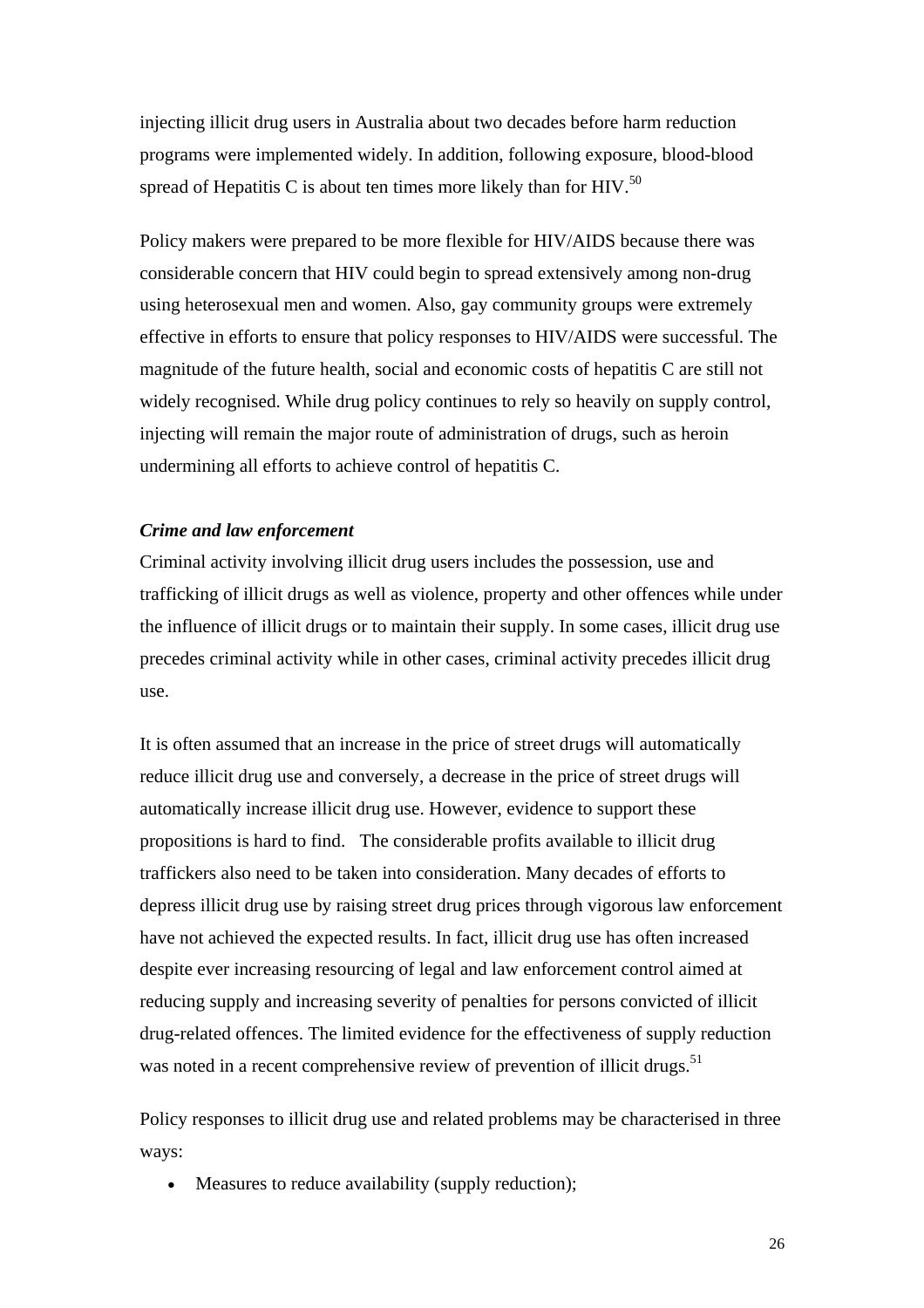- Strategies to reduce demand (demand reduction); and
- Interventions designed directly to reduce illicit drug-related harm without necessarily reducing availability or demand (harm reduction).

Australia and New Zealand have adopted a combination of these in their illicit drug strategies, but supply reduction has received and continues to receive the overwhelming bulk of resources not-withstanding the meagre evidence of relative effectiveness or cost effectiveness. Needle and syringe programs in Australia brought a benefit of almost \$A2.4 billion at a cost of \$A130 million.<sup>[52](#page-58-45)</sup>

### **Recommendations**

*2. The Colleges, the medical profession and Governments should urgently improve and increase the prevention and treatment of chronic nonmalignant pain.* 

*Accordingly the Colleges agree to collaborate with other medical and health organisations to:* 

• *Develop evidence-based guidelines broadly supported by the medical profession to assist medical practitioners to manage chronic nonmalignant pain more effectively, and mechanisms to enable better monitoring and improved compliance with these guidelines.* 

*3. The Colleges believe that enhanced funding from the Governments is required to strengthen the scientific evidence-base for policy, programs and clinical interventions.* 

*Accordingly it is recommended that:* 

- *The Colleges will continue to provide evidence-based training for Fellows;*
- *Governments provide extra training places for medical specialists in this field*
- *4. The Colleges strongly believe that all people being treated for illicit drugs should be managed appropriately, including provision of treatment for physical and mental health disorders, regardless of the setting to which the person presents. Accordingly it is recommended that:*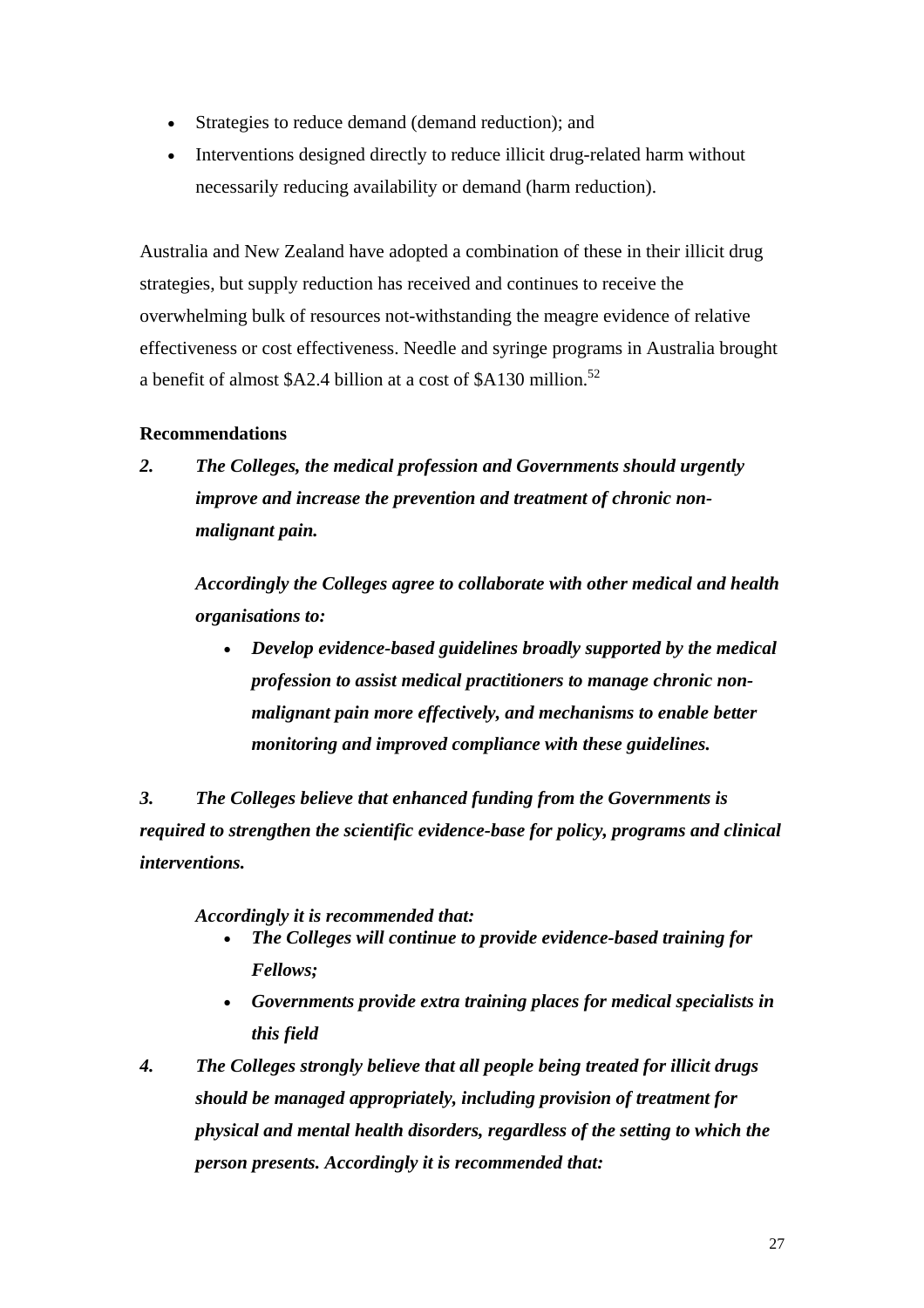• *The Colleges must work with Governments and other interested parties to ensure that all people seeking help for illicit drug problems are treated for physical and mental health disorders, regardless of the setting to which the person presents.*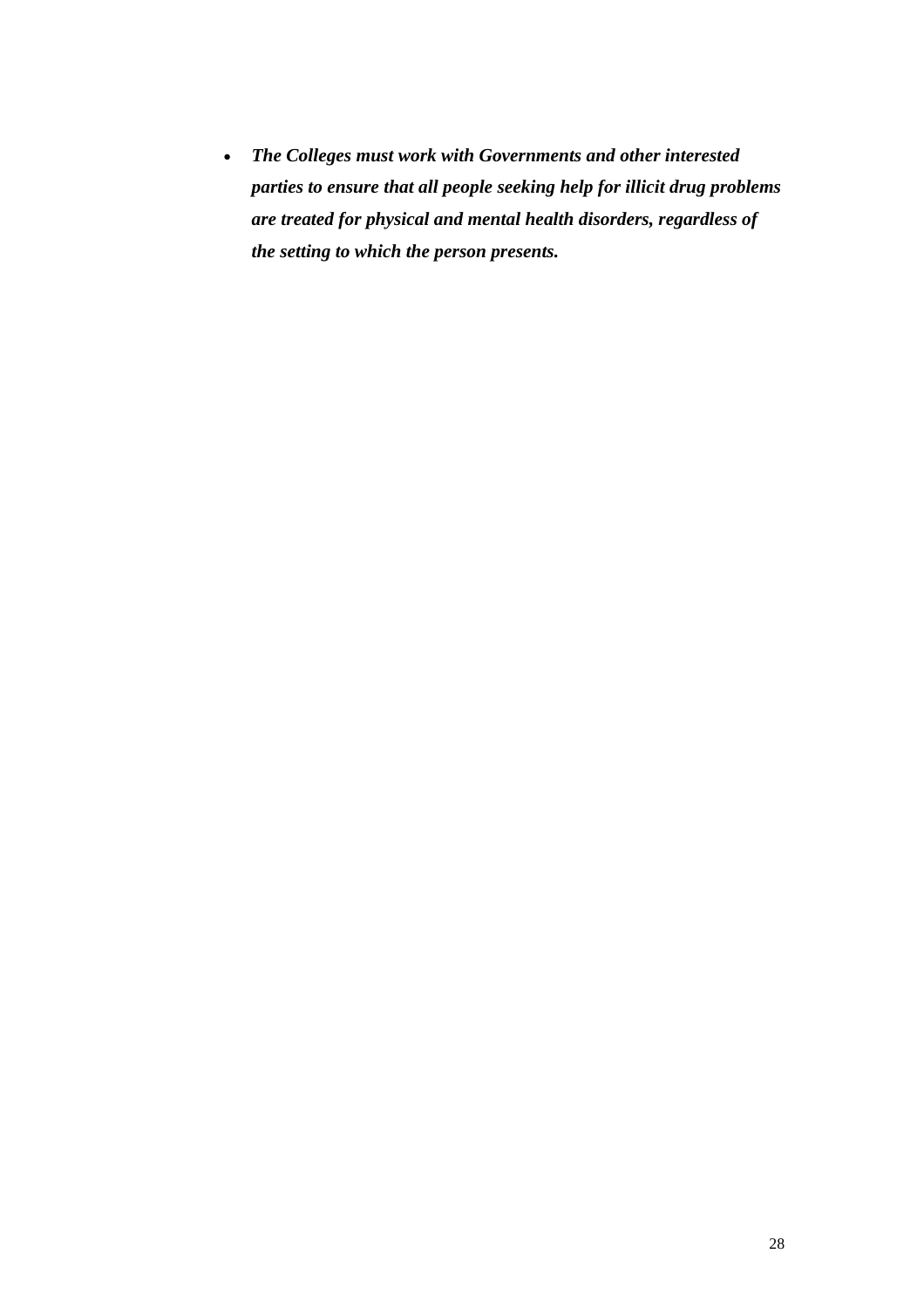### <span id="page-28-0"></span>**7. DEMAND REDUCTION**

Demand reduction is divided into measures designed to prevent or delay experimental use (primary prevention), interventions intended to prevent or delay experimental users progressing to entrenched use (secondary prevention), and measures targeting already established drug users promoting reduced use or abstinence or reducing complications if consumption continues (tertiary prevention or drug treatment). This approach is comparable with the framework adopted for many physical conditions. In cardiovascular disease, primary prevention aims to delay or avert any cardiovascular disease, secondary prevention is intended to reduce the progression of patients from angina to myocardial infarction, while tertiary prevention concentrates on rehabilitation of people after a myocardial infarction and minimising other complications.

### **Primary prevention**

In some countries, such as the Netherlands, where illicit drug use is now considered principally a health and social issue, the number of young people starting to inject illicit drugs appears to be decreasing. For example, it is now increasingly difficult to find young illicit drug injectors in the Netherlands.<sup>53,54</sup> Australia and New Zealand need to look to countries that have been successful in reducing the demand for illicit drugs among young people. Positive reinforcement such as good housing, education, employment and social support for disadvantaged groups appears to be more effective than relying on negative reinforcement such as criminal justice measures.

### *Mass media education and school based education campaigns*

As noted by a recent comprehensive review of illicit drug prevention, narrowly focused and episodic intervention, such as media campaigns have been found to be largely ineffective.<sup>51</sup>Although the expectations of community members and policy makers for mass media and school based education drug education campaigns are consistently and unreasonably high, research evaluation generally finds only modest benefits. Strategies incorporating a skills based approach, a longitudinal view and utilising developmentally appropriate measures are more likely to be successful. There is an increasing realisation that the modest gains of well-conducted media and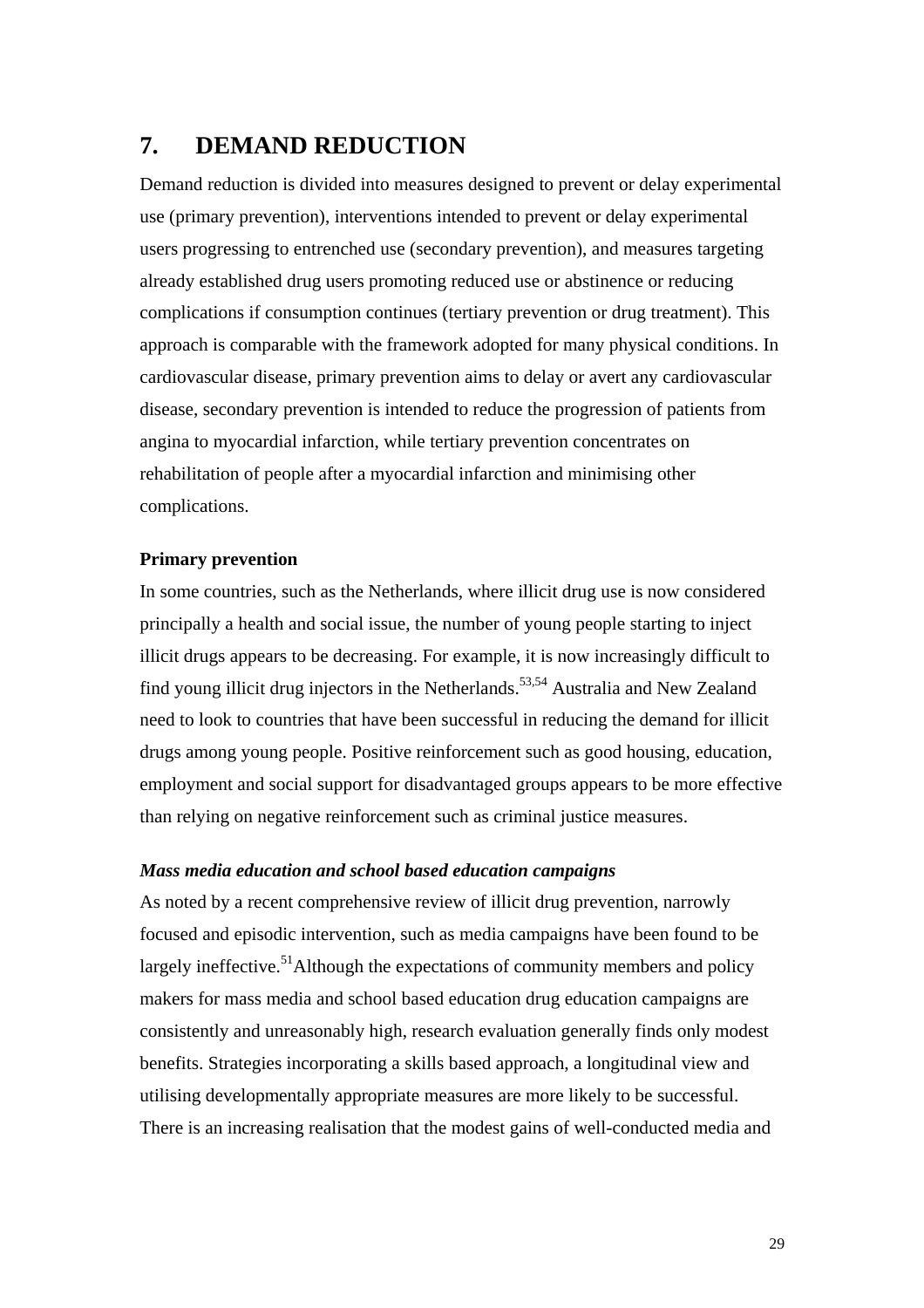school-based campaigns are worth having but that more effective prevention methods need to be identified.

Similarly, illicit drug education interventions in schools have generally used individually focussed methods. The results have often been disappointing. By contrast, the Gatehouse Project in Victoria had broader objectives including reducing bullying, promoting better student communication with teachers and encouraging participation in community activities.<sup>55</sup> This project demonstrated a 25 percent reduction in risk behaviours (including illicit drug use) using a randomised controlled trial design. The Gatehouse Project is an example of recent and more encouraging approaches to prevention in schools, which have moved beyond more traditional health education towards programs that embrace health promotion and promote social inclusion.

The other broad area of intervention relating to young children is in the school environment, where the aims should be prevention of school failure (for either academic or behavioural reasons). School organisation and behaviour management programs which encourage positive interpersonal relationships, ensure effective discipline, and maximise learning are effective in reducing risk factors such as early school drop-out and subsequent unemployment. These factors are known to predispose to later illicit drug use.<sup>51</sup>School based drug education programs, although of limited value as a stand-alone strategy, have an important role as part of a comprehensive approach. Early primary school identification and remediation of learning difficulties is also vital in the prevention of school failure.

### *Early childhood intervention*

Research in the past two decades has shown that surprisingly minimal interventions with high risk families soon after childbirth is often very effective in reducing the incidence of a wide range of later problems, including subsequent illicit drug use.<sup>51</sup> These interventions can be as inexpensive as several visits by a community nurse to an 'at-risk' family soon after the birth of a child.

Many of the risk factors in children for problem illicit drug use are also frequently the presenting symptoms in behavioural and emotionally disturbed youth. Family factors that confer higher risk of substance use in adolescence, such as chronic parental and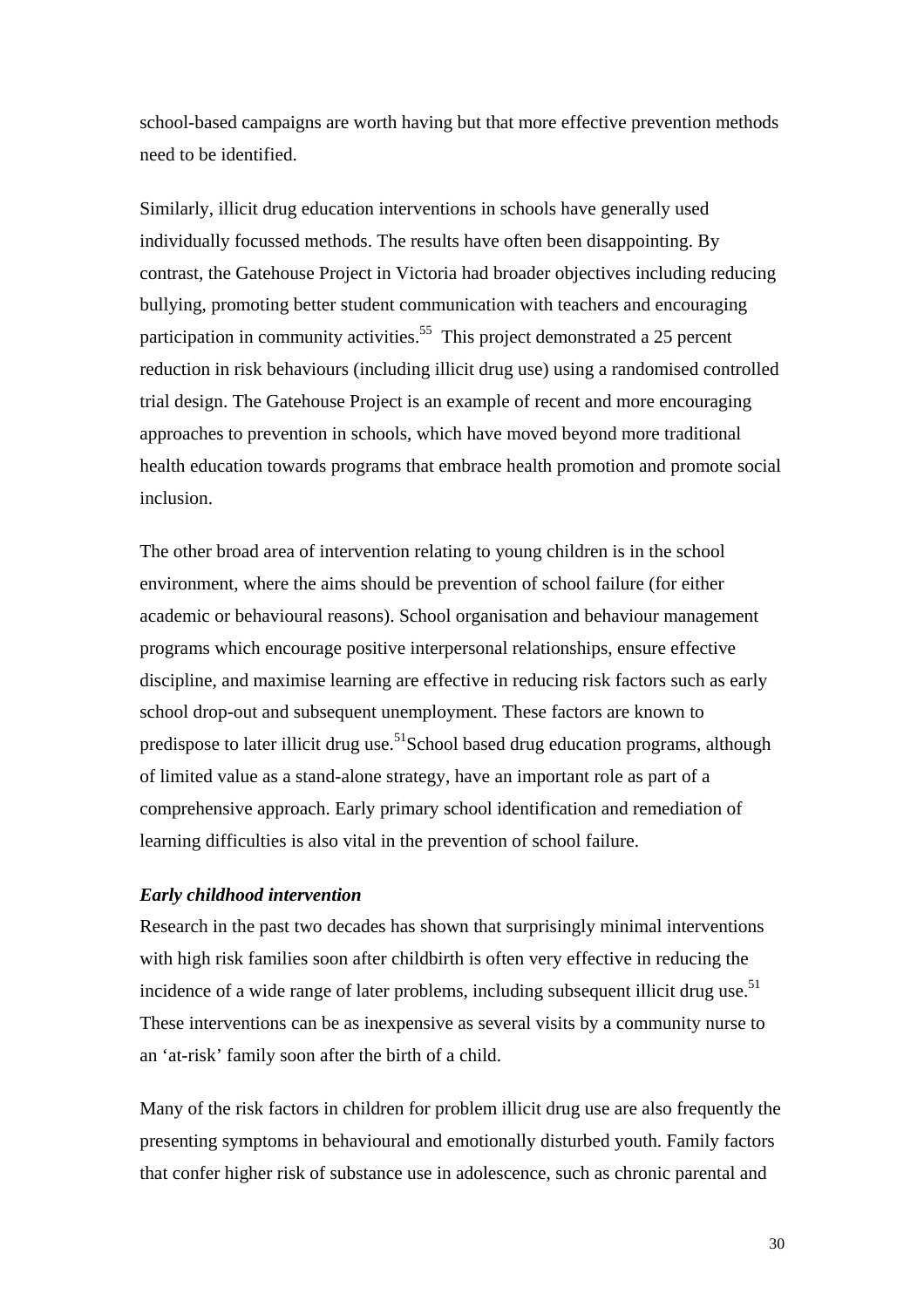family conflict and parental alcohol and illicit drug problems, are also common in the families of children presenting with severe behavioural disturbance.<sup>51</sup> There is evidence of good outcomes for well-resourced, preventive, home-centred family intervention in infancy, early childhood and primary school years targeting 'at-risk' families (e.g. parents with illicit drug problems, mental illness, or where other children have aggressive behaviour) especially where they do not stigmatise but promote social inclusion.

An evaluation of the evidence<sup>51</sup> for preventive measures against substance use within a life stages framework supported the following early childhood interventions:

### *Children 0-11 years*

- Family home visiting saves up to \$A5 for every \$A1 spent on the program over the first 15 years of the child's life, and the programs that are most effective are those provided to women and families at most risk;
- Parent education that extends through pre-school and early school years; and
- School preparation programs which start as early as pregnancy or infancy for families at risk

### *Young people 12 to 24 years*

- Drug education programs that include community mobilisation with social marketing;
- Use of laws and regulation to reduce sales to minors; and
- Programs using police and the legal system to divert youth into prevention programs where they are apprehended or charged with illicit drug use offences to reduce the escalation to harmful illicit drug use.

### *Structural determinants*

Illicit drug use should not be seen as an isolated behaviour amenable only to illicit drug-specific education and other activities directed at individuals.<sup>14</sup> Rather, specific illicit drug prevention programs need to now make better use of the research literature available for over a decade. The structural changes needed to have a positive impact include: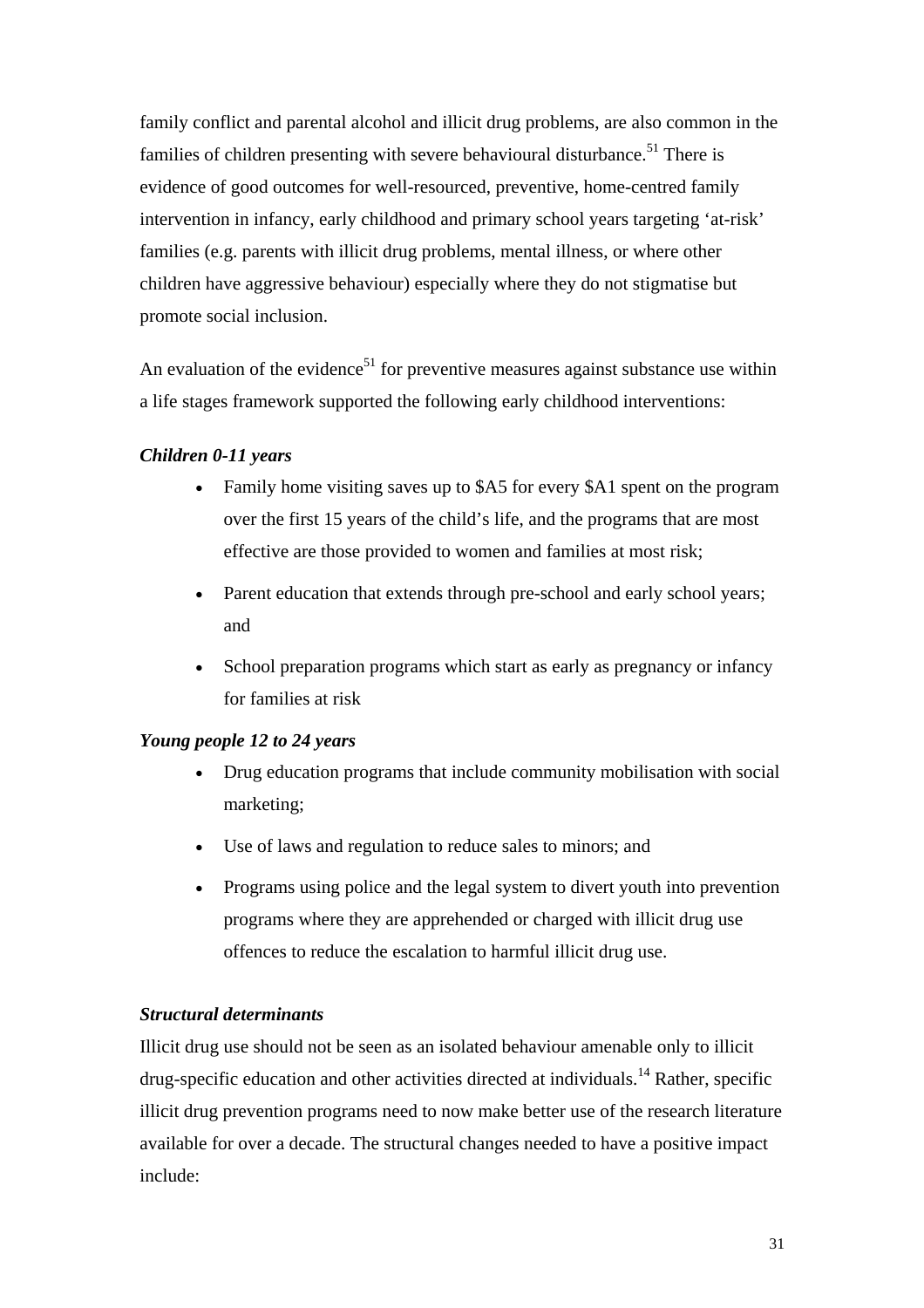- Better planning practices utilising established methods such as those available in the field of health promotion through:
	- Addressing the multiple risk and protective factors for youth illicit drug use;
	- Having specific, measurable, realistic objectives;
	- Working at all levels of influence: the individual, the family and the local and macro environments;
	- Taking a long-term view one-shot interventions are not effective; and
	- Learning from the research experience relating to illicit drug prevention.
- Taking a broader view of illicit drug prevention by:
	- Acknowledging that illicit drug use is one of a range of problem behaviours and not an isolated factor.
	- Working collaboratively with others concerned with problem behaviours, including crime, suicide and educational problems to address the shared pathways to these outcomes.
- Understanding how human developmental processes from birth shape illicit drug use. This requires consideration of the importance of:
	- Early intervention in view of critical and sensitive periods in child development;
	- Timing interventions to coincide with natural developmental transitions; and
	- Recognising the influence of community and other social networks.
- Acknowledging that illicit drug use is not simply an individual behaviour, but is shaped by a range of macro-environmental factors, including the economic, social and physical environment;
- Considering the impact of all government policies and programs on the macro environmental influences on developmental health. This needs to be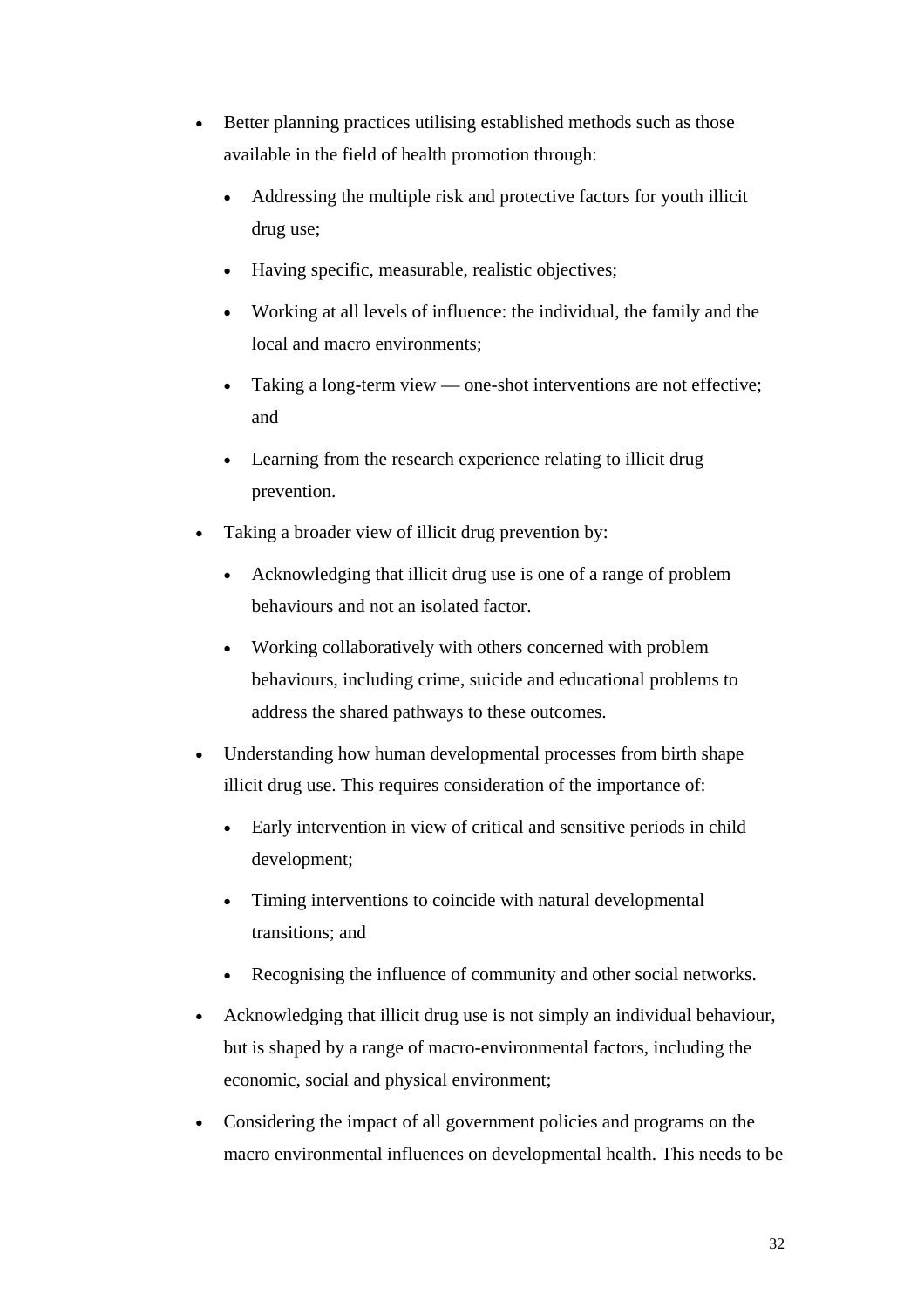done at the national, State/Territory and local government levels, and in all areas (including taxation, employment, education, urban planning, transport, justice and so on), not just in the health portfolio;

- Shifting the focus from the negative to the positive by working towards supporting young people to be happy, socially connected, and engaged in life, rather than focusing on negative outcomes such as illicit drug use;
- Recognising those groups in Australia and New Zealand that disproportionately suffer the adverse impacts of macro-environmental risk factors with targeted interventions for high-risk groups; and
- Improving the links between research and practice by basing policy and funding decisions on recent research evidence, monitoring and evaluating policies and programs; and continually adjusting policies and programs to reflect new information as it becomes available.

### **Secondary prevention**

Preventing progression from experimental to entrenched illicit drug use is very difficult when illicit drug use carries the severe stigma of a criminal behaviour and drug users are severely ostracised. The essence of current illicit drug policy is that the (health, social, economic, legal) harms of illicit drug use are increased in the hope that this will maximally deter individuals considering experimental or low-level illicit drug use. However illicit drug use has increased for most of the last half century while this approach has been followed.

One of the unintended negative consequences of relying heavily on law enforcement to control drug use is that drug users tend to delay seeking help until their circumstances have become desperate. Thus the zero tolerance approach produces a perverse incentive, deterring illicit drug users early in their career from seeking help, which could prevent them escalating from experimental to entrenched use. This approach increases the harm per illicit drug user in the hope of reducing the number of illicit drug users in the community. However, the number of illicit drug users has increased steadily for the last few decades (although it has decreased in Australia since 2000). A harm reduction approach has opposite potential benefits and risks: harm per illicit drug user is likely to decline but at the potential risk that the number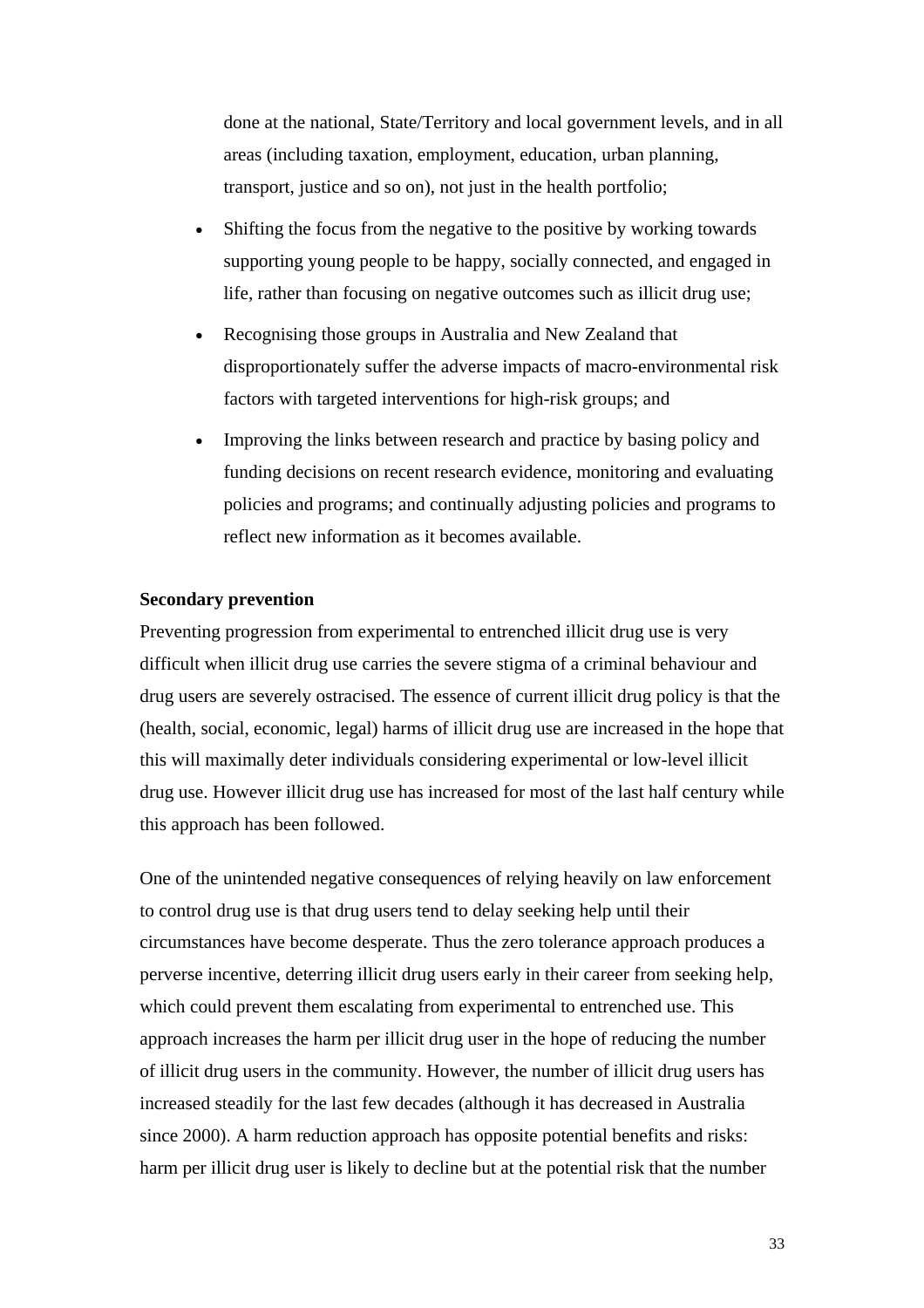of illicit drug users might increase. However, there is no evidence after almost two decades of intensive research that harm reduction interventions, such as needle and syringe programs, actually increase illicit drug use.

### **Tertiary intervention or treatment**

Treatment of illicit drug use has been demonstrated by research to play a vital role in responses to illicit drugs in the community. Major improvements are required in drug treatment capacity, range of options and quality of service. Enhancement of illicit drug treatment, which is likely to require a substantial increase in funding, may reduce the size of the illicit drug market so that law enforcement measures could then become more effective. Treatment and harm reduction for illicit drug users has to be based on the knowledge that all forms of drug use – alcohol, tobacco, prescription and illicit drugs – are relapsing and remitting conditions.

#### *Pharmacological treatments*

Pharmacological treatments for illicit drug problems continue to expand and improve. Pharmacological treatments are better supported by evidence of effectiveness and perform better than non-pharmacological treatments at attracting and retaining people, particularly with heroin and opioid dependence, in health care. However, the range of pharmacological treatments available for heroin and for illicit drugs urgently needs to be expanded and improved. This will require substantial long-term investment in relevant research.<sup>[56](#page-58-49)</sup>

In the treatment of heroin dependence, there is evidence that methadone and buprenorphine maintenance are effective in terms of retention in treatment, reduction in illicit opioid use, reduction in criminal behaviour, reduction in mortality rate, reduction in HIV infection and improvement in health status and social functioning.<sup>57</sup> Effectiveness of methadone is probably also improved when combined with treatment addressing the psychological and social issues that often accompany dependence. Despite this, methadone is increasingly subjected to relentless criticism from advocates for illicit drug free lifestyles and there are high levels of community ignorance of the benefits of treatment.

Community leaders are increasingly reluctant to advocate for methadone. In most parts of Australia and New Zealand, illicit drug users seeking methadone treatment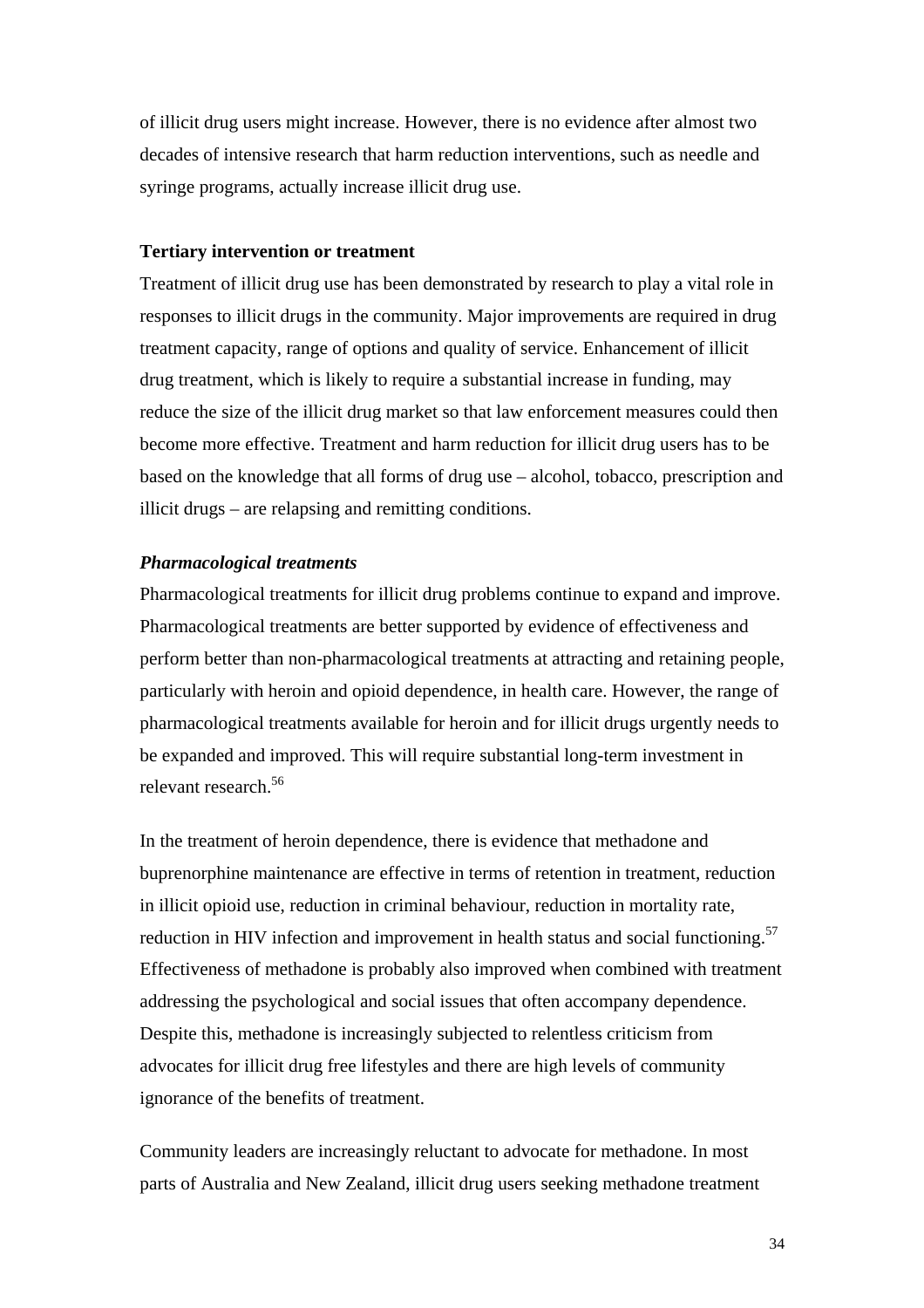experience long waiting times. Demand for methadone in Australia has consistently out-stripped supply even though the number of treatment places has increased nationally from about 2,000 in 1985 to about 35,000 in 2003. In 1998, New Zealand<sup>[58](#page-58-51)</sup> set a government target of 5,666 methadone treatment places by 2003 but only 3,896 were provided. Illicit drug users, their families and their communities all suffer when illicit drug users who want to get into treatment cannot do so.

Experience has shown that general practitioners are critical providers for illicit drug treatment services as specialist services, alone are never able to provide sufficient coverage of the community, especially in rural areas. A shared care approach between specialist and general practitioner treatment providers is long overdue in this field and matching developments in other medical specialities. In Australia, general practitioners in several states are already major treatment providers in opioid dependence. Overall, treatment for illicit drug users in Australia and New Zealand compares well with most other developed countries but treatment is still poor compared to general medical and mental health services.

Current international research is investigating improved methods for pharmacological treatment of other illicit drug use disorders, in particular stimulant dependence and cannabis dependence.<sup>59</sup> Research into agonist treatments for amphetamine and cocaine dependence is proceeding in the USA and UK. Australia and New Zealand should collaborate with their research programs.

#### *Non-Pharmacological treatments*

Despite the availability of pharmacological treatments, there is a steady demand for outpatient counselling, detoxification and residential rehabilitation. These options are very important for illicit drug dependent persons who reject or do not benefit from pharmacological treatments or are using multiple different drugs.

Existing evidence for the efficacy of non-pharmacological treatments is still poor, but this should not be used to cut existing programs which are needed to provide diversity of options and manage those who do not want or do not respond to pharmacological treatments. On common sense grounds non-pharmacological treatments are likely to be effective, and there is some indirect evidence that these forms of treatment may be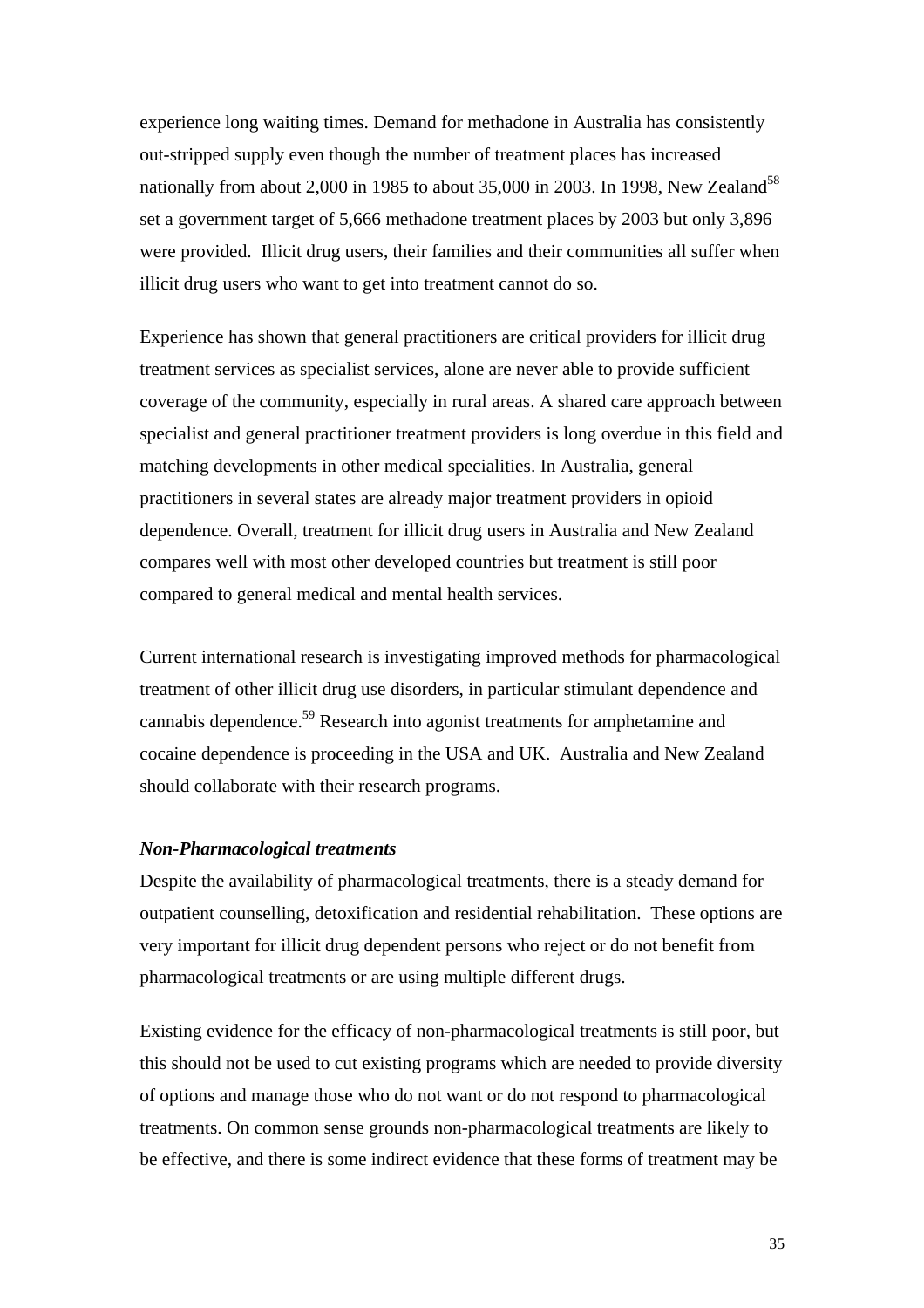useful for some illicit drug users at some times in their careers. More research is needed to determine the efficacy of appropriate non-pharmacological treatments. It is important that well resourced non-pharmacological treatments of diverse kinds are available for illicit drug users who do not want to undertake pharmacological treatments.

### **Special populations**

Illicit drug users are as diverse a population as non-drug users. They span from privileged and well-educated groups through to groups who are particularly vulnerable and disadvantaged. Often at-risk populations are geographically and demographically clustered and their problems are compounded by social disadvantage and discrimination.

Illicit drug policy would be more effective if greater attempts were made to include these groups in the main stream instead of making them feel even more marginalised.

#### *Young People*

Many of the factors known as predictors of harmful adolescent illicit drug use also predict other youth problems such as homelessness, delinquency and mental health problems. Strong predictors of harmful drug use for young people are youth unemployment and low literacy, early childhood onset dysfunctional behaviour, and school failure. Delaying the onset of use of legal drugs, cannabis and other illicit drugs is a desirable goal but it is easier to state this objective than achieve it.

The earlier treatment of frequent cannabis and other substance users may reduce the incidence of mental illness and prevent subsequent recruitment into polydrug use.

General practitioners and primary health care workers have an important role in carrying out brief, targeted, educational interventions to outline the paths to illicit drug use which adolescents might take. General practitioners warning their young patients of the increased risk of developing psychotic symptoms if they use cannabis on a regular basis are following the same important educative role they provide for alcohol and tobacco.

Another example is to advise patients with a family history of psychotic illness, such as schizophrenia, of the added risk resulting from their genetic vulnerability. Since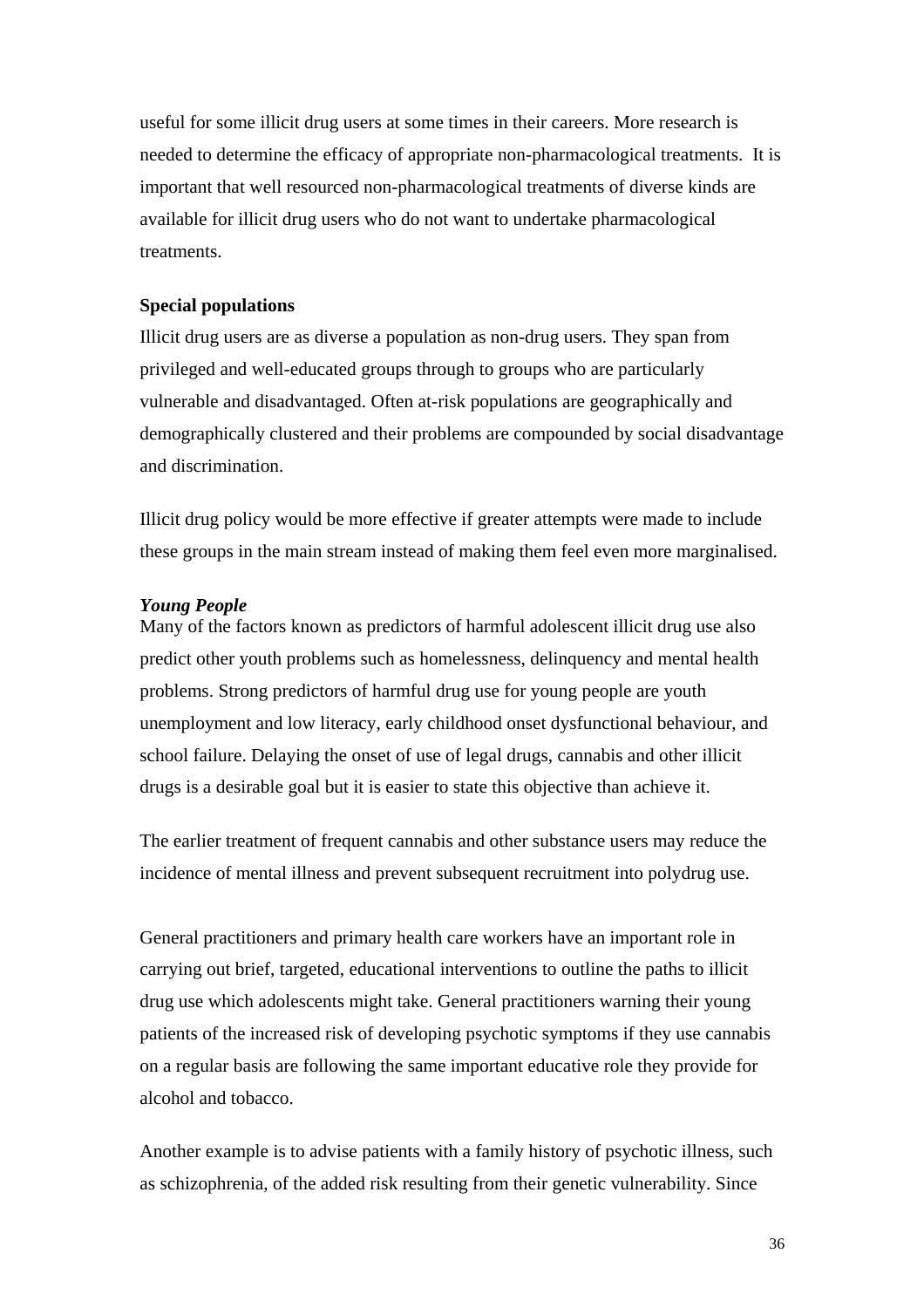cannabis is commonly used among youth in our culture, simple brief interventions by GPs may well be clinically useful and cost effective and should be evaluated.

Many adults who use illicit drugs started in their adolescence. This observation underlines the importance of enhancing direct primary intervention during adolescence. The National Mental Health Strategy  $1999^{60}$  proposed measures to decrease risk factors predisposing to subsequent risk behaviours, including illicit drug use.

Evidence-informed strategies for improving adolescent health include family interventions, parent education, school drug education, school organisation and behaviour management and community mobilisation. One-off school-based drug education or interventions based in only one school year were less effective than interventions that were based across multiple school years. <sup>[61](#page-58-20)</sup>

### **Socially disadvantaged**

Severely dependent illicit drug users tend to be concentrated geographically, socially and demographically, so that the impact of illicit drug use on individuals and communities varies. The burden of illicit drug use is reported to be higher in areas experiencing high unemployment rates, areas that have a large proportion of younger people, $^{11}$  and in certain defined groups.

Structural factors, such as poverty and marginalisation, affect families' health and well-being and their capacity to nurture their children. The breakdown of family and social networks experienced by many people with illicit drug problems adds to the risk that they will be affected by poverty as financial and emotional support networks are withdrawn. There is anecdotal evidence for a link between disadvantage and illicit drug use but this has not been conclusively established.<sup>13</sup>

- Illicit drug use is strongly associated with difficulties in gaining and retaining full employment.15 People who have had long-term alcohol and illicit drug problems often experience difficulty in entering or re-entering the employment market.
- Illicit drug use can also be associated with difficulties in finishing school or acquiring further qualifications.<sup>13</sup> The absence of further qualifications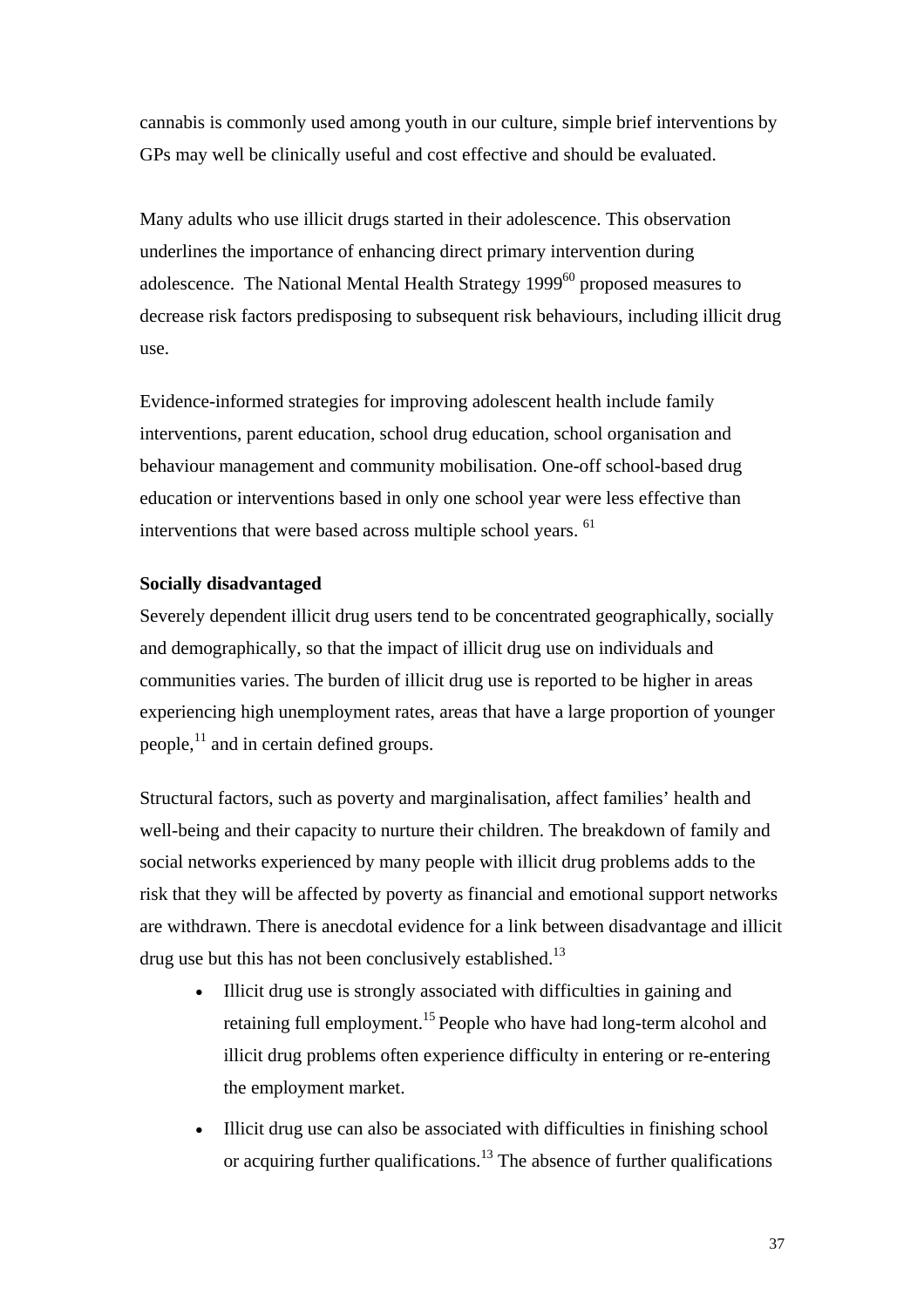can significantly impair the ability to gain adequately paid secure employment.

- The cost of medical and other care, pharmaceutical drugs and pharmacotherapies and residential services for people currently receiving treatment for illicit drug problems can add significantly to the cost of living for people with illicit drug problems.[62](#page-58-38) This can be a particular issue for persons on methadone maintenance treatment, where the cost of pharmacy or private clinic dispensing fees can consume a significant proportion of the weekly income.
- The illegal nature of some forms of illicit drug use and the high rates of incarceration of people with illicit drug problems creates problems for those who are seeking to gain employment in areas which require police clearance, seeking a bank loan or relying upon a credit rating[.63](#page-58-53)
- A history of illicit drug use can often pose additional barriers for people seeking reliable and affordable housing.<sup>64</sup> In turn, the absence of secure housing can create difficulties in gaining and retaining employment.

### *Indigenous communities*

In Australia, the use of illicit drugs such as marijuana and heroin is increasing, <sup>65</sup> while in New Zealand cannabis use and economic dependence on the cannabis industry is a great concern. In 2001, 13 per cent of Aboriginal and Torres Strait Islander people reported using an illicit drug other than cannabis in the last 12 months, compared with eight per cent of other Australians.<sup>43</sup> In some remote Aboriginal communities cannabis use has risen steeply in recent years, and is used by up to 31 percent of males and 12 percent of females.<sup>66</sup> There are limited data on Aboriginal and Torres Strait Islander illicit drug use and on methods to prevent and treat illicit drug related problems. [67](#page-58-57) 

Services for affected individuals are provided through a complex web of specially funded programs. However, there are insufficient services available in remote areas. Where services are available indigenous Australians may be reluctant to use those that they see as culturally inappropriate and primarily intended for non-indigenous Australians. Similar issues arise for indigenous people in New Zealand. In some areas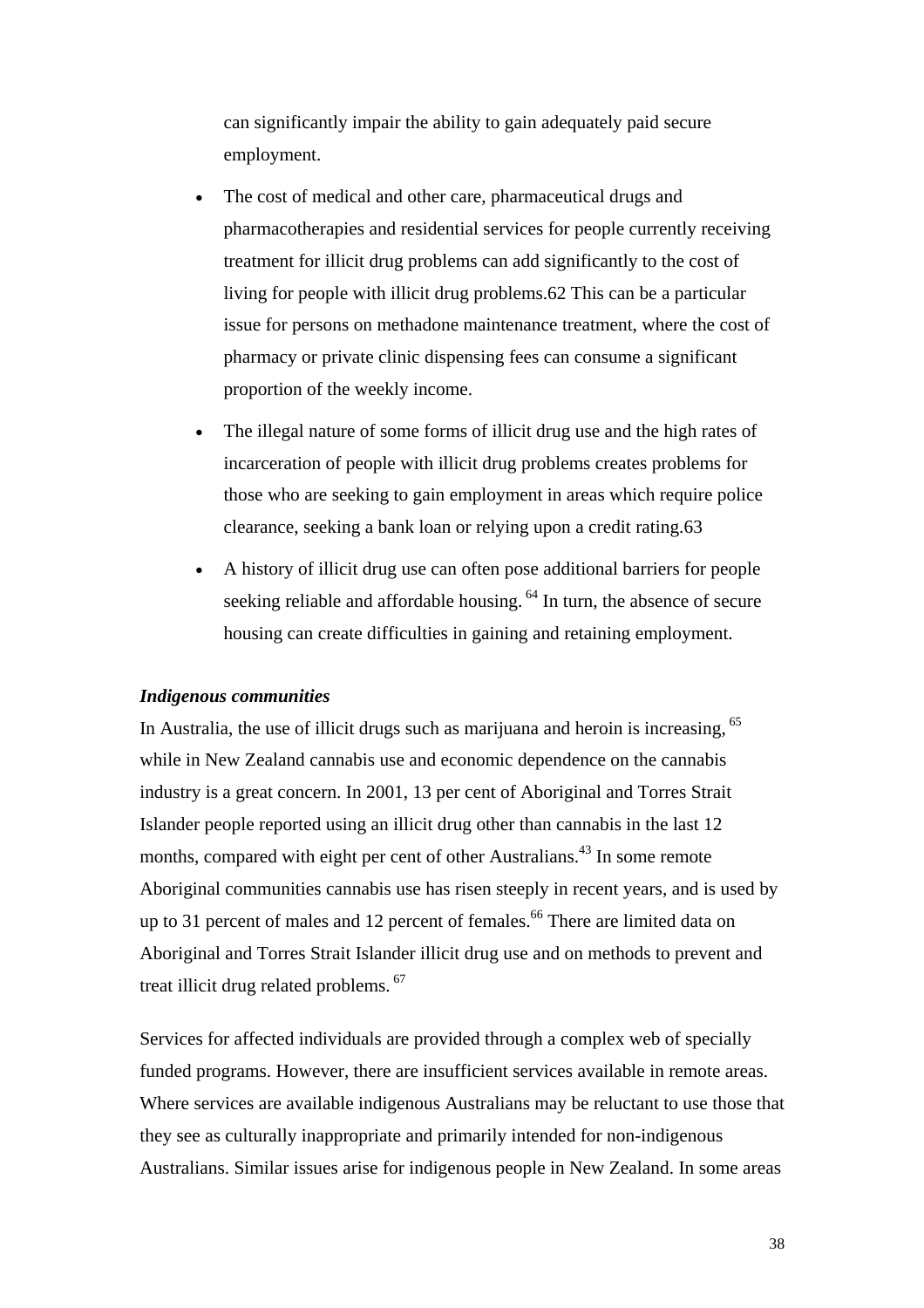there is also a lack of community awareness of the range of treatments available, and in particular the non-residential options for treatment.

There are difficulties providing services to remote communities and a need for more support for substance use workers in isolated locations. Detoxification and rehabilitation facilities are often far away and may require a plane trip to an area where a different language is spoken. Services such as early intervention are often lacking and there is often a narrower range of support services available.

The gap between the level of services needed and the level of services available is greater for indigenous Australians compared to non-indigenous Australians. As with other disadvantaged populations, simply improving the availability and quality of illicit drug treatment services is insufficient. Improving housing, education, employment and community and individual sense of control will all, in the long term, help reduce the demand for illicit drugs.

Harm reduction is often especially controversial among ethnic minorities and disadvantaged populations. This is also true among Aboriginal and Torres Strait Islander communities in Australia. The process of identifying Aboriginal and Torres Strait Island illicit drug issues relative to non-Aboriginal and Torres Strait Island illicit drug issues must be completed with cultural sensitivity. It is an international phenomenon that indigenous cultures have poorer health outcomes; there are also deeply entrenched racial stereotypes that affect the range of services offered to improve the health outcomes of indigenous people. Yet, the need for effective harm reduction programs among indigenous populations may be more critical.

An HIV epidemic initially spreading in some indigenous Australians through sharing of needles and syringes could rapidly spread via sexual contact due to the high prevalence of ulcerative genital lesions. Similarly, an epidemic of hepatitis C would be of major concern in indigenous communities in both Australia and New Zealand.

In Australia, a recently released National Action Plan<sup>68</sup> for reducing harm in the area of illicit drugs highlighted opportunities for communities, non-government organisations, and Aboriginal and Torres Strait Islander community controlled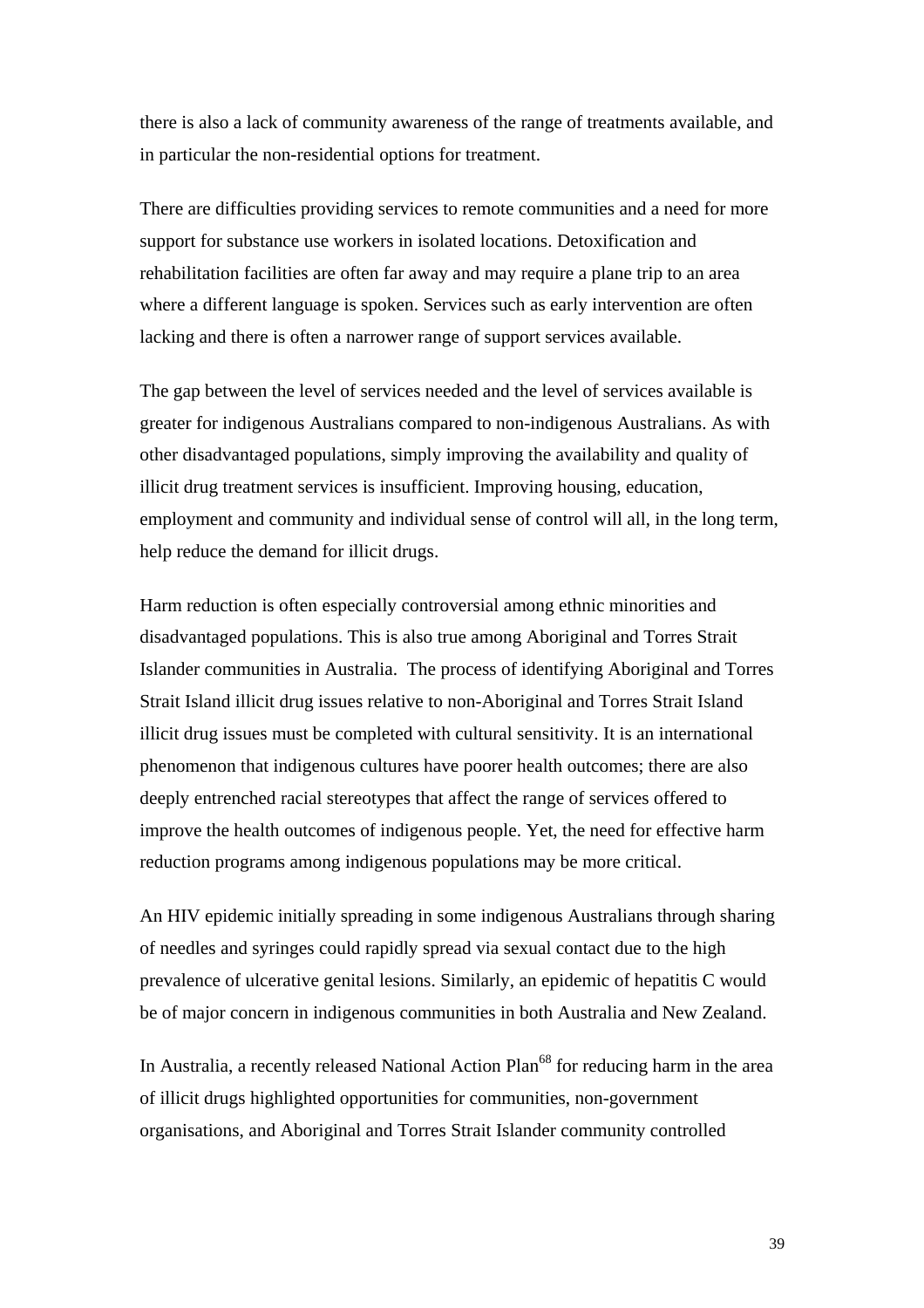organisations to pursue strategies that are specifically relevant to indigenous peoples and appropriate to their circumstances, needs and aspirations.

The 2003 National Drug Policy in New Zealand<sup>40</sup> outlines a Maori Health Action Plan which focuses on an interagency approach. The plan identifies standards to provide minimum requirements to be met by service providers offering treatment and support to the range of people who present with illicit drug problems.

#### *Sex workers*

From a public health perspective, commercial sex workers who inject illicit drugs are a critical population as they provide a bridge in transmission of infectious diseases to their clients and sexual partners of their clients. There is little information on the health and well-being of street workers or on those who work as commercial sex workers in brothels.

In New Zealand the Massage Parlours Act regulates sex workers. However, a number of women work outside the Act. Street workers have been found to be at significant disadvantage in comparison with those working in licensed premises. Just under half of the sex workers interviewed in this study reported taking illicit drugs mainly to get them through their work. $69$ 

In Australia, commercial sex work is not illegal in non-residential areas in New South Wales and Victoria, but is illegal in the rest of the country. Female sex workers<sup>[70](#page-58-44)</sup> identified a number of illicit drug-related, sexual health and social and policy issues that affected their lives. Another study reported that women who are commercial sex workers<sup>71</sup> took more illicit drugs more often than other women. In the case of intravenous illicit drugs, such as heroin and cocaine, sex work is often undertaken to support an illicit drug habit. In South East Asia, HIV epidemics among commercial sex workers who inject drugs have led to generalised epidemics in the wider community.

The importance of improved access to illicit drug treatment and needle syringe programs for commercial sex workers is self-evident. Some commercial sex workers inject considerable quantities of stimulant drugs, such as amphetamine or cocaine.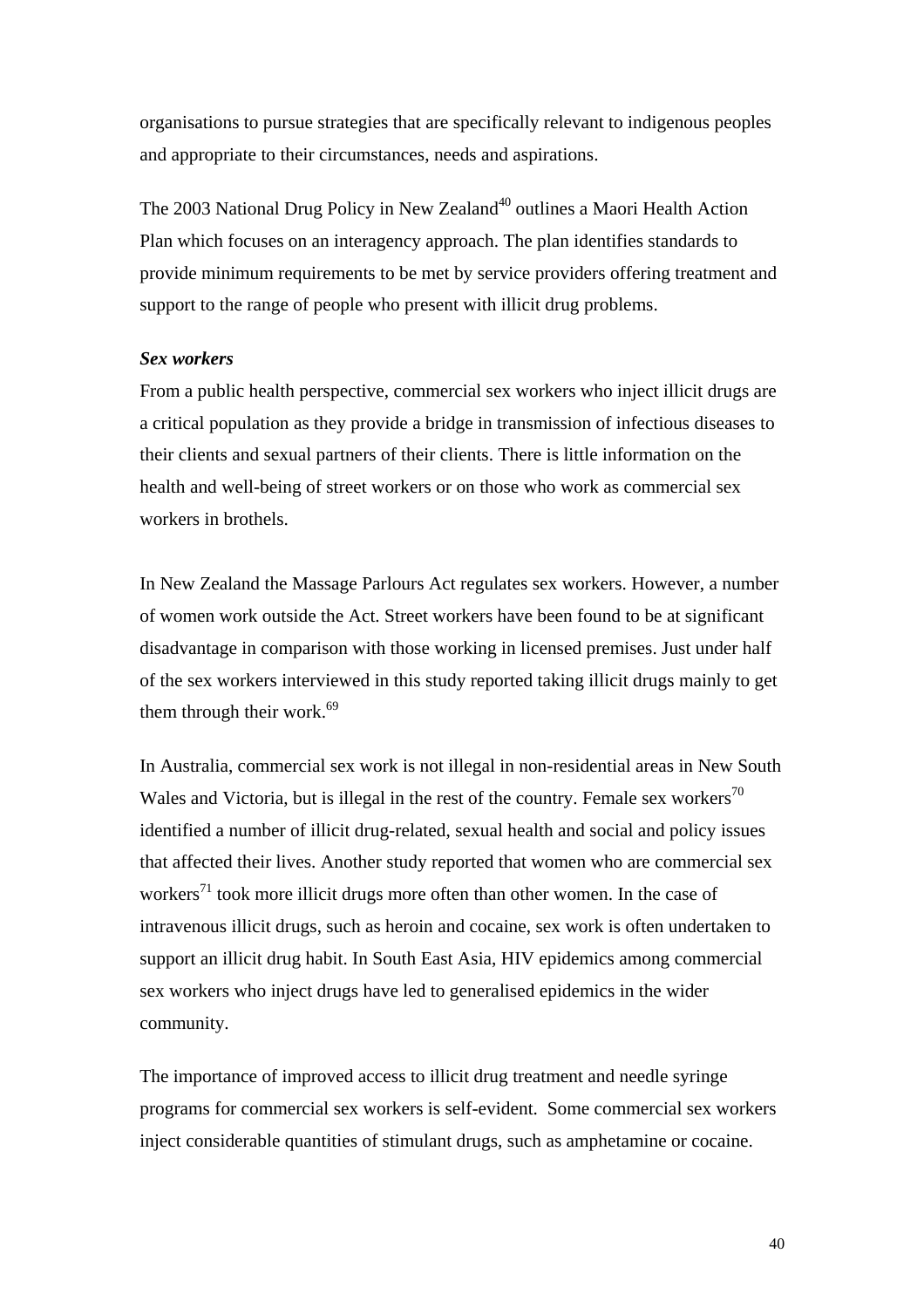The development of a pharmacological treatment for stimulant users should be a high priority.

### *Correctional environment*

Correctional environments include prisons, juvenile justice facilities, detention centres and police holding cells. The association between crime and illicit drug use has been well documented, although there is some debate about whether this is a cause or effect relationship.<sup>[72,](#page-58-61)73</sup> In some studies, the prevalence of lifetime illicit drug use among inmates in correctional institutions has been reported to be as high as 80 percent.<sup>[74,](#page-58-63)[75](#page-58-64)</sup>

In 2000, 65 percent of the 1,631 adult males detained in four police lockups across Australia were detained for violent offences and 82 percent of those detained for property offences tested positive for amphetamines, benzodiazepines, cannabis, cocaine, methadone or opiates.[76 I](#page-58-65)llicit drug use was reported to be the single largest factor affecting the lives of offenders, with over two-thirds of prisoners reporting a history of illicit drug use and a high correlation between illicit drug use, criminal activity and re-offending. Once in prison, drug use continues to have a negative impact on prisoners, and also affects prison staff and eventually, the broader community.

Illicit drug use is prohibited for prisoners and is frequently prohibited for parolees. Nevertheless, random urinalysis conducted in South Australian prisons consistently indicates that approximately 30 percent of inmates have used illicit drugs in prison. On average, 78 percent of positive results are for cannabis alone. Many prisoners have alcohol or other illicit drug use problems that significantly increase the risk of reoffending.[77,](#page-58-66)[78](#page-58-67) 

Although some might contend that rates of criminal activity among illicit drug dependent populations are not a health matter, the experience of incarceration can have an adverse impact on physical and mental health. Penalties for a positive urine test in correctional settings can have substantial unintended negative consequences. Inmates who face the same penalty for a positive urine test indicating recent cannabis use or recent heroin use may opt to inject heroin rather than smoke cannabis, as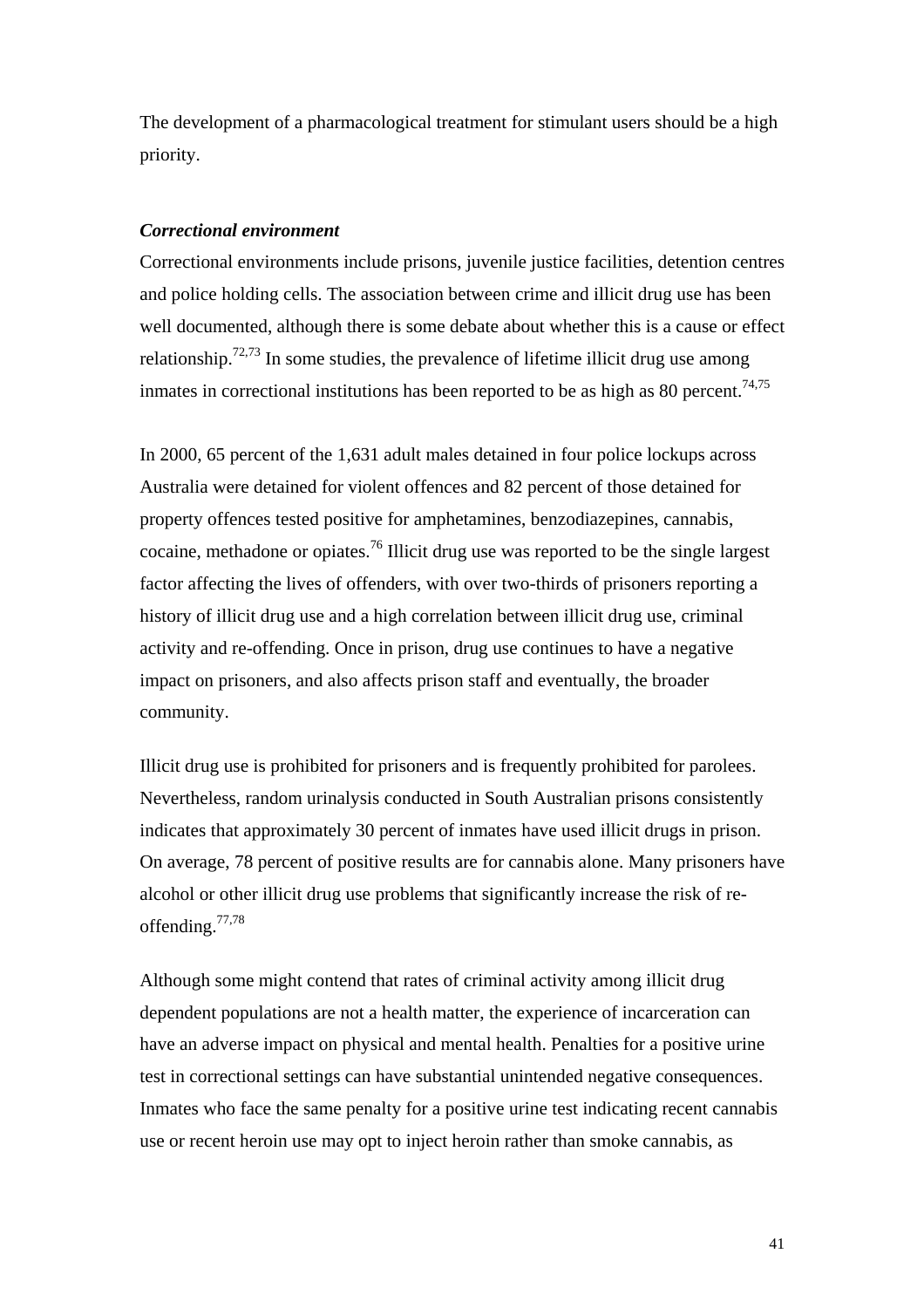cannabis remains detectable for longer (up to five weeks compared to two days for heroin).

Illicit drug and alcohol issues for indigenous prisoners, often involving polydrug use, frequently compound the burden of social disadvantage. The value of traditional healing for indigenous offenders should be acknowledged. Justice Departments should form a strong commitment to comprehensive family and community responses in partnership with indigenous communities.

Methadone treatment programs in prison settings have been shown to be effective in New South Wales,<sup>79</sup> but there is still limited access to methadone and other forms of illicit drug treatment in most prisons in Australia and New Zealand. In most jurisdictions, harm minimisation is limited to education and peer support programs, restricted availability of methadone maintenance, and provision of bleach to decontaminate needles and syringes (although the latter is an unproven strategy). Provision of sterile needles in Australian prisons does not seem likely in the shortterm, despite international evidence that it reduces risks of sharing of injecting equipment, does not increase illicit drug use, and does not give rise to the use of needles and syringes as weapons.

Given the high prevalence levels of blood borne viral infections, particularly hepatitis C, in Australian and New Zealand prisons, evaluation of a needle and syringe program should be considered as a matter of urgency.<sup>80</sup>

In Australia the average number of sharing partners of injectors is about six per year but inmates<sup>79</sup> often share injecting equipment with five or six other prisoners at each injecting episode. The extent of risk of blood borne viral infections that this represents to these individuals and to the wider community has not received adequate recognition.

It is estimated in Australia that 58 percent of prisoners have been imprisoned previously, and 22 percent of police detainees have been imprisoned in the past twelve months. Therefore, implementations of illicit drug treatment interventions that break the cycle of re-offending would have significant benefits for the individual and their community. The most likely way of reducing re-offending is by providing a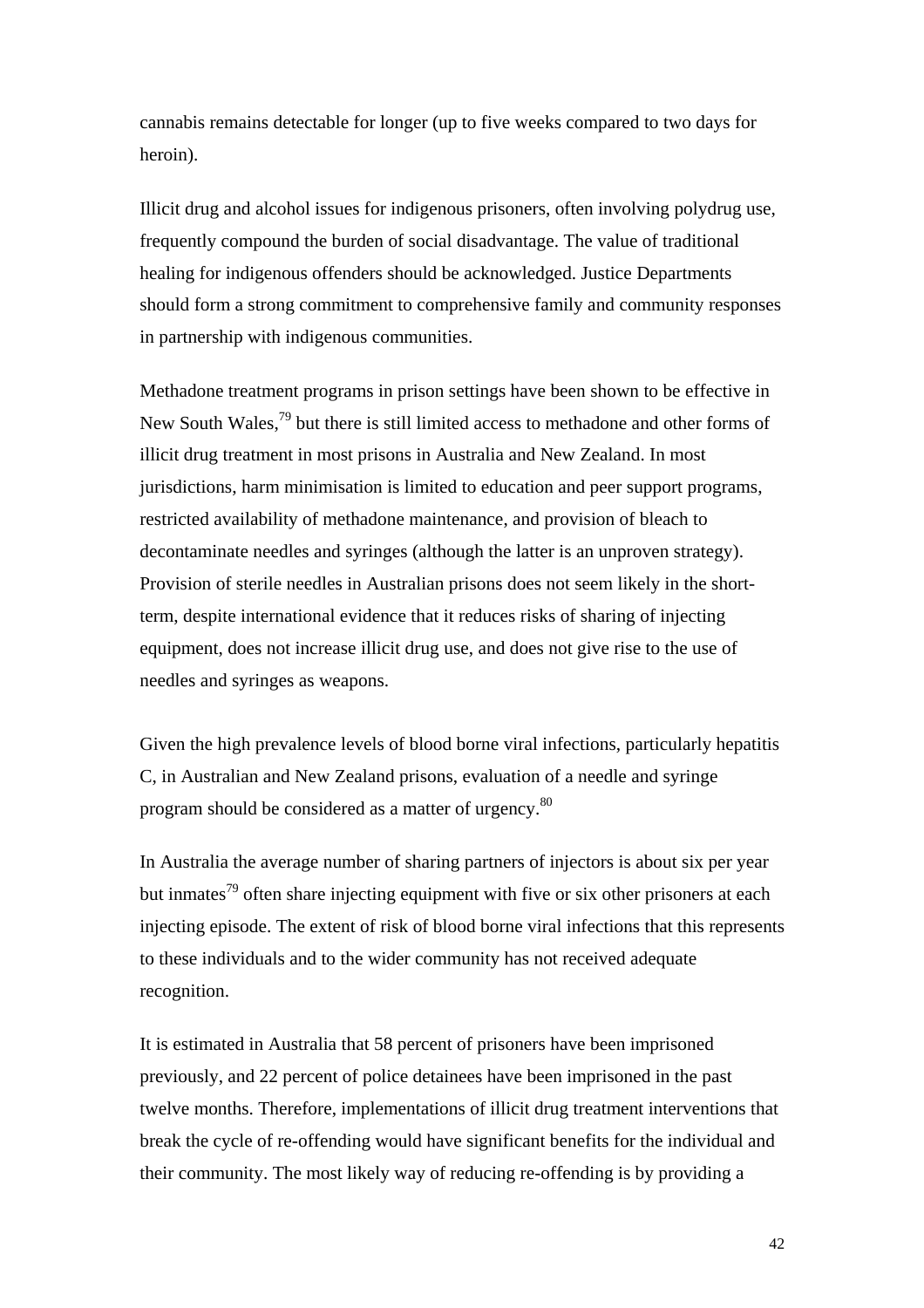range of high quality illicit drug treatment services that met the needs of the prison population.

### **Recommendations**

- *5. The Colleges believe that demand reduction interventions must include a developmental approach at each stage of child and adolescent development, reinforcing positive protective factors such as good housing, education and employment and promoting early intervention for risk factors predictive of later illicit drug use.*
- *6. The Governments must expand and improve the capacity, range and quality of pharmacological treatments available for illicit drugs.*

*Accordingly it is recommended that Governments:* 

- *Substantially enhance the funding for staff and expand staff training;*
- *Increase research funding and remove political constraints on research options;*
- *Improve training for all health professionals working with drug dependent persons and improve quality of treatment premises.*

*In particular Governments should support:* 

- *The development of effective and safe pharmacological treatments for amphetamine dependence;*
- *Research to expand the range of effective and safe pharmacological treatments for opiate dependence, including a rigorous trial of heroin-assisted treatment.*
- *7. The Governments must ensure that the prevention, treatment and harm reduction services for indigenous communities are at least of the same standard as achieved for non-indigenous communities, while also reducing demand among indigenous populations for drugs by ensuring major advances in health, housing, education and employment.*

*Accordingly it is recommended that:*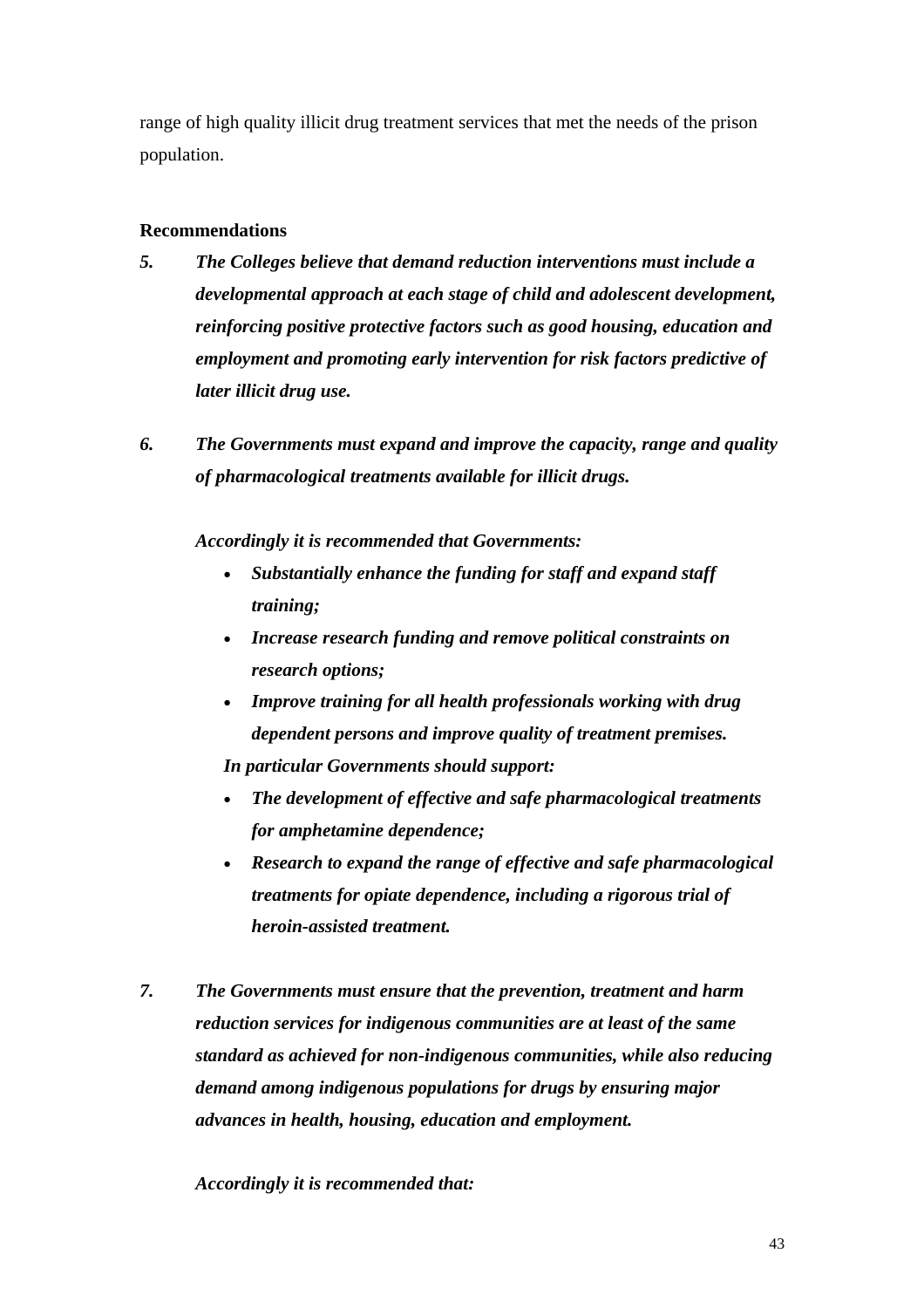- *RACP and RANZCP will adopt the recommendations from National Drug Strategy, Aboriginal and Torres Strait Islander Peoples Complementary Action Plan 2003-2006;*
- *In Australia the Government, through the Office of Aboriginal and Torres Strait Island Health (OATSIH) should investigate the training of indigenous health workers working in the area of addiction;*
- *In New Zealand the Government, through Department of Maori Affairs must develop an action plan for prevention, treatment and harm reduction for Maori people.*
- *8. The Colleges believe that Governments must re-define illicit drugs primarily as a health and social issue, with funding for health and social interventions increased to the same level as law enforcement.*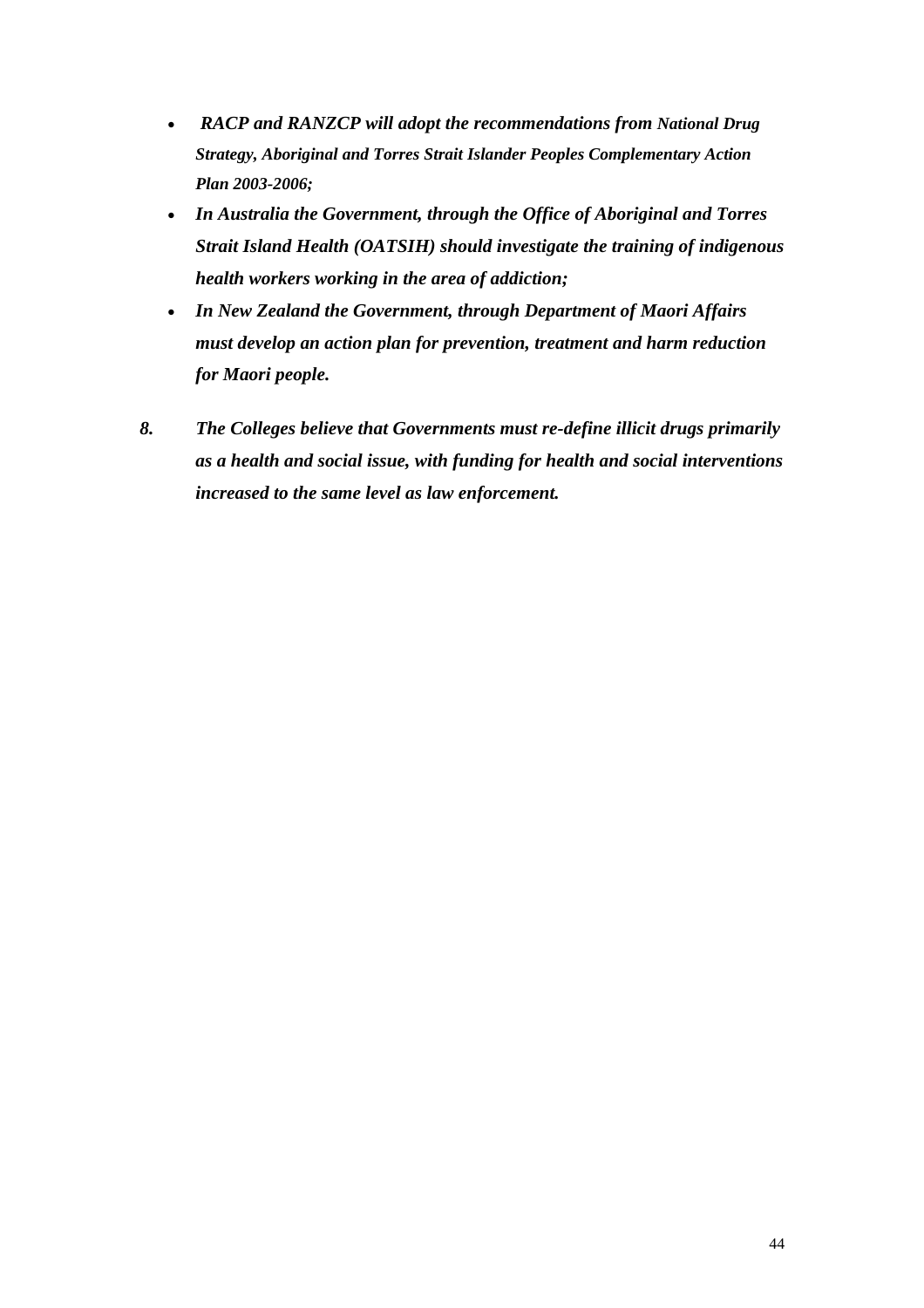### <span id="page-44-0"></span>**8. SUPPLY REDUCTION**

Supply reduction involves the use of customs, police, courts and prisons in efforts to reduce the cultivation, production, transport, sale, possession and use of illicit drugs as well as finances involved in illicit drug transactions.

Governments allocate considerable resources to supply reduction. Evidence of effectiveness, cost effectiveness and lack of unintended negative consequences are rarely required to increase funding for these measures*. It was estimated that in Australia in 1992, 84 percent of Commonwealth and State government expenditure in response to illicit drugs was allocated to law enforcement, while only six percent*  was allocated to illicit drug treatment and ten percent to prevention and research.<sup>[81](#page-58-69)</sup>

In 2004, there is little evidence to support the long-standing heavy reliance on law enforcement as the major national and international response to illicit drugs. $82$  The benefits, costs and nature and extent of unintended negative consequences of prohibition are difficult to estimate. The lack of evidence to support supply reduction was confirmed by a recent comprehensive review<sup>51</sup> of illicit drug prevention that showed that supply reduction strategies must be part of an integrated set of strategies and activities, that include the community, to be effective.

The relationship of a prohibition-based illicit drug policy to the prevalence, patterns and health consequences of illicit drug use has never been well established. A recent comprehensive US report  $3$  concluded that the 'war on drugs' achieved disappointing outcomes, noting that despite 25 years of zero tolerance and strict enforcement of illicit drug laws, heroin and cocaine availability and use have continued to rise. Overdose deaths in the US increased five fold between 1985 and 1995.<sup>3</sup> Despite huge seizures and vast expenditures on interdiction, the availability and potency of street drugs has been increasing while prices for street drugs have been declining.

Inevitably, consideration of the high cost of illicit drugs to an economy raises important questions.<sup>83</sup> How much does our present illicit drug policy based on a criminal justice approach cost? What does it achieve? To what extent does the effectiveness of the law in preventing illicit drug use indirectly add to other costs paid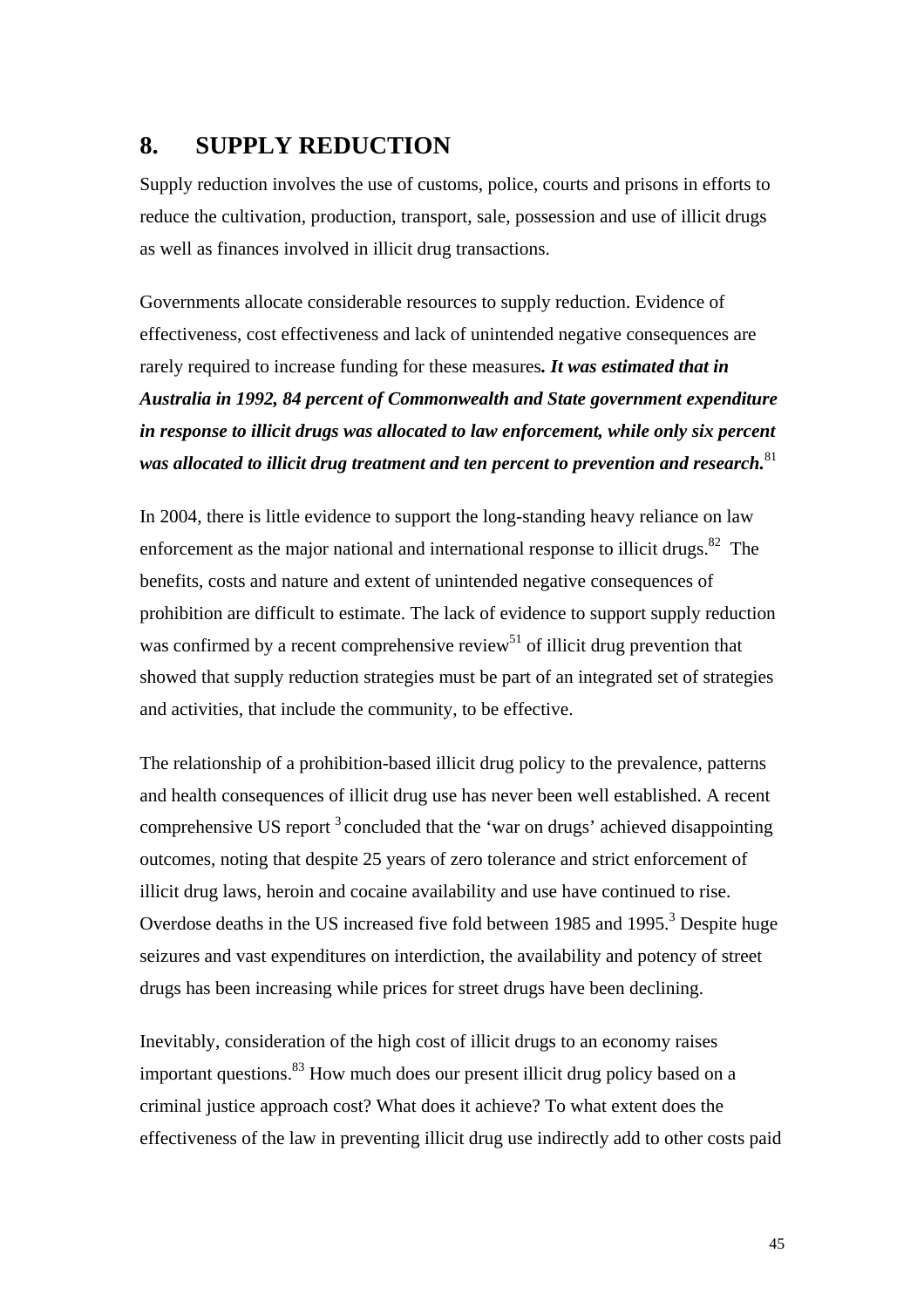by taxpayers and other sectors of the community? Are less expensive and more effective approaches available?

#### *Law enforcement issues*

Studies of the effect of law enforcement operations have varied from nationwide policies, such as "zero tolerance", to individual initiatives undertaken by local police in specific jurisdictions at specific times. In general, it has been found that policing initiatives have a role in regulating or shaping the market for substances, at least in the short-term, rather than attempting the eradication of all illicit drug use indefinitely.[84,](#page-58-72) [85,8](#page-58-73)[6, 8](#page-58-74)[7](#page-58-75)

Over the last half century the international community has accepted the role of law enforcement as the major response to illicit drug use. Higher concentrations of illicit drugs increases the chance of traffickers and illicit drug users successfully evading detection by authorities and also increase the likelihood of administration by injecting. This adds to the risk of illicit drug overdose and the development of other serious health problems. There are numerous examples where prohibition has resulted in a shift from less dangerous to more dangerous drugs (pharmacological replacement), or a shift from one demographic group of traffickers to another (demographic replacement), or from one geographical area to another (geographical replacement).

Prohibition of some illicit drugs has been successful in other countries at some times, but this has generally involved illicit drugs for which demand has been modest, production and smuggling has been difficult, and the replacement illicit drug has been less dangerous than the prohibited drug. Examples of successful prohibition include the banning in Australia of barbiturates and the prohibition in 1979 of Aspirin Phenacetin and Caffeine (APC) after these tablets were linked to analgesic nephropathy. Both drugs were replaced by the benzodiazepines. While benzodiazepines have still been associated with significant problems, overall the policy provides some evidence that judicious prohibition can be successful.

More emphasis is required on health and social interventions, especially pharmacological treatment. Specifically, the need is to attract and retain more illicit drug users in treatment, provide more effective treatments and use more cost effective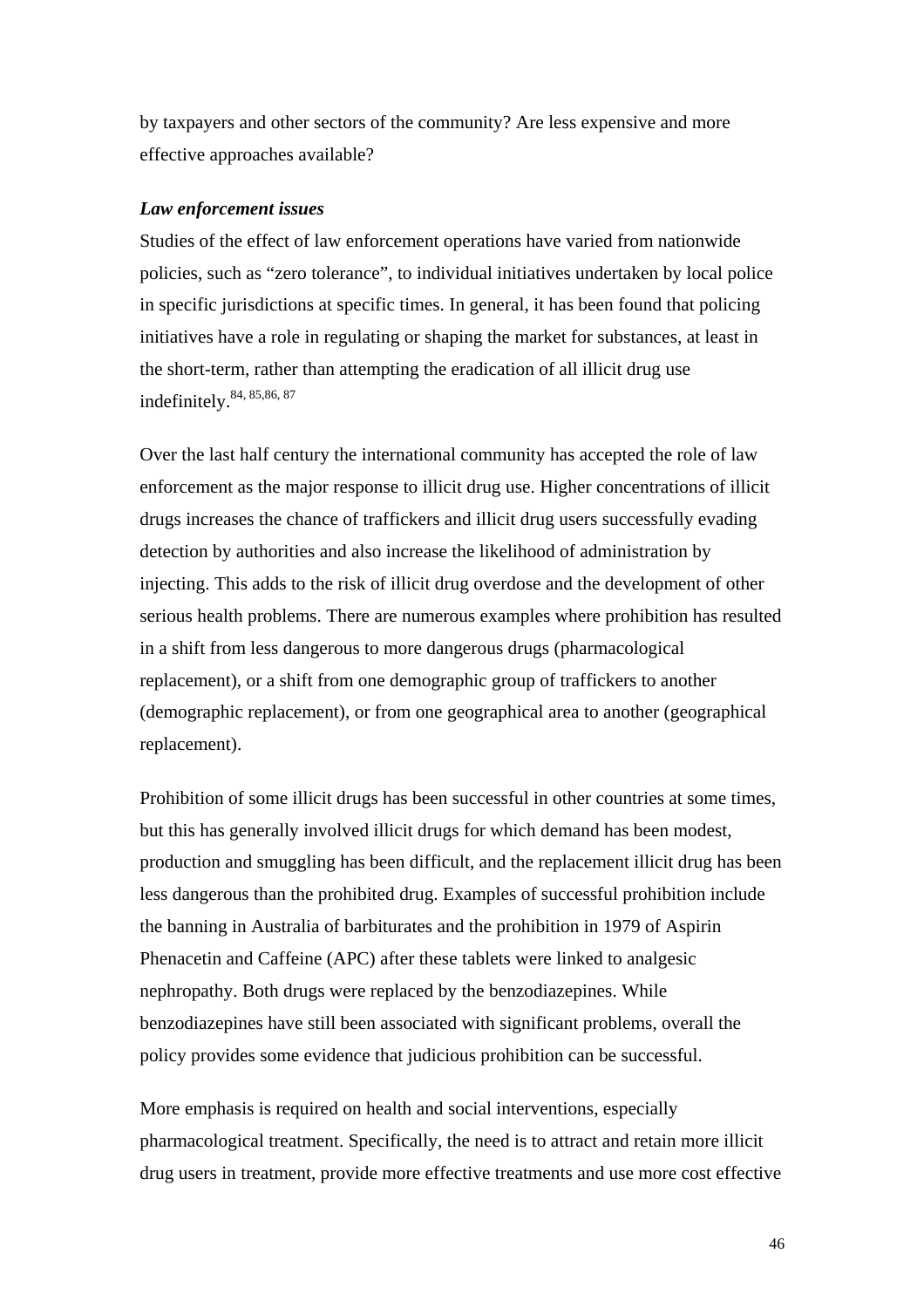interventions. Additional funding would enable better social rehabilitation of illicit drug users with improved education, training, employment and more early childhood interventions.

### *The heroin shortage*

In late 2000, the availability of heroin in Australia began to decline relative to demand. The shortage of heroin has since started to ease somewhat, but availability has after three years still not returned to the levels experienced in the last quarter of 2000. The heroin shortage has been noted in multiple data sources and these show very consistent trends. A disruption of an illicit drug market of this duration and severity is most unusual. There is little doubt that the substantial decline in heroin availability was a major factor in the sharp reduction of illicit drug overdose deaths in Australia from 2000. In New Zealand there has been low usage most of the time, partly due to the fact that New Zealand is at the end of the chain of supply.

There has been a corresponding fall in 2001 and 2002 in heroin-related offences and seizures resulting from the shortage of heroin.<sup>88</sup> While this suggests that supply reduction can have beneficial outcomes, they cannot be sustained without simultaneous education and prevention services within a harm minimisation framework.

There appears also to have been a net reduction in the number of injecting episodes, although there has been an increase in the use of stimulant drugs, especially amphetamine. This has led to increasing violence and also increased numbers of individuals experiencing psychotic episodes. There is also concern that more frequent injecting of stimulants increases the risk of blood borne viral infections.

The reason for the heroin shortage is not yet clear. The quantity of heroin seized has increased somewhat but not by enough to explain the reduction in availability. At the same time, the number of heroin seizures has dropped. The fact that a heroin shortage has not developed in any other country provides some support for the claim that the heroin shortage resulted, in part at least, from improved Australian domestic law enforcement effectiveness. However, there are a number of other important factors at play as well.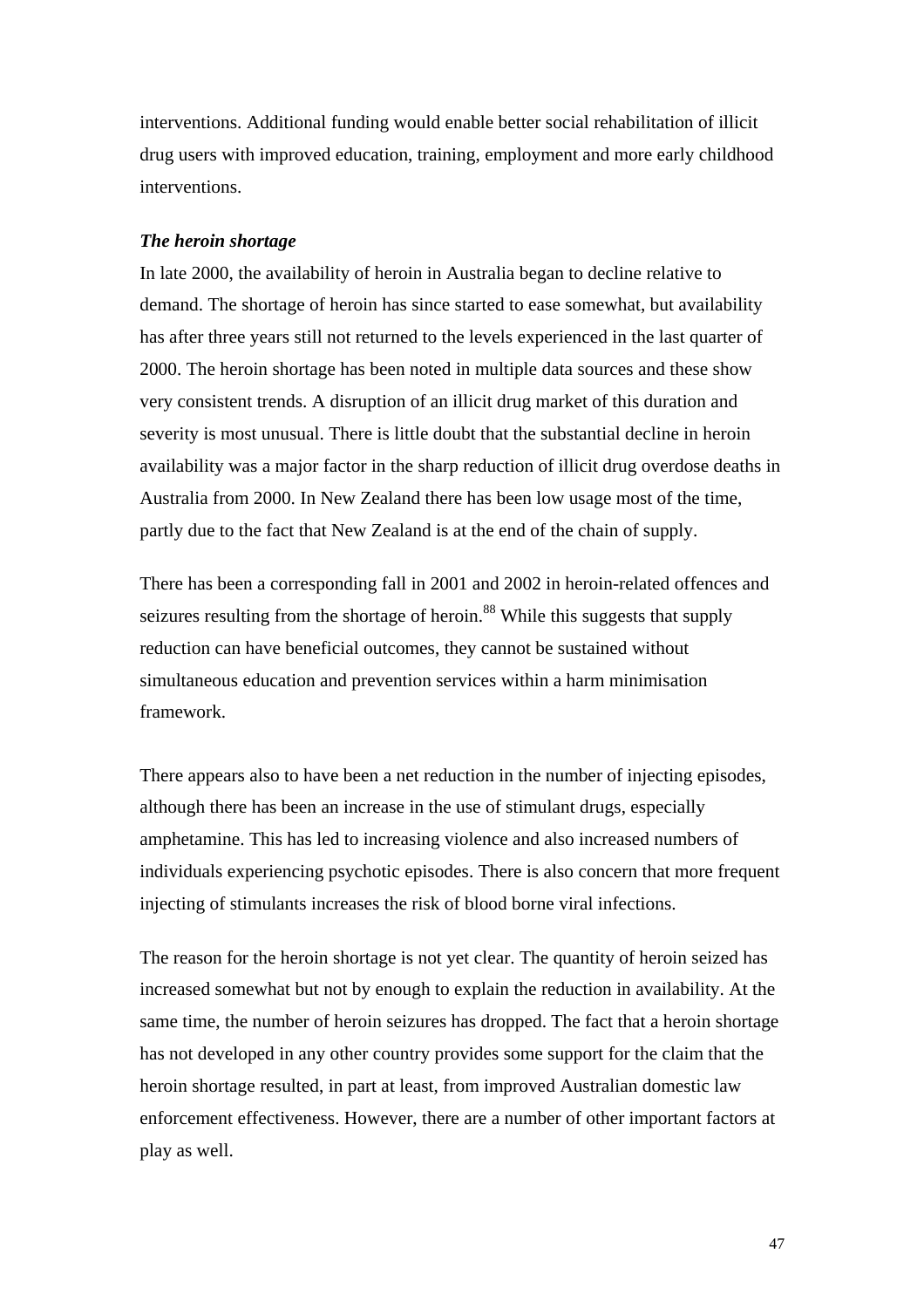Myanmar is the source of most of the heroin reaching Australia. A drought in the eastern part of Myanmar decreased heroin production by three-quarters over the past five years. There is also some evidence that Myanmar drug traffickers switched from heroin to amphetamine production and transport. It is now known that some Australian criminal intelligence analysts predicted a heroin shortage as long ago as 1996, because of rapidly increasing heroin use in China and the knowledge that heroin reaching Australia often passes through China.

As a consequence of the heroin shortage other illicit drugs are being used,<sup>89</sup> most commonly cocaine. Methylamphetamine is the principal illicit drug produced in clandestine laboratories in Australia and New Zealand. This is because it is easier to obtain the precursor chemical, pseudoephedrine, than it is to obtain other amphetamine type precursors.

Despite all attempts made to restrict the demand and supply of illicit drugs, some consumption of illicit drugs will occur. It is both realistic and responsible to attempt to reduce the adverse health, social and economic consequences of such illicit drug use. Debate about the toxicity of cannabis continues unabated although there is widespread agreement that it is not innocuous but causes much less harm than alcohol or tobacco; the financial and social cost and the health and other benefits of cannabis prohibition are difficult to determine; there is a world wide trend to less punitive arrangements for cannabis within a prohibition framework, and some consideration is now being given to taxation and regulatory controls.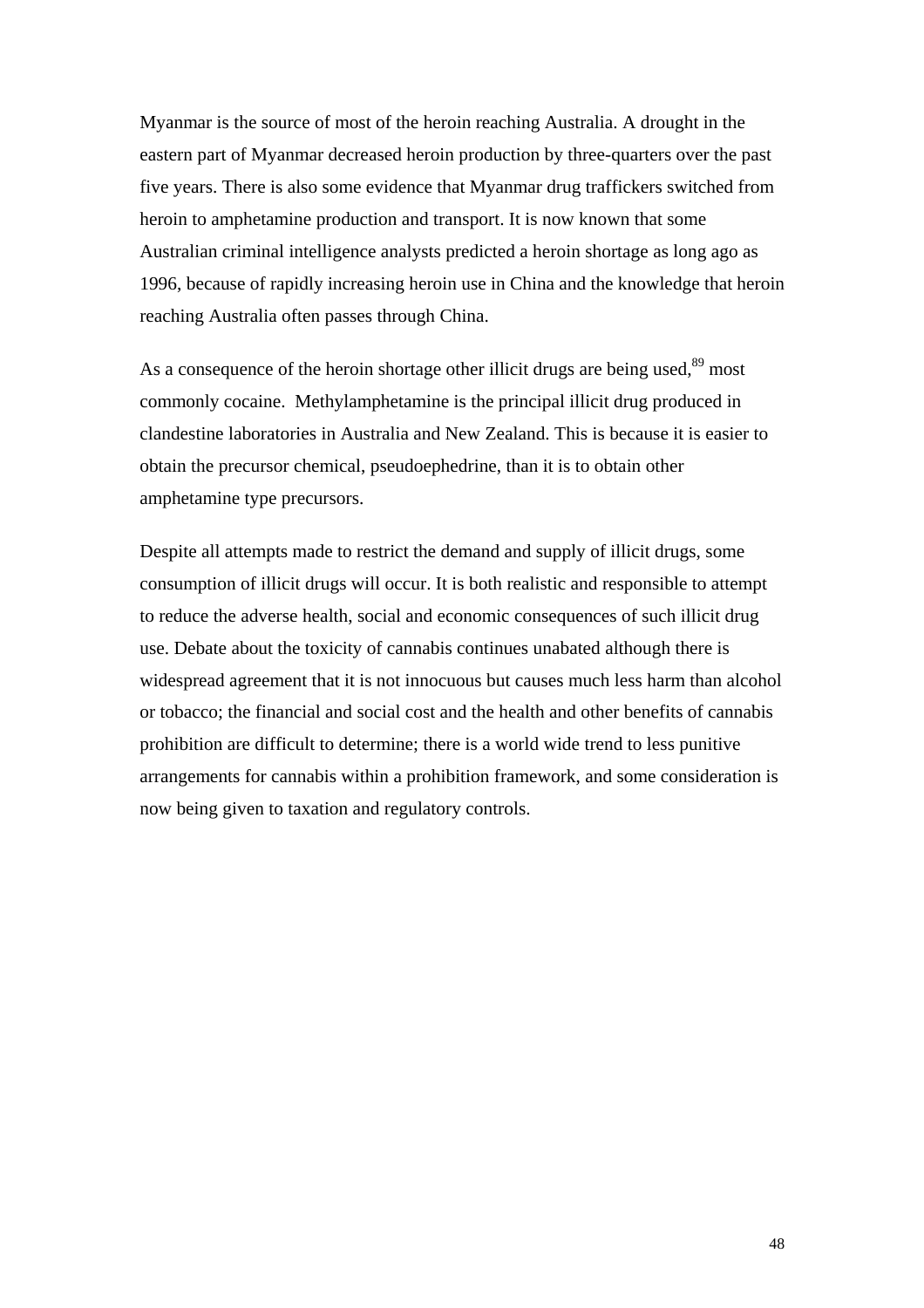### <span id="page-48-0"></span>**9. HARM REDUCTION STRATEGIES**

Since 1985 the stated aim of Australia's national illicit drug policy has been "to minimise the harmful effects of illicit drug use in Australian society". This approach is commonly known as "harm minimisation" which in the current Australian framework encompasses "supply reduction", "demand reduction" and "harm reduction".

New Zealand adopted a similar approach with the introduction of the Health (Needles and Syringes) Regulations 1987 (later replaced by the Health (Needles and Syringes) Regulations 1998).<sup>[90](#page-58-78)</sup>

Although the term harm reduction seems specifically applied to community responses to illicit drugs, similar approaches are very common in clinical medicine, public health and general risk management. Good examples are; encouraging the use of car safety belts to reduce death and injury caused by motor traffic crashes, introducing blood alcohol limits to reduce death and injury in drink driving, and the promotion of sterile injecting equipment to reduce HIV infection. One reason that some of these interventions are controversial is the potential for political gains to be made by appeals to community fears. The criteria that should be used to evaluate public policy interventions are: the costs of the intervention, the benefits of the intervention and the costs and benefits of alternative options.

Harm reduction interventions cover a wide range of strategies, such as realistic and explicit education of illicit drug users and the development of protocols for police and emergency workers attending overdoses. Some interventions are still being developed, for example the distribution of naloxone (Narcan) to heroin injectors has been proposed but has not yet been rigorously evaluated.

In 2001, the NSW State government established a medically supervised injecting centre at Kings Cross. An evaluation $91$  of services offered at the centre demonstrated that the potential rate of return of the centre to the community, in terms of the estimation of deaths averted, was comparable to other widely accepted public health measures. However, despite the evidence similar programs and strategies are not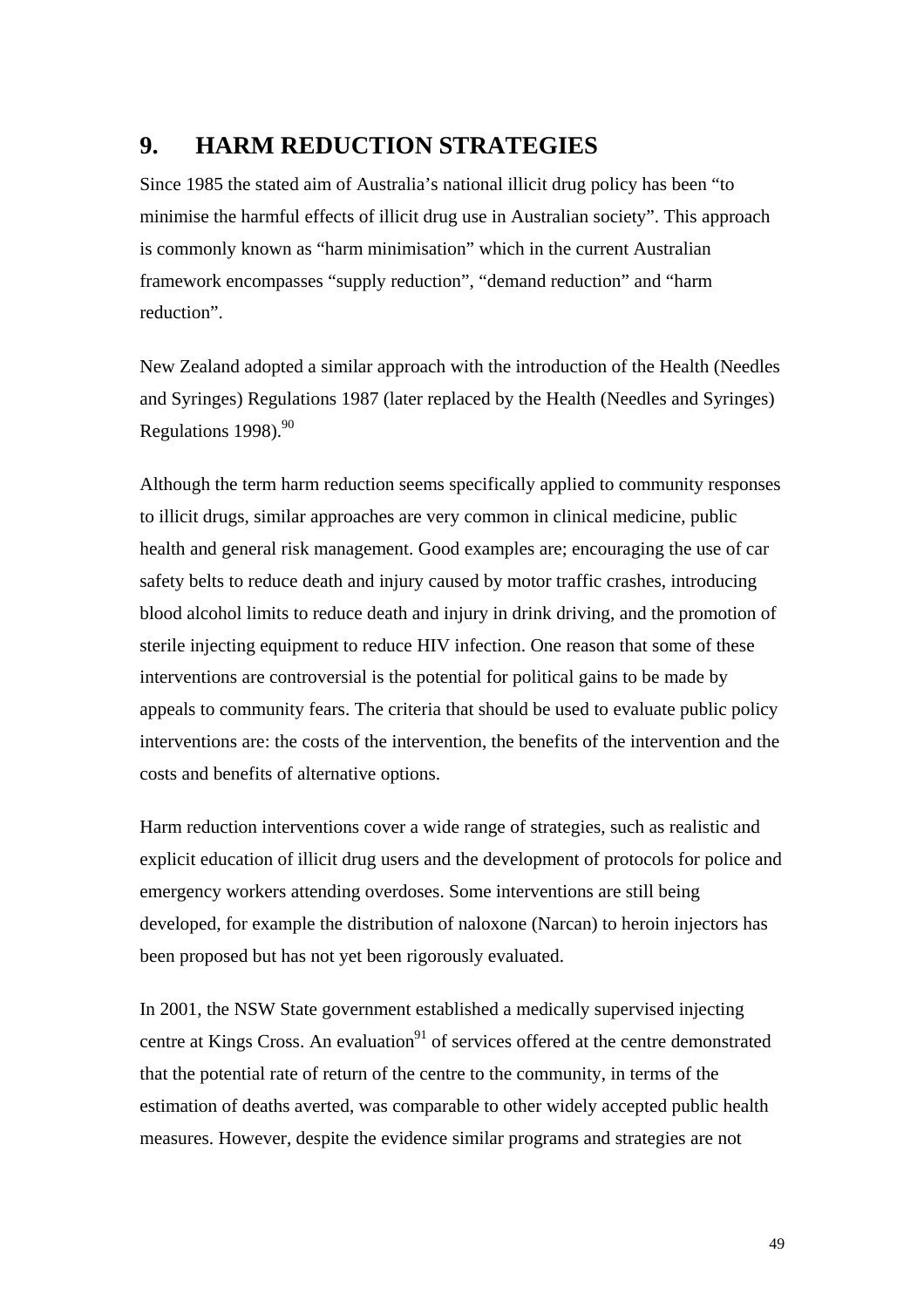supported elsewhere. This is due in part to the political gains to be made by supporting zero tolerance and strict prohibition.

Hepatitis B vaccination has been known for many years to be effective, safe and cost effective. The uptake of this service by injecting illicit drug users who are at high risk of hepatitis B has not been good. Implementation of hepatitis B vaccination programs in this population in Australia and New Zealand has been disappointing.

### *Blood borne diseases*

It was estimated<sup>35</sup> that in 2001 there were 16,000 new hepatitis C infections in Australia and 60 to 100 new cases<sup>92</sup> each year in New Zealand. Harm reduction does not seem to have been as effective in controlling the hepatitis C epidemic in Australia or New Zealand as it was for HIV. This was due in part to the community response to harm reduction strategies for HIV and also because hepatitis C became established among injecting illicit drug users in Australia in the early 1970s, almost two decades before harm minimisation programs were established. Also, hepatitis C is more infectious by blood-blood spread than HIV.

In Australia, following the establishment of a pilot needle and syringe program in Sydney in 1986, official needle and syringe programs were established in all jurisdictions within the next few years. There are now approximately 30 million sterile needles and syringes provided each year. Hepatitis C prevalence among people with HIV attending needle and syringe programs continues to be reported at high levels. Hepatitis C prevalence among this group reporting less than three years of illicit drug injection has steadily increased from 17 percent in 1998 to 38 percent in 2002. [93](#page-58-81)

There is good evidence that sharing behaviour declined rapidly after education programs and needle syringe programs commenced in Australia and New Zealand in the late 1980s. Few prevention strategies have been implemented in prisons and coverage of indigenous and some ethnic illicit drug injecting populations is still poor.

Most harm reduction interventions for blood borne virus infections are relatively inexpensive. Compelling evidence of effectiveness, safety and cost effectiveness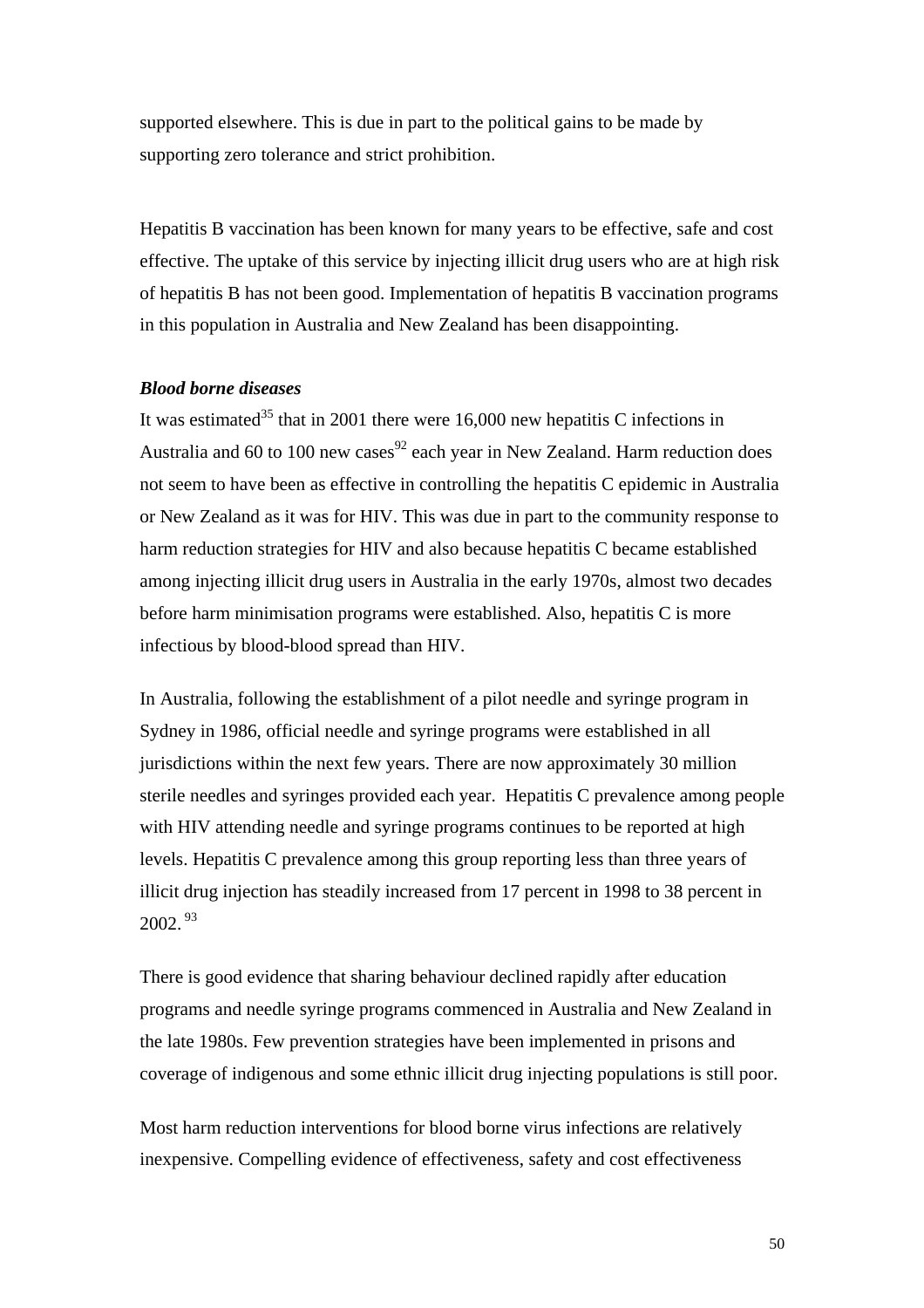supports some harm reduction strategies such as needle and syringe programs and methadone. Despite the impressive evidence<sup>94</sup> in favour of specific harm reduction strategies and strong community support in community surveys, many interventions remain very controversial. There are now numerous endorsements of harm reduction from major United Nations<sup>95</sup> organisations. Harm reduction in many parts of the world has become accepted as the mainstream illicit drug policy.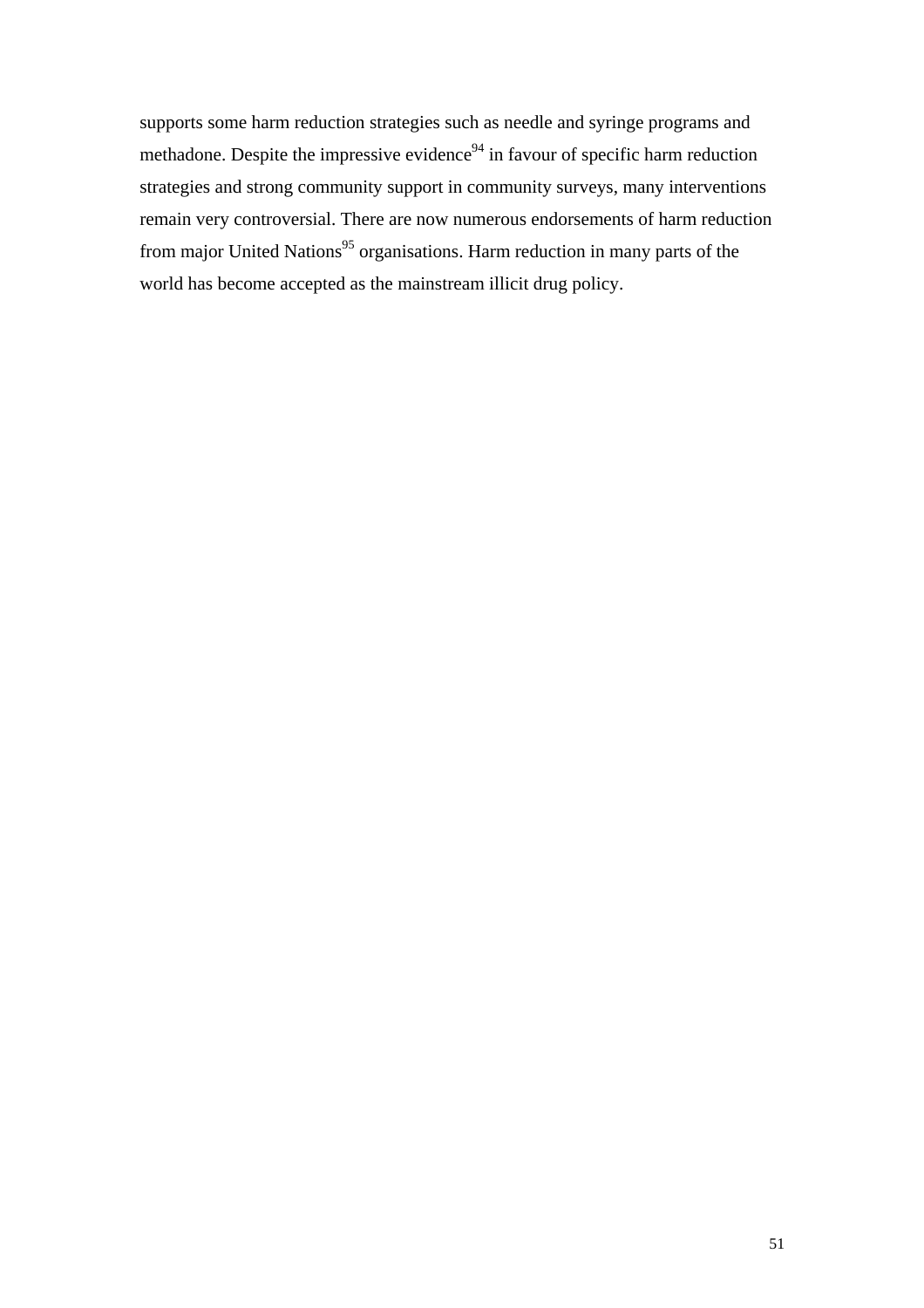### <span id="page-51-0"></span>**10. ECONOMIC COSTS**

Published data on cost effectiveness of different interventions for illicit drugs are available, but rarely seem to influence the policy making process. Evaluation of supply control shows poor cost effectiveness.<sup>51</sup> Some studies<sup>[96,](#page-58-84) 84</sup> show that increasing expenditure on law enforcement worsens outcomes. For example, it was estimated that each \$US 1 million spent on 'tough prison sentences' reduced cocaine consumption by 13 kg compared to an estimated 26kg reduction with conventional prison sentences and a 103 kg reduction with illicit drug treatment for cocaine users.  $97$ A number of studies have shown that the cost effectiveness of illicit drug treatment is far more impressive than law enforcement interventions. Despite this, the vast bulk of government expenditure in response to illicit drugs continues to be allocated to supply control.

There are considerable economic costs associated with illicit drug use and its consequences that are borne by the community, individuals, businesses and governments. The costs of illicit drug use to the economy were estimated in Australia as \$A6.1 billion in 1998/99 out of \$A34.4 billion for all illicit drugs. <sup>41</sup> There is some literature<sup>98</sup> on the cost and cost-effectiveness of interventions for opioid dependence, with impressive evidence on the cost-effectiveness of opioid agonist maintenance treatment, such as methadone, buprenorphine and prescription heroin.

Access Economics estimated that consumer spending on illegal drugs in Australia amounted to  $$A7$  billion in 1997.<sup>99</sup> This is more than consumer spending on cigarettes and tobacco (\$A6 billion) and pharmaceuticals (\$A4 billion), though less than the amount spent on alcohol (\$A12 billion). Seventy per cent of spending on illegal drugs was on cannabis. Such spending is entirely unregulated.

Crime costs the Australian community an estimated \$A32 billion annually. Of this, \$A1.96 billion is directly attributable to illicit drugs, and, if indirect costs were included, the proportion attributable to illicit drugs would be even higher.<sup>100</sup> Effective interventions that target potential risk factors for crime, such as illicit drugs and mental health problems, will have significant payoffs for individuals and the community.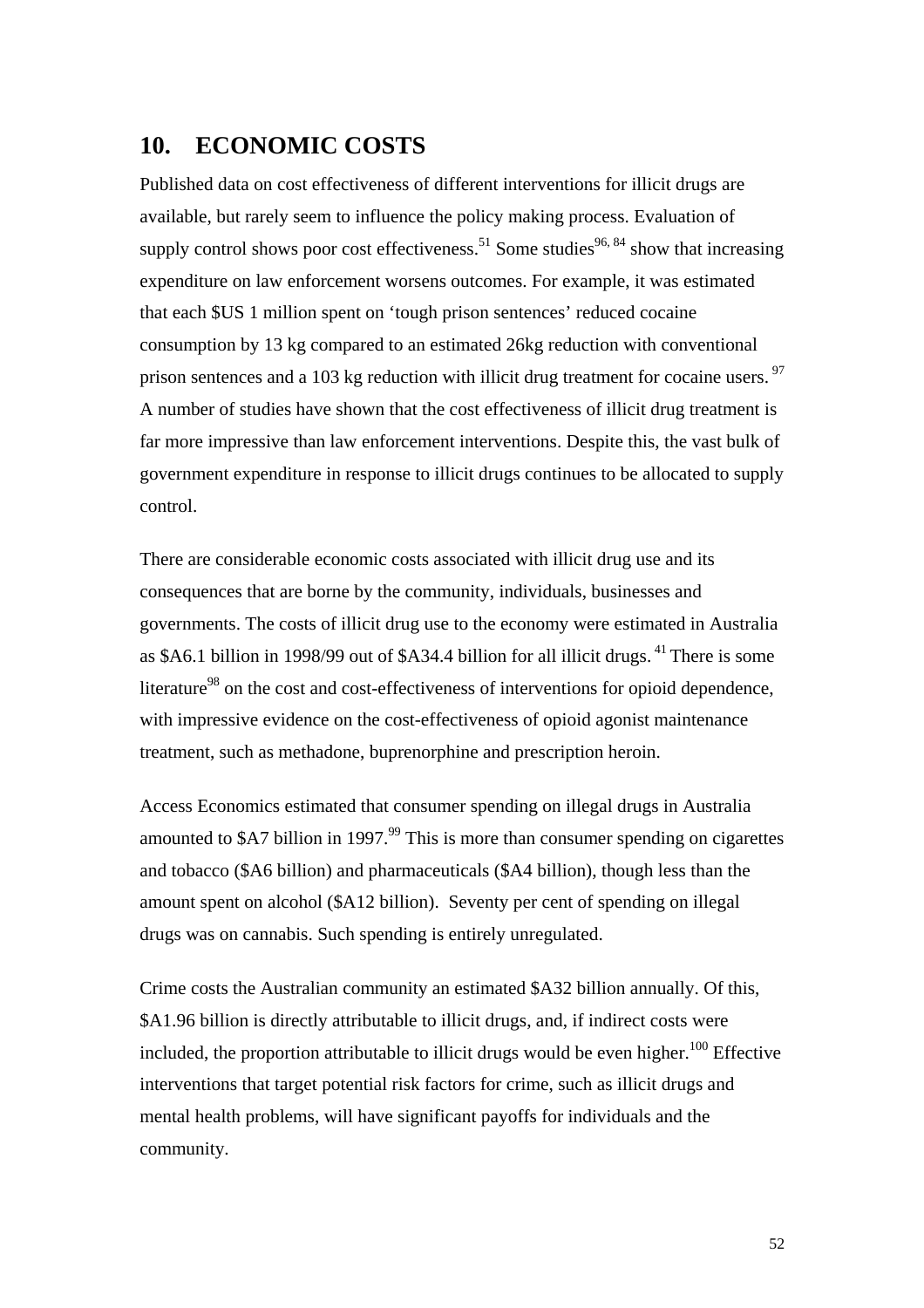In most major policy debates, economic considerations are one of the most important factors. However, in the illicit drug policy debate many politicians and community leaders are content to ignore the economic costs and benefits of alternative policy options. This occurs at a time when health care providers are frequently reminded of a need to be more business-like and to ensure that research findings are translated promptly into policy and practice.

Inevitably, drug policy will always involve elements of supply reduction, demand reduction and harm reduction. The major failing of current policy is to place unrealistic expectations on drug education to reduce demand and supply reduction to reduce availability. Continuing this approach represents a triumph of hope over experience. Communities can start to expect consistently improved outcomes when political leaders start to advocate investing in interventions for which there is best evidence of effectiveness.

Overall, positive reinforcement to improve integration of illicit drug users in the community is more effective and has greater social benefits than interventions which increase the health, social and economic cost of illicit drug use to drug users. **Recommendation** 

*9. The Colleges believe that a comprehensive economic evaluation of the financial costs, specific benefits and nature and extent of any unintended negative consequences of supply control and alternative approaches is urgently required.* 

*Accordingly it is recommended that the Governments:* 

- *Invest in more cost effective interventions which provide the greatest social and health benefit, and reduce investment in interventions weakly supported by evidence of benefit;*
- *Take a longer-term view of community benefits when selecting interventions and pay less attention to short term political gain.*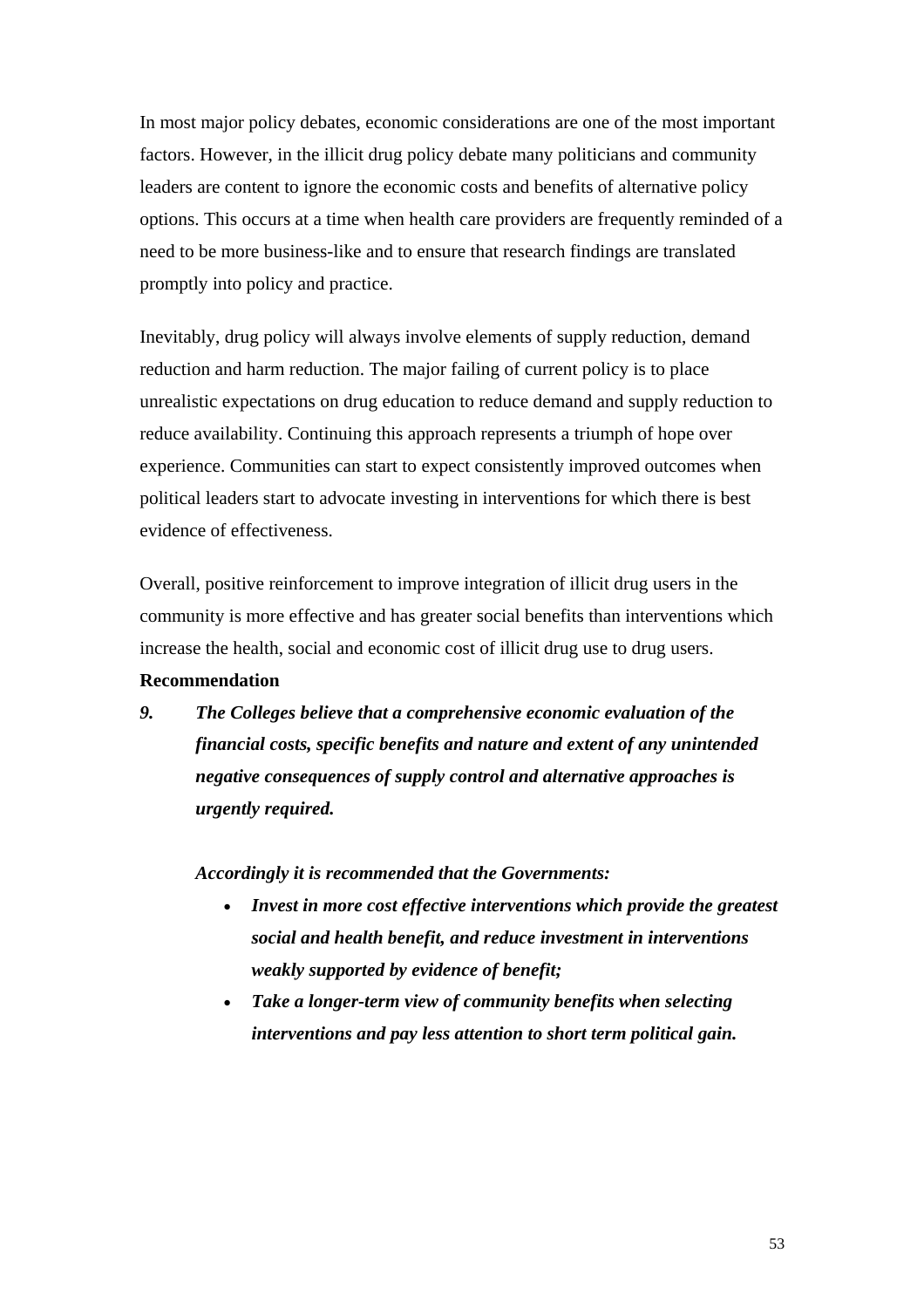### <span id="page-53-0"></span>**REFERENCES**

 $\overline{a}$ 

- <sup>1</sup> The Royal Australasian College of Physicians. *From Hope to Science: Illicit Drug Policy in Australia* 2000
- 2 Baum, D. *Smoke and Mirrors: The War On Drugs and the Politics of Failure.* Little, Brown & Company. 1996.ISBN 0316084123
- 3 Drucker, E. *Drug prohibition*. Public Health Reports. 1999; 114
- 4 Perneger, TV. Giner, F. del Rio, M., Mino A *Randomised trial of heroin maintenance programme for addicts who fail in conventional drug treatments.* BMJ 1998; 317: 13-18.
- 5 Degenhardt, L. Barker, B. (2003) *2002 Australian Bureau of Statistics data on accidental opioid induced deaths.* Sydney: National Drug and Alcohol Research Centre.
- 6 House of Representatives, Standing Committee on Family and Community Affairs. *Road to recovery. Report on the inquiry into substance abuse in Australian Communities.* The Parliament of the Commonwealth of Australia. August 2003 Canberra
- 7 van den Brink, W. et al. *Medical prescription of heroin to treatment resistant heroin addicts: two randomised controlled trials*. BMJ 2003; 327: 310-0
- 8 Manderson, D. *Mr Sin to Mr Big.* 1993. p.128. Oxford University Press Australia. ISBN: 0 19 553531 6
- <sup>9</sup> London HMSO 1926 Ministry of Health, Departmental Committee on Morphine and Heroin Addiction. Report *[The Rolleston Report].* London: Her Majesty's Stationery Office, 1926.
- 10 Fitzgerald J., Sewards T. 2002. *Drug Policy The Australian Approach*. ANCD Research Paper No. 5. ANCD Canberra.
- <sup>11</sup> Ministerial Council on Drug Strategy. *National Drug Strategic Framework 1998–9 to 2002–03 Building Partnerships A strategy to reduce the harm caused by drugs in our community.* (1998)
- <sup>12</sup> Human rights watch. United States. Punishment and prejudice: racial disparities in the war on drugs. 2000 cited at: http://www.hrw.org/reports/2000/usa/
- 13 Walker, A. Abello, A. *Changes in the Health Status of Low Income Groups in Australia, 1977-78 to 1995.* Canberra, Australia. National Centre for Social and Economic Modelling.(2000)
- 14 Spooner, C. Hall, W. Lynskey, M. *Structural Determinants of Youth Drug Use* a report prepared by the National Drug and Alcohol Research Centre. Canberra, Australia. The Australian National Council on Drugs.(2001)
- 15 McDonnell, C. *The Importance of Employment Programs in Drug Rehabilitation presentation to the 2002 VAADA Conference, 'Everyday Drugs, Everyday Problems- tackling alcohol and other legal drug use'*, December 3, 2002.
- 16 Bond, L., Thomas, L., Toumbourou, J., Patton, G. Catalano, R. 2000, *Improving the Lives of Young Victorians in our Community: A Survey of Risk and Protective Factors*. Centre for Adolescent Health, Parkville
- 17 Newcomb, M. Felix-Ortiz. *Multiple protective and risk factors for drug use and abuse: Cross sectional and prospective findings*. Journal of Personality and Social Psychology 1992; 63(2): 280-296.
- 18 Public Health Division Victorian Department of Human Services (2000). *Drugs in a multicultural Community: An Assessment of Involvement*. Melbourne, Public Health Division Victorian Department of Human Services.
- 19 Saggers, S, Gray, D. *Dealing with Alcohol: Indigenous Usage in Australia, New Zealand and Canada.* Cambridge Univ. Press 1998 0 521 62977 2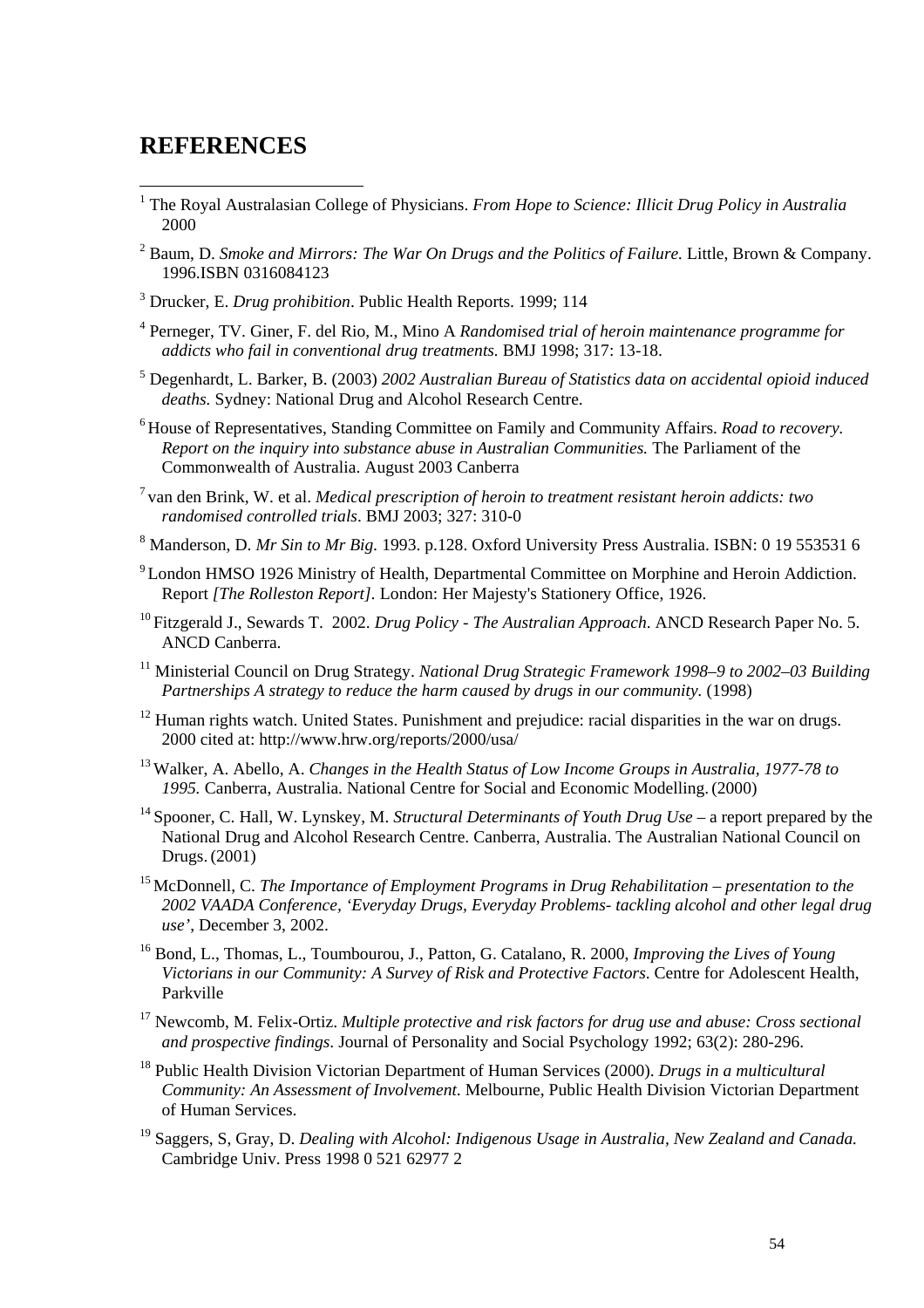- 20 Brady, M. 1991, Drug and alcohol use among Aboriginal people, in *The Health of Aboriginal Australia*, Eds. Reid, J. P Tromp, P. Harcourt Brace Jovanovich, Sydney, pp173-217.
- 21 Royal Australian and New Zealand College of Psychiatrists 2000. *Submission to the House of Representatives Standing Committee on Family and Community Affairs, in Health is life: Report on the inquiry into indigenous health*. Commonwealth of Australia 2000 ISBN 0 642 43672 X
- <sup>22</sup> Johnstone, E. *Report of the Royal Commission into Aboriginal Deaths in Custody*. National Report Volume 3 AGPS 1991 Canberra
- 23 Brady, M. *Historical and cultural roots of tobacco use among Aboriginal and Torres Strait Islander people.* Aust NZ J Public Health 2002; 26:116-120
- 24 Clough, AR, Cairney, S., Maruff, P., Parker, R. *Rising cannabis use in Indigenous communities*. Med J Aust 2002; 177 (7): 395-396
- 25 Australian Bureau of Statistics (ABS) 2002, *Prisoners in Australia.* Catalogue No. 4517.0 ABS Canberra
- 26 Select Committee on the increase in prisoner population 2000. *Interim report: issues relating to women.*  NSW Parliament. Sydney
- 27 Health Committee of the 45th Parliament *Inquiry into the public health strategies related to cannabis use and the most appropriate legal status.* August 2003. New Zealand
- 28 Ajwani, S., Blakely, T., Robson, B., Tobias, M., Bonne, M. 2003. *Decades of Disparity: Ethnic mortality trends in New Zealand 1980-1999*. Wellington: Ministry of Health and University of Otago.
- 29 Hall, W., Farrell, M. (1997). *Comorbidity between substance use and other mental disorders*. National Drug and Alcohol Research Centre.
- 30 Degenhardt, L. Hall, W. *The association between psychosis and problematical drug use among Australian adults: findings from the National Survey of Mental Health and Well-Being.* Psychological Medicine 2001; May 31(4): 659-668.
- 31 Smith, J., Hucker, S. *Schizophrenia and substance abuse*. Br J Psychiatry 1994; 165: 13-21.
- 32 Ouimette, P. Wolfe, J. Chrestman, K. *Characteristics of Post-traumatic Stress Disorder-Alcohol abuse co-morbidity in Women*. Journal of Substance Abuse, 1996; 8:335-346.
- 33 McLennan, J. *National survey of mental health and well-being of adults.* Australian Bureau of Statistics. 1998
- 34 Australian Institute of Health and Welfare (AIHW) 1985-2002. *Drugs Statistics Series no. 1-12*. AIHW Canberra: AIHW (Drugs Statistics Series no. 1-12)
- 35 Law, M. *Hepatitis C Virus Projections Working Group: Estimates and Projections of the Hepatitis C Virus Epidemic in Australia 2002.* National Centre in HIV Epidemiology and Clinical Research. April 2002
- 36 Chilvers, M., Weatherburn, D. *The impact of heroin dependence on long-term robbery trends*. Crime and Justice Bulletin, Number 79, October 2003
- 37 Sellman, JD, Hannifin, J., Deering, D., Borren, P. *Delivery of treatment for people with opioid dependence in New Zealand: Options and recommendations*. A commissioned paper for the Ministry of Health, New Zealand, September 1996
- 38 Dore, GM, Walker, JD, Paice JR, et al. *Methadone maintenance treatment: outcomes from the Otago methadone programme.* New Zealand Medical Journal 1999; 112: 442–5.
- 39 Wilkins, C. Casswell, Bhatta, K. Pledger, M. *Drug Use in New Zealand: National Surveys Comparison 1998 – 2001.*Alcohol and Public Health Research Unit. University of Auckland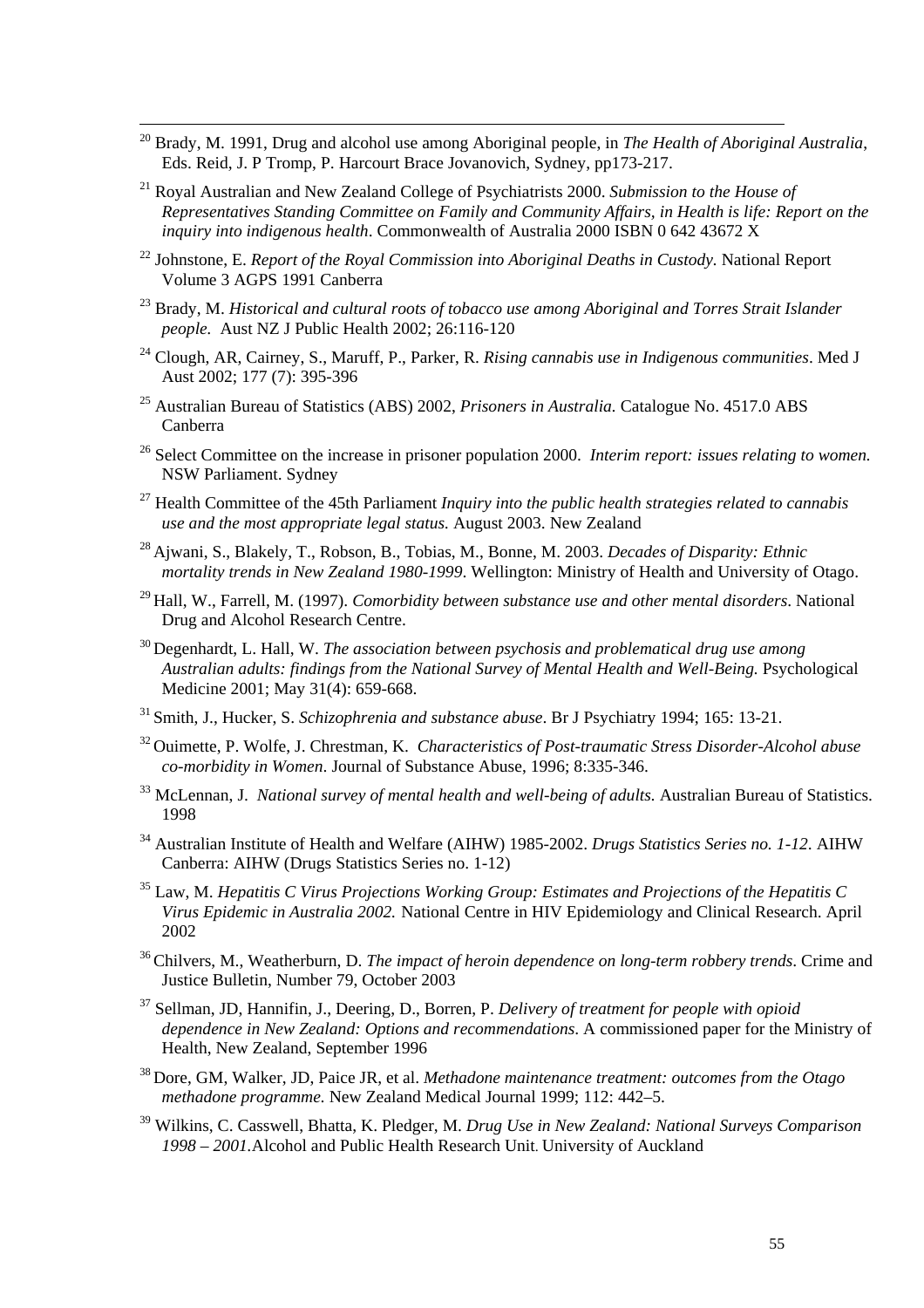- 40 New Zealand Ministry of Health. *A National Drug Policy for New Zealand 1998–2003* ISBN 0-478- 22819-8
- 41 NSW New Therapeutic Assessment Group.(TAG) *Prescribing Guidelines for Primary Care Physicians: General Principles. Rational use of opioid use in chronic or non-malignant pain.* 2002. Cited at http://www.clininfo.health.nsw.gov.au/nswtag/publications/guidelines/GeneralPrinciples4=12=02.pdf
- 42 Reynolds, A. *Therapeutic Opioid Dependency advisory service manual.* Alcohol, Tobacco and other drug services, Gold Coast Health Service District, Queensland Health. 2003
- 43 Australian Institute of Health and Welfare (AIHW) 2003. *Statistics on drug use in Australia 2002*. AIHW cat. No. PHE 43. Canberra: AIHW (Drug Statistics Series no. 12).
- 44 Collins, DJ., Lapsley, HM. (2002). *Counting the cost: estimates of the social costs of drug abuse in Australia in 1998-9.* National Drug Strategy Monograph Series No. 49. Commonwealth Department of Health and Aging, Canberra.
- 45 Crown Public Health (1998), Christchurch. Cited at: http://www.adanz.org.nz/index.cfm/harm
- 46 Mathers, C., Vos, T., Stevenson, C. 1999. *The burden of disease and injury in Australia*. AIHW cat. No. PHE 17. Canberra: AIHW.
- 47 Burdekin, B. (1993). *Report of the national inquiry into the human rights of people with a mental illness.* Australian Government Publishing Service.
- 48 Commonwealth Department of Health and Ageing. *Return on investment in needle & syringe programs in Australia.* Health Outcomes International in association with The National Centre for HIV Epidemiology and Clinical Research, and Professor Michael Drummond, Centre of Health Economics. York University
- 49 New Zealand Ministry of Health. *Action on Hepatitis C Prevention.* October 2002. Ministry of Health PO Box 5013, Wellington, New Zealand ISBN 0-478-25539-X
- 50 Crofts, NA., Campbell, K. Kaldor, JM. *The force of numbers: why hepatitis C is spreading among Australian injecting drug users while HIV is not. The hepatitis C virus requires expanded strategies to control its spread* MJA 1999; 170: 220-221
- 51 Loxley, W, Toumbourou, J, Stockwell T. *The prevention of substance use, risk and harm in Australia: A review of the evidence. The National Drug Research Institute and the Centre for Adolescence Health (NDRI)* June 2003
- 52 Commonwealth Department of Health and Ageing. *Return on investment in needle & syringe programs in Australia.* Health Outcomes International in association with The National Centre for HIV Epidemiology and Clinical Research, and Professor Michael Drummond, Centre of Health Economics. York University
- 53 Report to the EMCDDA *The Netherlands Drug Situation 2000 National Report:* The Netherlands 2000
- 54 van Haastrecht HJ, Bax JS, van den Hoek AA. *High rates of drug use, but low rates of HIV risk behaviours among injecting drug users during incarceration in Dutch prisons.* Addiction. 1998 Sep; 93(9): 1417-25.
- 55 Patton, G., Bond L., Butler, H. Glover, S. *Changing schools, changing health? Design and implementation of the Gatehouse Project.* Journal of Adolescent Health, 2003; 231-239.
- 56 Shearer, J., Wodak, A., van Beek, I., Mattick, R., Lewis, J. *Pilot randomized double blind placebo controlled study of dexamphetamine for cocaine dependence.* Addiction. 2003; 98: 1137-1141.
- 57 Henry-Edwards, S., et al (2001). *Clinical Guidelines and Procedures for the Use of Methadone in the Maintenance Treatment of Heroin Dependence*. National Expert Advisory Committee on Illicit Drugs.
- 58 New Zealand Ministry of Health *Blueprint for Mental Health Services in New Zealand How Things Need to Be.* Mental Health Commission, Wellington, December 1998 ISBN: 0-478-11357-9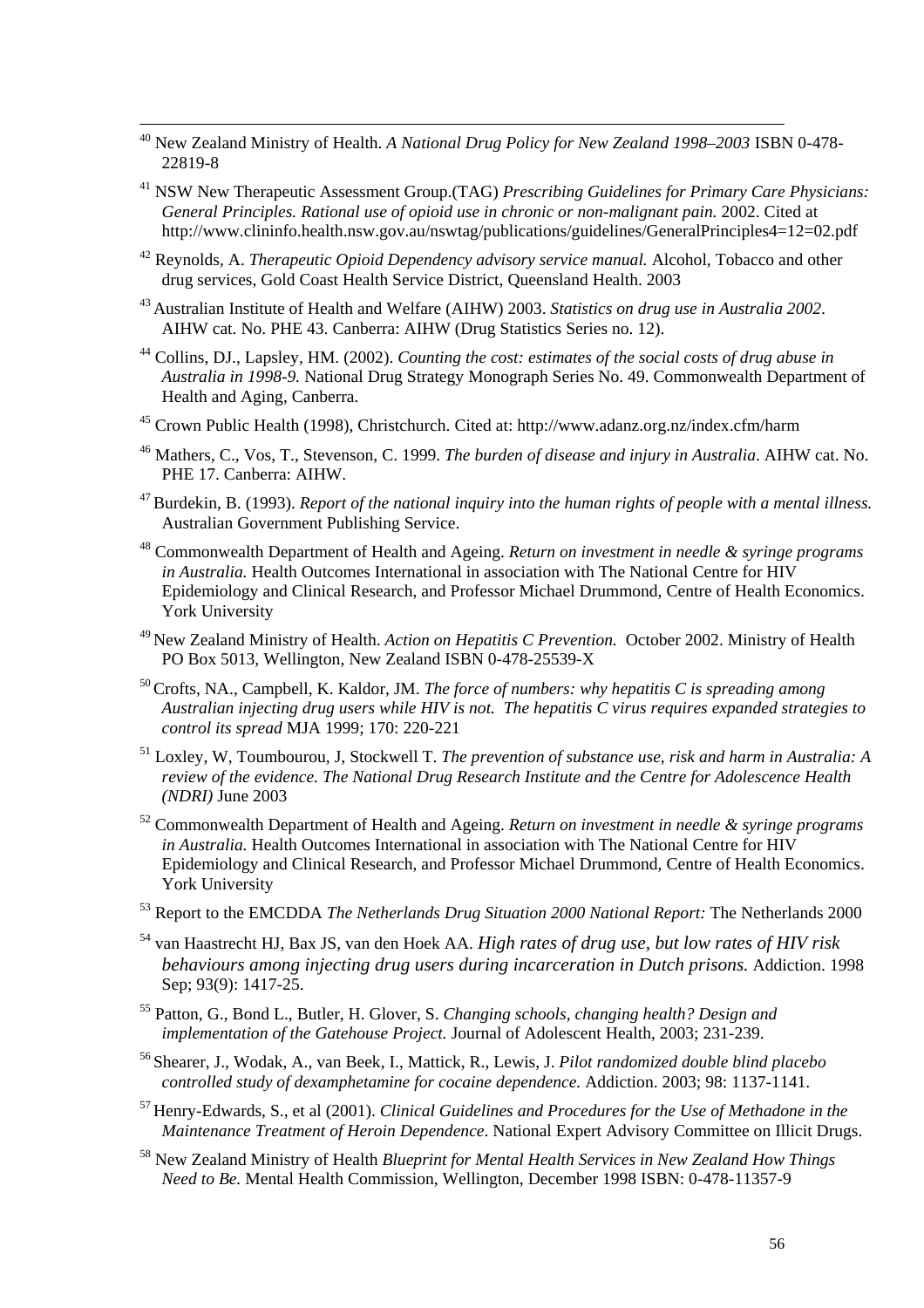- 59 Grabowski, J., et al. *Dextroamphetamine for cocaine-dependence treatment: a double blind randomized clinical trial.* Journal of Clinical Psychopharmacology. 2001; 21: 522–526.
- 60 Commonwealth Department of Health and Aged Care 2000, *National Action Plan for Promotion, Prevention and Early Intervention for Mental Health,* Mental Health and Special Programs Branch, Commonwealth Department of Health and Aged Care, Canberra.
- 61 Toumbourou, J., G. Patton, et al. (2000). *Evidence-based interventions for promoting adolescent health*. Melbourne, Centre for Adolescent Health.
- 62 Wise, R. '*How Prisons work in Victoria' Presentation to the 'Drug Services and the Prison System'* VAADA forum, 24 March 2003.
- 63 Anderson, K. Corrective Services Commissioner, Victoria (2003) *Presentation to the 'Drug Services and the Prison System' VAADA forum*, 24 March 2003.
- 64 Holdcroft, D. (2003). *Barriers to Employment why jobs are hard to get if you live on the High Rise Estates in the City of Yarra.* Melbourne, Victoria. Ignatius Centre for Policy and Research, Jesuit Social Services.
- 65 House of Representatives Standing Committee on Family and Community Affairs. *Health is life: Report on the inquiry into indigenous health*. Commonwealth of Australia 2000 ISBN 0 642 43672 X
- 66 Clough, AR., et al., *Diversity of substance use in eastern Arnhem Land (Australia): patterns and recent changes.* Drug and Alcohol Review. 2002; 21:349-356.
- 67 Gray, D., et al. (2001). *The Harm Reduction Needs of Aboriginal People Who Inject Drugs.* National Drug Research Institute, Curtin University of Technology, Perth, Western Australia. ISBN: 1 74067 141 1
- 68 Commonwealth of Australia. *National Drug Strategy, Aboriginal and Torres Strait Islander Peoples Complementary Action Plan 2003-2006*. Ministerial Council on Drug Strategy. National Drug Strategy Unit. Canberra August 2003.
- 69 Plumridge L, Abel G. *A 'segmented' sex industry in New Zealand: sexual and personal safety of female sex workers.* Aust NZ J Public Health 2001; 25:78-83
- <sup>70</sup> Harcourt, et al. *The health and welfare needs of female and transgender street sex workers in New South Wales* Aust N Z J Public Health 2001; 25: 84-9
- 71 Perkins, R. *Working Girls: Prostitutes, their Life and Social Control.* Australian Institute of Criminology, Australian Studies in Law, Crime and Justice series. Canberra 1991 ISBN 0 642 15876 2
- 72 Hodgins, S. *Mental disorder, intellectual deficiency, and crime: evidence from a birth cohort.* Arch Gen Psychiatry 1992; 49:476-483
- 73 Heffernan, EB, Finn, J, Saunders, JB, Byrne, G. *Substance use disorders and psychological distress among police arrestees.* Med J Aust 2003; 179:408-411
- 74 Makkai, T, Johnson, D., Loxley, W. *Patterns of drug use amongst police detainees: 1999-2000.* Trends and Issues in Crime and Criminal Justice No. 185. Canberra. Australia Institute of Criminology, 2000
- 75 Butler, T, Levy, M, Dolan, K, Kaldor, J. *Drug use and its correlates in an Australian prisoner population*. Addiction Research and Theory 2003; 11:89-101.
- 76 Makkai, T**.**, McGregor, K. 2001, *Drug Use Monitoring in Australia (DUMA): 2000 Annual Report on Drug Use Among Police Detainees,* Research and Public Policy Series No. 37, Australian Institute of Criminology, Canberra
- <sup>77</sup> *Illicit drugs and correctional services.* Paper prepared for the South Australian Drug Summit. June 2002
- 78 Butler, T, Milner, L. *The 2001 Inmate Health Survey*. 2003. Sydney, NSW Corrections Health Service. ISBN: 0 7347 3560 X.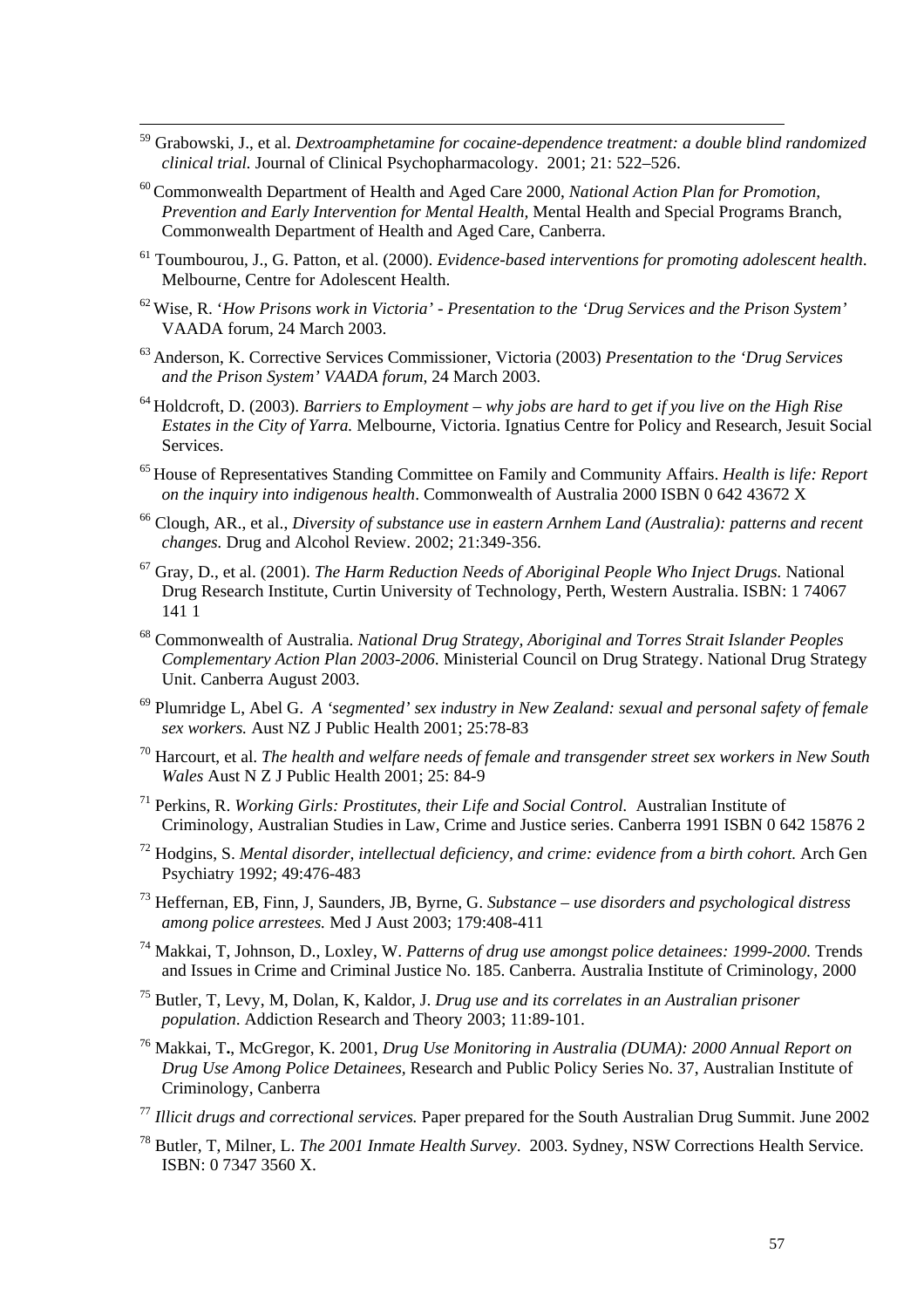79 Dolan, K.*A cost benefit study of the NSW prison methadone program.* NDARC 2001

- 80 Butler, T, et al. *Seroprevalence of markers for hepatitis B, C and G in male and female prisoners NSW, 1996*. Australian & New Zealand Journal of Public Health 1999; 23:384
- 81 Collins, DJ, Lapsley, HM. *The social costs of drug abuse in Australia 1988 and 1992.* National Drug Strategy Monograph Series No. 2. Commonwealth Department of Human Services and Health 1996.
- 82 Wodak, A, Owens, R. *Drug prohibition: a call for change.* Sydney UNSW Press 1996
- 83 Marks, RE. *Australian Drug Policy.* Australian Journal of Management. 1991; December: 188-212
- 84 Weatherburn, D, Lind J. *The impact of law enforcement activity on a heroin market.* Addiction 1997; 92:5: 557
- 85 Keane, C., Gillis, AR., Hagan, J. (1989). *Deterrence and amplification of juvenile delinquency by police contact. The importance of gender and risk-orientation*. British Journal of Criminology, 29 (4), 336- 352.
- 86 Dixon, D., Coffin, P. *Zero tolerance policing of illegal drug markets*. Drug and Alcohol Review, 1999; 18: 477-486.
- 87 Martin, P. (2001). *The eight 'easy steps' to engaging police in harm reduction*. Winter School in the Sun.http://www.adfq.org/martin2.html
- 88 Australian Crime Commission. *Australian Illicit Drug Report 2001-02.* Australian Crime Commission March 2003
- 89 Weatherburn, D, Jones, C, Freeman, K Makkai, T. *The Australian Heroin Drought and its Implications for Drug Policy.* Crime and Justice Bulletin. No 59 October 2001
- 90 Aitken, C. *New Zealand Needle and Syringe Exchange Programme Review Final Report.* Centre for Harm Reduction, Melbourne 2003
- 91 Medically Supervised Injecting Centre Evaluation Committee. (2003). *Final report of the evaluation of the Sydney Medically Supervised Injecting Centre.*
- 92 Nesdale, A, et al. 2000. *Hepatitis C Infection in New Zealand: Estimating the current and future prevalence and impact.* Wellington: Institute of Environmental Science and Research Ltd (Ministry of Health report).
- 93 National Centre in HIV Epidemiology and Clinical Research. *HIV/AIDS, viral hepatitis and sexually transmissible infections in Australia Annual Surveillance Report 2003*. National Centre in HIV Epidemiology and Clinical Research, The University of New South Wales, Sydney, NSW. 2003.
- 94 Leonard, L. et al. *The effectiveness of needle exchange programs in modifying HIV-related outcomes: a systematic review of the evidence, 1997-1999.* Prepared for the Effective Public Health Practice Project of the Public Health Branch, Ontario Ministry of Health, 1999.
- 95 UNDCP. *Facing the challenge UN International Drug Control Programme* Cited at: http://www.unodc.org/pdf/report\_1997-12-31\_1.pdf
- 96 Caulkins, JP. 2001, *The relationship between prices and emergency department mentions for cocaine and heroin.* Amer J of Public Health. 2001; 91(9): 1446-1448.
- 97 Caulkins, JP, Rydell, CP, Schwabe, W, Chiesa, JR. *Mandatory Minimum Drug Sentences: Throwing Away the Key or the Taxpayers' Money?* Santa Monica CA Rand 1997
- 98 Bukoski, WJ, Evans, RI. *Cost-Benefit/Cost-Effectiveness Research of Drug Abuse Prevention: Implications for Programming and Policy.* NIDA Research Monograph, Number 176, 1998
- 99 Access Economics. *Illegal drugs*. Economics Monitor, October 1997; 14-18.